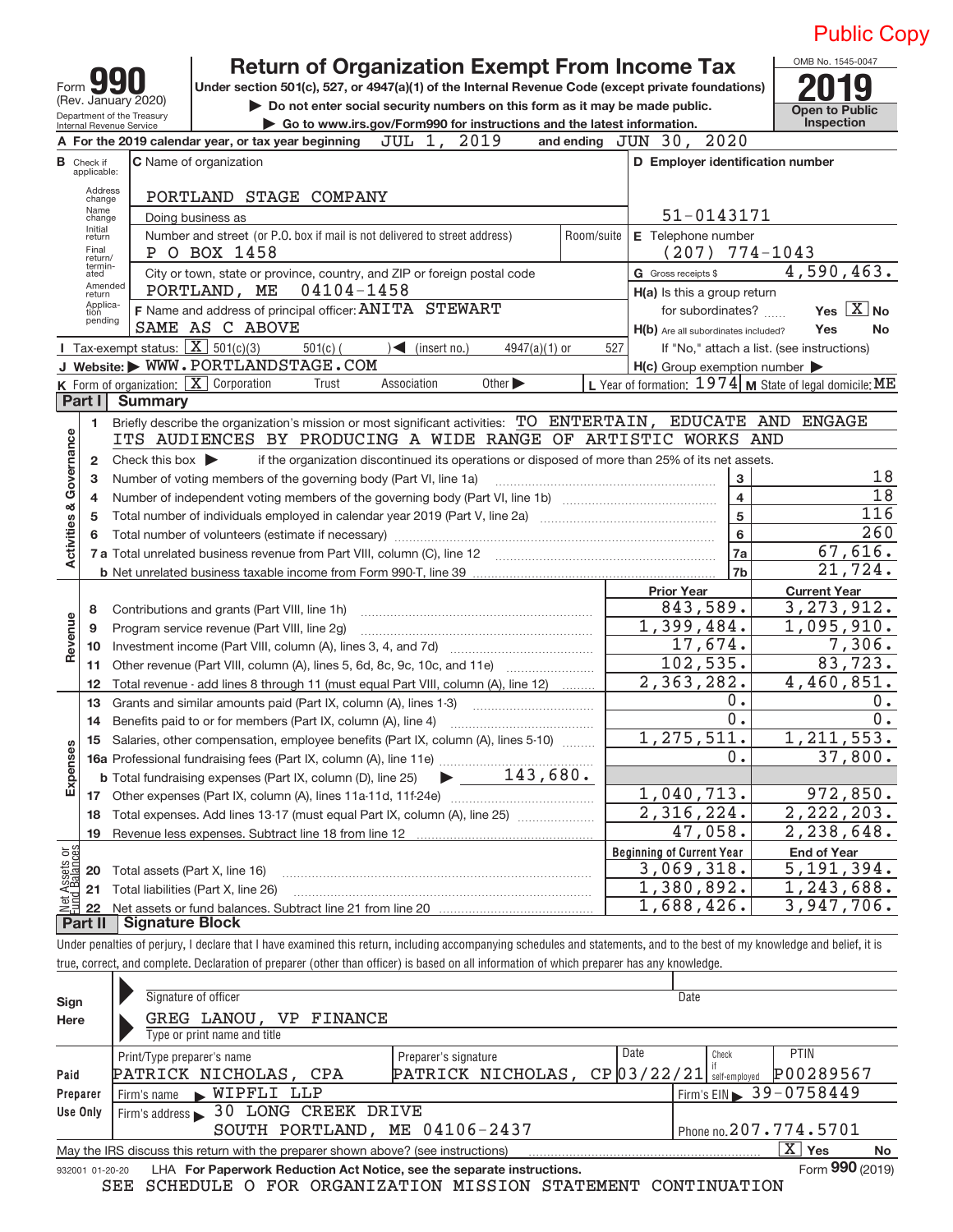|                | PORTLAND STAGE COMPANY<br>Form 990 (2019)                                                                                                                                                                                                                                            | 51-0143171                  | Page 2                                 |
|----------------|--------------------------------------------------------------------------------------------------------------------------------------------------------------------------------------------------------------------------------------------------------------------------------------|-----------------------------|----------------------------------------|
|                | <b>Part III   Statement of Program Service Accomplishments</b>                                                                                                                                                                                                                       |                             |                                        |
|                |                                                                                                                                                                                                                                                                                      |                             | $\overline{\mathbf{X}}$                |
| 1              | Briefly describe the organization's mission:                                                                                                                                                                                                                                         |                             |                                        |
|                | TO ENTERTAIN, EDUCATE AND ENGAGE ITS AUDIENCES BY PRODUCING A WIDE                                                                                                                                                                                                                   |                             |                                        |
|                | RANGE OF ARTISTIC WORKS AND PROGRAMS THAT EXPLORE BASIC HUMAN ISSUES                                                                                                                                                                                                                 |                             |                                        |
|                | AND CONCERNS RELEVANT TO THE COMMUNITIES SERVED BY THE THEATER. OUR                                                                                                                                                                                                                  |                             |                                        |
|                | GUIDING PRINCIPLE IS TO PROMOTE CREATIVITY AND DIALOGUE AMONG ARTISTS,                                                                                                                                                                                                               |                             |                                        |
| $\overline{2}$ | Did the organization undertake any significant program services during the year which were not listed on the                                                                                                                                                                         |                             |                                        |
|                | prior Form 990 or 990-EZ?                                                                                                                                                                                                                                                            |                             | Yes $X$ No                             |
|                | If "Yes," describe these new services on Schedule O.                                                                                                                                                                                                                                 |                             |                                        |
| 3              | Did the organization cease conducting, or make significant changes in how it conducts, any program services?                                                                                                                                                                         |                             | $\sqrt{}$ Yes $\sqrt{}$ X $\sqrt{}$ No |
|                | If "Yes," describe these changes on Schedule O.                                                                                                                                                                                                                                      |                             |                                        |
| 4              | Describe the organization's program service accomplishments for each of its three largest program services, as measured by expenses.<br>Section 501(c)(3) and 501(c)(4) organizations are required to report the amount of grants and allocations to others, the total expenses, and |                             |                                        |
|                | revenue, if any, for each program service reported.                                                                                                                                                                                                                                  |                             |                                        |
| 4a             | $(1)$ (Expenses \$                                                                                                                                                                                                                                                                   | 1,090,650.<br>) (Revenue \$ |                                        |
|                | (Code:<br>PORTLAND STAGE (PS) IS A HUB OF CREATIVE ACTIVITY AND ENERGY KNOWN FOR                                                                                                                                                                                                     |                             |                                        |
|                | MAINSTAGE THEATER PRODUCTIONS, CREATION AND IMPLEMENTATION OF VITAL                                                                                                                                                                                                                  |                             |                                        |
|                | EDUCATION PROGRAMS, BOTH IN-SCHOOLS AND IN-HOUSE, AND CULTIVATING NEW                                                                                                                                                                                                                |                             |                                        |
|                | VOICES IN THEATER THROUGH NEW WORK DEVELOPMENT INITIATIVES THAT FOSTER                                                                                                                                                                                                               |                             |                                        |
|                | EXPERIMENTATION AND ARTISTIC RISK.                                                                                                                                                                                                                                                   |                             |                                        |
|                |                                                                                                                                                                                                                                                                                      |                             |                                        |
|                | PORTLAND STAGE'S MAINSTAGE PRODUCTIONS ARE CREATED FROM THE GROUND UP                                                                                                                                                                                                                |                             |                                        |
|                | BY COMBINING THE BEST LOCAL TALENT WITH PROFESSIONAL ARTISTS FROM                                                                                                                                                                                                                    |                             |                                        |
|                | ACROSS THE NATION. DURING THE 2019-20 MAINSTAGE SEASON, PS PRESENTED                                                                                                                                                                                                                 |                             |                                        |
|                | 145 MAINSTAGE PERFORMANCES.                                                                                                                                                                                                                                                          |                             |                                        |
|                |                                                                                                                                                                                                                                                                                      |                             |                                        |
|                | PS OFFERS VITAL THEATER ARTS EDUCATION TO CHILDREN AGES 4-18 THROUGH                                                                                                                                                                                                                 |                             |                                        |
| 4b             | $\begin{pmatrix} \text{Code:} \\ \end{pmatrix}$ $\begin{pmatrix} \text{Expenses} \ \$ \end{pmatrix}$                                                                                                                                                                                 |                             |                                        |
|                |                                                                                                                                                                                                                                                                                      |                             |                                        |
|                |                                                                                                                                                                                                                                                                                      |                             |                                        |
|                |                                                                                                                                                                                                                                                                                      |                             |                                        |
|                |                                                                                                                                                                                                                                                                                      |                             |                                        |
|                |                                                                                                                                                                                                                                                                                      |                             |                                        |
|                |                                                                                                                                                                                                                                                                                      |                             |                                        |
|                |                                                                                                                                                                                                                                                                                      |                             |                                        |
|                |                                                                                                                                                                                                                                                                                      |                             |                                        |
|                |                                                                                                                                                                                                                                                                                      |                             |                                        |
|                |                                                                                                                                                                                                                                                                                      |                             |                                        |
|                |                                                                                                                                                                                                                                                                                      |                             |                                        |
|                |                                                                                                                                                                                                                                                                                      |                             |                                        |
| 4c             | ) (Expenses \$<br>(Code:<br>including grants of \$                                                                                                                                                                                                                                   | ) (Revenue \$               |                                        |
|                |                                                                                                                                                                                                                                                                                      |                             |                                        |
|                |                                                                                                                                                                                                                                                                                      |                             |                                        |
|                |                                                                                                                                                                                                                                                                                      |                             |                                        |
|                |                                                                                                                                                                                                                                                                                      |                             |                                        |
|                |                                                                                                                                                                                                                                                                                      |                             |                                        |
|                |                                                                                                                                                                                                                                                                                      |                             |                                        |
|                |                                                                                                                                                                                                                                                                                      |                             |                                        |
|                |                                                                                                                                                                                                                                                                                      |                             |                                        |
|                |                                                                                                                                                                                                                                                                                      |                             |                                        |
|                |                                                                                                                                                                                                                                                                                      |                             |                                        |
|                |                                                                                                                                                                                                                                                                                      |                             |                                        |
| 4d             | Other program services (Describe on Schedule O.)                                                                                                                                                                                                                                     |                             |                                        |
|                | (Expenses \$<br>including grants of \$<br>(Revenue \$                                                                                                                                                                                                                                |                             |                                        |
| 4e             | 1,692,748.<br>Total program service expenses                                                                                                                                                                                                                                         |                             |                                        |
|                |                                                                                                                                                                                                                                                                                      |                             | Form 990 (2019)                        |
|                | SEE SCHEDULE O FOR CONTINUATION(S)<br>932002 01-20-20                                                                                                                                                                                                                                |                             |                                        |
|                | 2                                                                                                                                                                                                                                                                                    |                             |                                        |

 <sup>21550322 147695 252244 2019.05080</sup> PORTLAND STAGE COMPANY 252244\_1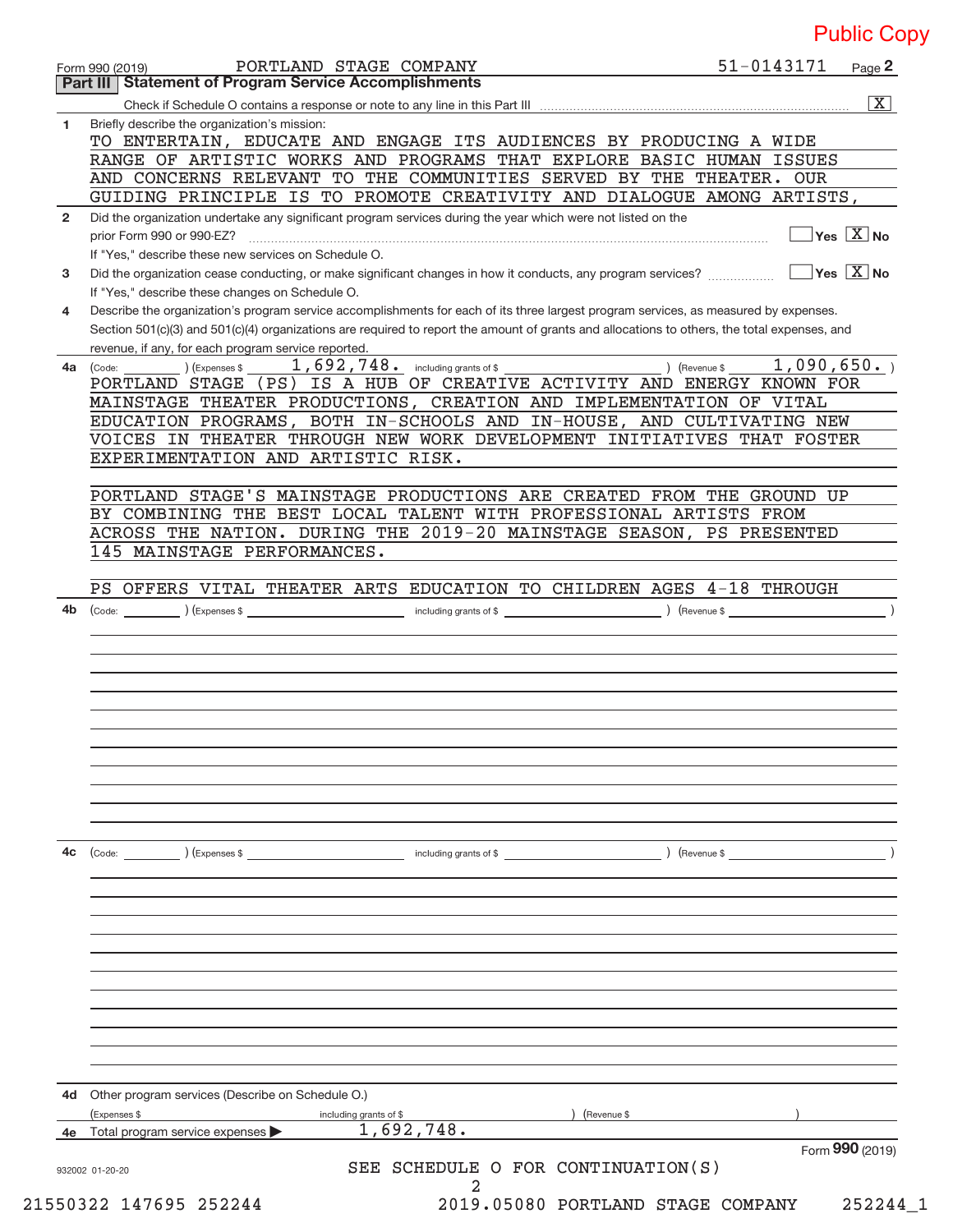Form 990 (2019) PORTLAND STAGE COMPANY 51−0143171 Page 51-0143171 Page 3 PORTLAND STAGE COMPANY 51-0143171 Public Copy

| Yes<br>Is the organization described in section $501(c)(3)$ or $4947(a)(1)$ (other than a private foundation)?<br>1<br>X<br>1<br>$\mathbf X$<br>$\overline{2}$<br>2<br>Did the organization engage in direct or indirect political campaign activities on behalf of or in opposition to candidates for<br>3<br>X<br>з<br>Section 501(c)(3) organizations. Did the organization engage in lobbying activities, or have a section 501(h) election in effect<br>4<br>x<br>4<br>Is the organization a section 501(c)(4), 501(c)(5), or 501(c)(6) organization that receives membership dues, assessments, or<br>5<br>x<br>5<br>Did the organization maintain any donor advised funds or any similar funds or accounts for which donors have the right to<br>6<br>x<br>provide advice on the distribution or investment of amounts in such funds or accounts? If "Yes," complete Schedule D, Part I<br>6<br>Did the organization receive or hold a conservation easement, including easements to preserve open space,<br>7<br>x<br>$\overline{7}$<br>Did the organization maintain collections of works of art, historical treasures, or other similar assets? If "Yes," complete<br>8<br>x<br>8<br>Did the organization report an amount in Part X, line 21, for escrow or custodial account liability, serve as a custodian for<br>9<br>amounts not listed in Part X; or provide credit counseling, debt management, credit repair, or debt negotiation services?<br>x<br>9<br>Did the organization, directly or through a related organization, hold assets in donor-restricted endowments<br>х<br>10 <sup>10</sup><br>If the organization's answer to any of the following questions is "Yes," then complete Schedule D, Parts VI, VII, VIII, IX, or X<br>as applicable.<br>Did the organization report an amount for land, buildings, and equipment in Part X, line 10? If "Yes," complete Schedule D,<br>a<br>X<br>11a<br>Did the organization report an amount for investments - other securities in Part X, line 12, that is 5% or more of its total<br>X<br>11 <sub>b</sub><br>Did the organization report an amount for investments - program related in Part X, line 13, that is 5% or more of its total<br>c<br>X<br>11c<br>d Did the organization report an amount for other assets in Part X, line 15, that is 5% or more of its total assets reported in<br>x<br>11d<br>$\mathbf X$<br>11e<br>Did the organization's separate or consolidated financial statements for the tax year include a footnote that addresses<br>X<br>the organization's liability for uncertain tax positions under FIN 48 (ASC 740)? If "Yes," complete Schedule D, Part X<br>11f<br>12a Did the organization obtain separate, independent audited financial statements for the tax year? If "Yes," complete<br>Х<br>12a<br>b Was the organization included in consolidated, independent audited financial statements for the tax year?<br>х<br>12 <sub>b</sub><br>If "Yes," and if the organization answered "No" to line 12a, then completing Schedule D, Parts XI and XII is optional<br>X<br>13<br>X<br>Did the organization maintain an office, employees, or agents outside of the United States?<br>14a<br>Did the organization have aggregate revenues or expenses of more than \$10,000 from grantmaking, fundraising, business,<br>b<br>investment, and program service activities outside the United States, or aggregate foreign investments valued at \$100,000<br>X.<br>14b<br>Did the organization report on Part IX, column (A), line 3, more than \$5,000 of grants or other assistance to or for any<br>15<br>X.<br>15<br>Did the organization report on Part IX, column (A), line 3, more than \$5,000 of aggregate grants or other assistance to<br>X.<br>16<br>Did the organization report a total of more than \$15,000 of expenses for professional fundraising services on Part IX,<br>х<br>17<br>Did the organization report more than \$15,000 total of fundraising event gross income and contributions on Part VIII, lines<br>х<br>18<br>Did the organization report more than \$15,000 of gross income from gaming activities on Part VIII, line 9a? If "Yes."<br>X<br>19<br>X<br>20a<br>20 <sub>b</sub><br>If "Yes" to line 20a, did the organization attach a copy of its audited financial statements to this return?<br>b<br>Did the organization report more than \$5,000 of grants or other assistance to any domestic organization or<br>21<br>X<br>21<br>Form 990 (2019)<br>932003 01-20-20 |     | Part IV   Checklist of Required Schedules |  |    |
|----------------------------------------------------------------------------------------------------------------------------------------------------------------------------------------------------------------------------------------------------------------------------------------------------------------------------------------------------------------------------------------------------------------------------------------------------------------------------------------------------------------------------------------------------------------------------------------------------------------------------------------------------------------------------------------------------------------------------------------------------------------------------------------------------------------------------------------------------------------------------------------------------------------------------------------------------------------------------------------------------------------------------------------------------------------------------------------------------------------------------------------------------------------------------------------------------------------------------------------------------------------------------------------------------------------------------------------------------------------------------------------------------------------------------------------------------------------------------------------------------------------------------------------------------------------------------------------------------------------------------------------------------------------------------------------------------------------------------------------------------------------------------------------------------------------------------------------------------------------------------------------------------------------------------------------------------------------------------------------------------------------------------------------------------------------------------------------------------------------------------------------------------------------------------------------------------------------------------------------------------------------------------------------------------------------------------------------------------------------------------------------------------------------------------------------------------------------------------------------------------------------------------------------------------------------------------------------------------------------------------------------------------------------------------------------------------------------------------------------------------------------------------------------------------------------------------------------------------------------------------------------------------------------------------------------------------------------------------------------------------------------------------------------------------------------------------------------------------------------------------------------------------------------------------------------------------------------------------------------------------------------------------------------------------------------------------------------------------------------------------------------------------------------------------------------------------------------------------------------------------------------------------------------------------------------------------------------------------------------------------------------------------------------------------------------------------------------------------------------------------------------------------------------------------------------------------------------------------------------------------------------------------------------------------------------------------------------------------------------------------------------------------------------------------------------------------------------------------------------------------------------------------------------------------------------------------------------------------------------------------------------------------------------------------------------------------------------------------------------------------------------------------------------------------------------------------------------------------------------------------------------------|-----|-------------------------------------------|--|----|
|                                                                                                                                                                                                                                                                                                                                                                                                                                                                                                                                                                                                                                                                                                                                                                                                                                                                                                                                                                                                                                                                                                                                                                                                                                                                                                                                                                                                                                                                                                                                                                                                                                                                                                                                                                                                                                                                                                                                                                                                                                                                                                                                                                                                                                                                                                                                                                                                                                                                                                                                                                                                                                                                                                                                                                                                                                                                                                                                                                                                                                                                                                                                                                                                                                                                                                                                                                                                                                                                                                                                                                                                                                                                                                                                                                                                                                                                                                                                                                                                                                                                                                                                                                                                                                                                                                                                                                                                                                                                                                                      |     |                                           |  | No |
|                                                                                                                                                                                                                                                                                                                                                                                                                                                                                                                                                                                                                                                                                                                                                                                                                                                                                                                                                                                                                                                                                                                                                                                                                                                                                                                                                                                                                                                                                                                                                                                                                                                                                                                                                                                                                                                                                                                                                                                                                                                                                                                                                                                                                                                                                                                                                                                                                                                                                                                                                                                                                                                                                                                                                                                                                                                                                                                                                                                                                                                                                                                                                                                                                                                                                                                                                                                                                                                                                                                                                                                                                                                                                                                                                                                                                                                                                                                                                                                                                                                                                                                                                                                                                                                                                                                                                                                                                                                                                                                      |     |                                           |  |    |
|                                                                                                                                                                                                                                                                                                                                                                                                                                                                                                                                                                                                                                                                                                                                                                                                                                                                                                                                                                                                                                                                                                                                                                                                                                                                                                                                                                                                                                                                                                                                                                                                                                                                                                                                                                                                                                                                                                                                                                                                                                                                                                                                                                                                                                                                                                                                                                                                                                                                                                                                                                                                                                                                                                                                                                                                                                                                                                                                                                                                                                                                                                                                                                                                                                                                                                                                                                                                                                                                                                                                                                                                                                                                                                                                                                                                                                                                                                                                                                                                                                                                                                                                                                                                                                                                                                                                                                                                                                                                                                                      |     |                                           |  |    |
|                                                                                                                                                                                                                                                                                                                                                                                                                                                                                                                                                                                                                                                                                                                                                                                                                                                                                                                                                                                                                                                                                                                                                                                                                                                                                                                                                                                                                                                                                                                                                                                                                                                                                                                                                                                                                                                                                                                                                                                                                                                                                                                                                                                                                                                                                                                                                                                                                                                                                                                                                                                                                                                                                                                                                                                                                                                                                                                                                                                                                                                                                                                                                                                                                                                                                                                                                                                                                                                                                                                                                                                                                                                                                                                                                                                                                                                                                                                                                                                                                                                                                                                                                                                                                                                                                                                                                                                                                                                                                                                      |     |                                           |  |    |
|                                                                                                                                                                                                                                                                                                                                                                                                                                                                                                                                                                                                                                                                                                                                                                                                                                                                                                                                                                                                                                                                                                                                                                                                                                                                                                                                                                                                                                                                                                                                                                                                                                                                                                                                                                                                                                                                                                                                                                                                                                                                                                                                                                                                                                                                                                                                                                                                                                                                                                                                                                                                                                                                                                                                                                                                                                                                                                                                                                                                                                                                                                                                                                                                                                                                                                                                                                                                                                                                                                                                                                                                                                                                                                                                                                                                                                                                                                                                                                                                                                                                                                                                                                                                                                                                                                                                                                                                                                                                                                                      |     |                                           |  |    |
|                                                                                                                                                                                                                                                                                                                                                                                                                                                                                                                                                                                                                                                                                                                                                                                                                                                                                                                                                                                                                                                                                                                                                                                                                                                                                                                                                                                                                                                                                                                                                                                                                                                                                                                                                                                                                                                                                                                                                                                                                                                                                                                                                                                                                                                                                                                                                                                                                                                                                                                                                                                                                                                                                                                                                                                                                                                                                                                                                                                                                                                                                                                                                                                                                                                                                                                                                                                                                                                                                                                                                                                                                                                                                                                                                                                                                                                                                                                                                                                                                                                                                                                                                                                                                                                                                                                                                                                                                                                                                                                      |     |                                           |  |    |
|                                                                                                                                                                                                                                                                                                                                                                                                                                                                                                                                                                                                                                                                                                                                                                                                                                                                                                                                                                                                                                                                                                                                                                                                                                                                                                                                                                                                                                                                                                                                                                                                                                                                                                                                                                                                                                                                                                                                                                                                                                                                                                                                                                                                                                                                                                                                                                                                                                                                                                                                                                                                                                                                                                                                                                                                                                                                                                                                                                                                                                                                                                                                                                                                                                                                                                                                                                                                                                                                                                                                                                                                                                                                                                                                                                                                                                                                                                                                                                                                                                                                                                                                                                                                                                                                                                                                                                                                                                                                                                                      |     |                                           |  |    |
|                                                                                                                                                                                                                                                                                                                                                                                                                                                                                                                                                                                                                                                                                                                                                                                                                                                                                                                                                                                                                                                                                                                                                                                                                                                                                                                                                                                                                                                                                                                                                                                                                                                                                                                                                                                                                                                                                                                                                                                                                                                                                                                                                                                                                                                                                                                                                                                                                                                                                                                                                                                                                                                                                                                                                                                                                                                                                                                                                                                                                                                                                                                                                                                                                                                                                                                                                                                                                                                                                                                                                                                                                                                                                                                                                                                                                                                                                                                                                                                                                                                                                                                                                                                                                                                                                                                                                                                                                                                                                                                      |     |                                           |  |    |
|                                                                                                                                                                                                                                                                                                                                                                                                                                                                                                                                                                                                                                                                                                                                                                                                                                                                                                                                                                                                                                                                                                                                                                                                                                                                                                                                                                                                                                                                                                                                                                                                                                                                                                                                                                                                                                                                                                                                                                                                                                                                                                                                                                                                                                                                                                                                                                                                                                                                                                                                                                                                                                                                                                                                                                                                                                                                                                                                                                                                                                                                                                                                                                                                                                                                                                                                                                                                                                                                                                                                                                                                                                                                                                                                                                                                                                                                                                                                                                                                                                                                                                                                                                                                                                                                                                                                                                                                                                                                                                                      |     |                                           |  |    |
|                                                                                                                                                                                                                                                                                                                                                                                                                                                                                                                                                                                                                                                                                                                                                                                                                                                                                                                                                                                                                                                                                                                                                                                                                                                                                                                                                                                                                                                                                                                                                                                                                                                                                                                                                                                                                                                                                                                                                                                                                                                                                                                                                                                                                                                                                                                                                                                                                                                                                                                                                                                                                                                                                                                                                                                                                                                                                                                                                                                                                                                                                                                                                                                                                                                                                                                                                                                                                                                                                                                                                                                                                                                                                                                                                                                                                                                                                                                                                                                                                                                                                                                                                                                                                                                                                                                                                                                                                                                                                                                      |     |                                           |  |    |
|                                                                                                                                                                                                                                                                                                                                                                                                                                                                                                                                                                                                                                                                                                                                                                                                                                                                                                                                                                                                                                                                                                                                                                                                                                                                                                                                                                                                                                                                                                                                                                                                                                                                                                                                                                                                                                                                                                                                                                                                                                                                                                                                                                                                                                                                                                                                                                                                                                                                                                                                                                                                                                                                                                                                                                                                                                                                                                                                                                                                                                                                                                                                                                                                                                                                                                                                                                                                                                                                                                                                                                                                                                                                                                                                                                                                                                                                                                                                                                                                                                                                                                                                                                                                                                                                                                                                                                                                                                                                                                                      |     |                                           |  |    |
|                                                                                                                                                                                                                                                                                                                                                                                                                                                                                                                                                                                                                                                                                                                                                                                                                                                                                                                                                                                                                                                                                                                                                                                                                                                                                                                                                                                                                                                                                                                                                                                                                                                                                                                                                                                                                                                                                                                                                                                                                                                                                                                                                                                                                                                                                                                                                                                                                                                                                                                                                                                                                                                                                                                                                                                                                                                                                                                                                                                                                                                                                                                                                                                                                                                                                                                                                                                                                                                                                                                                                                                                                                                                                                                                                                                                                                                                                                                                                                                                                                                                                                                                                                                                                                                                                                                                                                                                                                                                                                                      |     |                                           |  |    |
|                                                                                                                                                                                                                                                                                                                                                                                                                                                                                                                                                                                                                                                                                                                                                                                                                                                                                                                                                                                                                                                                                                                                                                                                                                                                                                                                                                                                                                                                                                                                                                                                                                                                                                                                                                                                                                                                                                                                                                                                                                                                                                                                                                                                                                                                                                                                                                                                                                                                                                                                                                                                                                                                                                                                                                                                                                                                                                                                                                                                                                                                                                                                                                                                                                                                                                                                                                                                                                                                                                                                                                                                                                                                                                                                                                                                                                                                                                                                                                                                                                                                                                                                                                                                                                                                                                                                                                                                                                                                                                                      |     |                                           |  |    |
|                                                                                                                                                                                                                                                                                                                                                                                                                                                                                                                                                                                                                                                                                                                                                                                                                                                                                                                                                                                                                                                                                                                                                                                                                                                                                                                                                                                                                                                                                                                                                                                                                                                                                                                                                                                                                                                                                                                                                                                                                                                                                                                                                                                                                                                                                                                                                                                                                                                                                                                                                                                                                                                                                                                                                                                                                                                                                                                                                                                                                                                                                                                                                                                                                                                                                                                                                                                                                                                                                                                                                                                                                                                                                                                                                                                                                                                                                                                                                                                                                                                                                                                                                                                                                                                                                                                                                                                                                                                                                                                      |     |                                           |  |    |
|                                                                                                                                                                                                                                                                                                                                                                                                                                                                                                                                                                                                                                                                                                                                                                                                                                                                                                                                                                                                                                                                                                                                                                                                                                                                                                                                                                                                                                                                                                                                                                                                                                                                                                                                                                                                                                                                                                                                                                                                                                                                                                                                                                                                                                                                                                                                                                                                                                                                                                                                                                                                                                                                                                                                                                                                                                                                                                                                                                                                                                                                                                                                                                                                                                                                                                                                                                                                                                                                                                                                                                                                                                                                                                                                                                                                                                                                                                                                                                                                                                                                                                                                                                                                                                                                                                                                                                                                                                                                                                                      |     |                                           |  |    |
|                                                                                                                                                                                                                                                                                                                                                                                                                                                                                                                                                                                                                                                                                                                                                                                                                                                                                                                                                                                                                                                                                                                                                                                                                                                                                                                                                                                                                                                                                                                                                                                                                                                                                                                                                                                                                                                                                                                                                                                                                                                                                                                                                                                                                                                                                                                                                                                                                                                                                                                                                                                                                                                                                                                                                                                                                                                                                                                                                                                                                                                                                                                                                                                                                                                                                                                                                                                                                                                                                                                                                                                                                                                                                                                                                                                                                                                                                                                                                                                                                                                                                                                                                                                                                                                                                                                                                                                                                                                                                                                      |     |                                           |  |    |
|                                                                                                                                                                                                                                                                                                                                                                                                                                                                                                                                                                                                                                                                                                                                                                                                                                                                                                                                                                                                                                                                                                                                                                                                                                                                                                                                                                                                                                                                                                                                                                                                                                                                                                                                                                                                                                                                                                                                                                                                                                                                                                                                                                                                                                                                                                                                                                                                                                                                                                                                                                                                                                                                                                                                                                                                                                                                                                                                                                                                                                                                                                                                                                                                                                                                                                                                                                                                                                                                                                                                                                                                                                                                                                                                                                                                                                                                                                                                                                                                                                                                                                                                                                                                                                                                                                                                                                                                                                                                                                                      |     |                                           |  |    |
|                                                                                                                                                                                                                                                                                                                                                                                                                                                                                                                                                                                                                                                                                                                                                                                                                                                                                                                                                                                                                                                                                                                                                                                                                                                                                                                                                                                                                                                                                                                                                                                                                                                                                                                                                                                                                                                                                                                                                                                                                                                                                                                                                                                                                                                                                                                                                                                                                                                                                                                                                                                                                                                                                                                                                                                                                                                                                                                                                                                                                                                                                                                                                                                                                                                                                                                                                                                                                                                                                                                                                                                                                                                                                                                                                                                                                                                                                                                                                                                                                                                                                                                                                                                                                                                                                                                                                                                                                                                                                                                      |     |                                           |  |    |
|                                                                                                                                                                                                                                                                                                                                                                                                                                                                                                                                                                                                                                                                                                                                                                                                                                                                                                                                                                                                                                                                                                                                                                                                                                                                                                                                                                                                                                                                                                                                                                                                                                                                                                                                                                                                                                                                                                                                                                                                                                                                                                                                                                                                                                                                                                                                                                                                                                                                                                                                                                                                                                                                                                                                                                                                                                                                                                                                                                                                                                                                                                                                                                                                                                                                                                                                                                                                                                                                                                                                                                                                                                                                                                                                                                                                                                                                                                                                                                                                                                                                                                                                                                                                                                                                                                                                                                                                                                                                                                                      | 10  |                                           |  |    |
|                                                                                                                                                                                                                                                                                                                                                                                                                                                                                                                                                                                                                                                                                                                                                                                                                                                                                                                                                                                                                                                                                                                                                                                                                                                                                                                                                                                                                                                                                                                                                                                                                                                                                                                                                                                                                                                                                                                                                                                                                                                                                                                                                                                                                                                                                                                                                                                                                                                                                                                                                                                                                                                                                                                                                                                                                                                                                                                                                                                                                                                                                                                                                                                                                                                                                                                                                                                                                                                                                                                                                                                                                                                                                                                                                                                                                                                                                                                                                                                                                                                                                                                                                                                                                                                                                                                                                                                                                                                                                                                      |     |                                           |  |    |
|                                                                                                                                                                                                                                                                                                                                                                                                                                                                                                                                                                                                                                                                                                                                                                                                                                                                                                                                                                                                                                                                                                                                                                                                                                                                                                                                                                                                                                                                                                                                                                                                                                                                                                                                                                                                                                                                                                                                                                                                                                                                                                                                                                                                                                                                                                                                                                                                                                                                                                                                                                                                                                                                                                                                                                                                                                                                                                                                                                                                                                                                                                                                                                                                                                                                                                                                                                                                                                                                                                                                                                                                                                                                                                                                                                                                                                                                                                                                                                                                                                                                                                                                                                                                                                                                                                                                                                                                                                                                                                                      | 11  |                                           |  |    |
|                                                                                                                                                                                                                                                                                                                                                                                                                                                                                                                                                                                                                                                                                                                                                                                                                                                                                                                                                                                                                                                                                                                                                                                                                                                                                                                                                                                                                                                                                                                                                                                                                                                                                                                                                                                                                                                                                                                                                                                                                                                                                                                                                                                                                                                                                                                                                                                                                                                                                                                                                                                                                                                                                                                                                                                                                                                                                                                                                                                                                                                                                                                                                                                                                                                                                                                                                                                                                                                                                                                                                                                                                                                                                                                                                                                                                                                                                                                                                                                                                                                                                                                                                                                                                                                                                                                                                                                                                                                                                                                      |     |                                           |  |    |
|                                                                                                                                                                                                                                                                                                                                                                                                                                                                                                                                                                                                                                                                                                                                                                                                                                                                                                                                                                                                                                                                                                                                                                                                                                                                                                                                                                                                                                                                                                                                                                                                                                                                                                                                                                                                                                                                                                                                                                                                                                                                                                                                                                                                                                                                                                                                                                                                                                                                                                                                                                                                                                                                                                                                                                                                                                                                                                                                                                                                                                                                                                                                                                                                                                                                                                                                                                                                                                                                                                                                                                                                                                                                                                                                                                                                                                                                                                                                                                                                                                                                                                                                                                                                                                                                                                                                                                                                                                                                                                                      |     |                                           |  |    |
|                                                                                                                                                                                                                                                                                                                                                                                                                                                                                                                                                                                                                                                                                                                                                                                                                                                                                                                                                                                                                                                                                                                                                                                                                                                                                                                                                                                                                                                                                                                                                                                                                                                                                                                                                                                                                                                                                                                                                                                                                                                                                                                                                                                                                                                                                                                                                                                                                                                                                                                                                                                                                                                                                                                                                                                                                                                                                                                                                                                                                                                                                                                                                                                                                                                                                                                                                                                                                                                                                                                                                                                                                                                                                                                                                                                                                                                                                                                                                                                                                                                                                                                                                                                                                                                                                                                                                                                                                                                                                                                      |     |                                           |  |    |
|                                                                                                                                                                                                                                                                                                                                                                                                                                                                                                                                                                                                                                                                                                                                                                                                                                                                                                                                                                                                                                                                                                                                                                                                                                                                                                                                                                                                                                                                                                                                                                                                                                                                                                                                                                                                                                                                                                                                                                                                                                                                                                                                                                                                                                                                                                                                                                                                                                                                                                                                                                                                                                                                                                                                                                                                                                                                                                                                                                                                                                                                                                                                                                                                                                                                                                                                                                                                                                                                                                                                                                                                                                                                                                                                                                                                                                                                                                                                                                                                                                                                                                                                                                                                                                                                                                                                                                                                                                                                                                                      |     |                                           |  |    |
|                                                                                                                                                                                                                                                                                                                                                                                                                                                                                                                                                                                                                                                                                                                                                                                                                                                                                                                                                                                                                                                                                                                                                                                                                                                                                                                                                                                                                                                                                                                                                                                                                                                                                                                                                                                                                                                                                                                                                                                                                                                                                                                                                                                                                                                                                                                                                                                                                                                                                                                                                                                                                                                                                                                                                                                                                                                                                                                                                                                                                                                                                                                                                                                                                                                                                                                                                                                                                                                                                                                                                                                                                                                                                                                                                                                                                                                                                                                                                                                                                                                                                                                                                                                                                                                                                                                                                                                                                                                                                                                      |     |                                           |  |    |
|                                                                                                                                                                                                                                                                                                                                                                                                                                                                                                                                                                                                                                                                                                                                                                                                                                                                                                                                                                                                                                                                                                                                                                                                                                                                                                                                                                                                                                                                                                                                                                                                                                                                                                                                                                                                                                                                                                                                                                                                                                                                                                                                                                                                                                                                                                                                                                                                                                                                                                                                                                                                                                                                                                                                                                                                                                                                                                                                                                                                                                                                                                                                                                                                                                                                                                                                                                                                                                                                                                                                                                                                                                                                                                                                                                                                                                                                                                                                                                                                                                                                                                                                                                                                                                                                                                                                                                                                                                                                                                                      |     |                                           |  |    |
|                                                                                                                                                                                                                                                                                                                                                                                                                                                                                                                                                                                                                                                                                                                                                                                                                                                                                                                                                                                                                                                                                                                                                                                                                                                                                                                                                                                                                                                                                                                                                                                                                                                                                                                                                                                                                                                                                                                                                                                                                                                                                                                                                                                                                                                                                                                                                                                                                                                                                                                                                                                                                                                                                                                                                                                                                                                                                                                                                                                                                                                                                                                                                                                                                                                                                                                                                                                                                                                                                                                                                                                                                                                                                                                                                                                                                                                                                                                                                                                                                                                                                                                                                                                                                                                                                                                                                                                                                                                                                                                      |     |                                           |  |    |
|                                                                                                                                                                                                                                                                                                                                                                                                                                                                                                                                                                                                                                                                                                                                                                                                                                                                                                                                                                                                                                                                                                                                                                                                                                                                                                                                                                                                                                                                                                                                                                                                                                                                                                                                                                                                                                                                                                                                                                                                                                                                                                                                                                                                                                                                                                                                                                                                                                                                                                                                                                                                                                                                                                                                                                                                                                                                                                                                                                                                                                                                                                                                                                                                                                                                                                                                                                                                                                                                                                                                                                                                                                                                                                                                                                                                                                                                                                                                                                                                                                                                                                                                                                                                                                                                                                                                                                                                                                                                                                                      |     |                                           |  |    |
|                                                                                                                                                                                                                                                                                                                                                                                                                                                                                                                                                                                                                                                                                                                                                                                                                                                                                                                                                                                                                                                                                                                                                                                                                                                                                                                                                                                                                                                                                                                                                                                                                                                                                                                                                                                                                                                                                                                                                                                                                                                                                                                                                                                                                                                                                                                                                                                                                                                                                                                                                                                                                                                                                                                                                                                                                                                                                                                                                                                                                                                                                                                                                                                                                                                                                                                                                                                                                                                                                                                                                                                                                                                                                                                                                                                                                                                                                                                                                                                                                                                                                                                                                                                                                                                                                                                                                                                                                                                                                                                      |     |                                           |  |    |
|                                                                                                                                                                                                                                                                                                                                                                                                                                                                                                                                                                                                                                                                                                                                                                                                                                                                                                                                                                                                                                                                                                                                                                                                                                                                                                                                                                                                                                                                                                                                                                                                                                                                                                                                                                                                                                                                                                                                                                                                                                                                                                                                                                                                                                                                                                                                                                                                                                                                                                                                                                                                                                                                                                                                                                                                                                                                                                                                                                                                                                                                                                                                                                                                                                                                                                                                                                                                                                                                                                                                                                                                                                                                                                                                                                                                                                                                                                                                                                                                                                                                                                                                                                                                                                                                                                                                                                                                                                                                                                                      |     |                                           |  |    |
|                                                                                                                                                                                                                                                                                                                                                                                                                                                                                                                                                                                                                                                                                                                                                                                                                                                                                                                                                                                                                                                                                                                                                                                                                                                                                                                                                                                                                                                                                                                                                                                                                                                                                                                                                                                                                                                                                                                                                                                                                                                                                                                                                                                                                                                                                                                                                                                                                                                                                                                                                                                                                                                                                                                                                                                                                                                                                                                                                                                                                                                                                                                                                                                                                                                                                                                                                                                                                                                                                                                                                                                                                                                                                                                                                                                                                                                                                                                                                                                                                                                                                                                                                                                                                                                                                                                                                                                                                                                                                                                      |     |                                           |  |    |
|                                                                                                                                                                                                                                                                                                                                                                                                                                                                                                                                                                                                                                                                                                                                                                                                                                                                                                                                                                                                                                                                                                                                                                                                                                                                                                                                                                                                                                                                                                                                                                                                                                                                                                                                                                                                                                                                                                                                                                                                                                                                                                                                                                                                                                                                                                                                                                                                                                                                                                                                                                                                                                                                                                                                                                                                                                                                                                                                                                                                                                                                                                                                                                                                                                                                                                                                                                                                                                                                                                                                                                                                                                                                                                                                                                                                                                                                                                                                                                                                                                                                                                                                                                                                                                                                                                                                                                                                                                                                                                                      |     |                                           |  |    |
|                                                                                                                                                                                                                                                                                                                                                                                                                                                                                                                                                                                                                                                                                                                                                                                                                                                                                                                                                                                                                                                                                                                                                                                                                                                                                                                                                                                                                                                                                                                                                                                                                                                                                                                                                                                                                                                                                                                                                                                                                                                                                                                                                                                                                                                                                                                                                                                                                                                                                                                                                                                                                                                                                                                                                                                                                                                                                                                                                                                                                                                                                                                                                                                                                                                                                                                                                                                                                                                                                                                                                                                                                                                                                                                                                                                                                                                                                                                                                                                                                                                                                                                                                                                                                                                                                                                                                                                                                                                                                                                      |     |                                           |  |    |
|                                                                                                                                                                                                                                                                                                                                                                                                                                                                                                                                                                                                                                                                                                                                                                                                                                                                                                                                                                                                                                                                                                                                                                                                                                                                                                                                                                                                                                                                                                                                                                                                                                                                                                                                                                                                                                                                                                                                                                                                                                                                                                                                                                                                                                                                                                                                                                                                                                                                                                                                                                                                                                                                                                                                                                                                                                                                                                                                                                                                                                                                                                                                                                                                                                                                                                                                                                                                                                                                                                                                                                                                                                                                                                                                                                                                                                                                                                                                                                                                                                                                                                                                                                                                                                                                                                                                                                                                                                                                                                                      |     |                                           |  |    |
|                                                                                                                                                                                                                                                                                                                                                                                                                                                                                                                                                                                                                                                                                                                                                                                                                                                                                                                                                                                                                                                                                                                                                                                                                                                                                                                                                                                                                                                                                                                                                                                                                                                                                                                                                                                                                                                                                                                                                                                                                                                                                                                                                                                                                                                                                                                                                                                                                                                                                                                                                                                                                                                                                                                                                                                                                                                                                                                                                                                                                                                                                                                                                                                                                                                                                                                                                                                                                                                                                                                                                                                                                                                                                                                                                                                                                                                                                                                                                                                                                                                                                                                                                                                                                                                                                                                                                                                                                                                                                                                      |     |                                           |  |    |
|                                                                                                                                                                                                                                                                                                                                                                                                                                                                                                                                                                                                                                                                                                                                                                                                                                                                                                                                                                                                                                                                                                                                                                                                                                                                                                                                                                                                                                                                                                                                                                                                                                                                                                                                                                                                                                                                                                                                                                                                                                                                                                                                                                                                                                                                                                                                                                                                                                                                                                                                                                                                                                                                                                                                                                                                                                                                                                                                                                                                                                                                                                                                                                                                                                                                                                                                                                                                                                                                                                                                                                                                                                                                                                                                                                                                                                                                                                                                                                                                                                                                                                                                                                                                                                                                                                                                                                                                                                                                                                                      | 13  |                                           |  |    |
|                                                                                                                                                                                                                                                                                                                                                                                                                                                                                                                                                                                                                                                                                                                                                                                                                                                                                                                                                                                                                                                                                                                                                                                                                                                                                                                                                                                                                                                                                                                                                                                                                                                                                                                                                                                                                                                                                                                                                                                                                                                                                                                                                                                                                                                                                                                                                                                                                                                                                                                                                                                                                                                                                                                                                                                                                                                                                                                                                                                                                                                                                                                                                                                                                                                                                                                                                                                                                                                                                                                                                                                                                                                                                                                                                                                                                                                                                                                                                                                                                                                                                                                                                                                                                                                                                                                                                                                                                                                                                                                      | 14a |                                           |  |    |
|                                                                                                                                                                                                                                                                                                                                                                                                                                                                                                                                                                                                                                                                                                                                                                                                                                                                                                                                                                                                                                                                                                                                                                                                                                                                                                                                                                                                                                                                                                                                                                                                                                                                                                                                                                                                                                                                                                                                                                                                                                                                                                                                                                                                                                                                                                                                                                                                                                                                                                                                                                                                                                                                                                                                                                                                                                                                                                                                                                                                                                                                                                                                                                                                                                                                                                                                                                                                                                                                                                                                                                                                                                                                                                                                                                                                                                                                                                                                                                                                                                                                                                                                                                                                                                                                                                                                                                                                                                                                                                                      |     |                                           |  |    |
|                                                                                                                                                                                                                                                                                                                                                                                                                                                                                                                                                                                                                                                                                                                                                                                                                                                                                                                                                                                                                                                                                                                                                                                                                                                                                                                                                                                                                                                                                                                                                                                                                                                                                                                                                                                                                                                                                                                                                                                                                                                                                                                                                                                                                                                                                                                                                                                                                                                                                                                                                                                                                                                                                                                                                                                                                                                                                                                                                                                                                                                                                                                                                                                                                                                                                                                                                                                                                                                                                                                                                                                                                                                                                                                                                                                                                                                                                                                                                                                                                                                                                                                                                                                                                                                                                                                                                                                                                                                                                                                      |     |                                           |  |    |
|                                                                                                                                                                                                                                                                                                                                                                                                                                                                                                                                                                                                                                                                                                                                                                                                                                                                                                                                                                                                                                                                                                                                                                                                                                                                                                                                                                                                                                                                                                                                                                                                                                                                                                                                                                                                                                                                                                                                                                                                                                                                                                                                                                                                                                                                                                                                                                                                                                                                                                                                                                                                                                                                                                                                                                                                                                                                                                                                                                                                                                                                                                                                                                                                                                                                                                                                                                                                                                                                                                                                                                                                                                                                                                                                                                                                                                                                                                                                                                                                                                                                                                                                                                                                                                                                                                                                                                                                                                                                                                                      |     |                                           |  |    |
|                                                                                                                                                                                                                                                                                                                                                                                                                                                                                                                                                                                                                                                                                                                                                                                                                                                                                                                                                                                                                                                                                                                                                                                                                                                                                                                                                                                                                                                                                                                                                                                                                                                                                                                                                                                                                                                                                                                                                                                                                                                                                                                                                                                                                                                                                                                                                                                                                                                                                                                                                                                                                                                                                                                                                                                                                                                                                                                                                                                                                                                                                                                                                                                                                                                                                                                                                                                                                                                                                                                                                                                                                                                                                                                                                                                                                                                                                                                                                                                                                                                                                                                                                                                                                                                                                                                                                                                                                                                                                                                      |     |                                           |  |    |
|                                                                                                                                                                                                                                                                                                                                                                                                                                                                                                                                                                                                                                                                                                                                                                                                                                                                                                                                                                                                                                                                                                                                                                                                                                                                                                                                                                                                                                                                                                                                                                                                                                                                                                                                                                                                                                                                                                                                                                                                                                                                                                                                                                                                                                                                                                                                                                                                                                                                                                                                                                                                                                                                                                                                                                                                                                                                                                                                                                                                                                                                                                                                                                                                                                                                                                                                                                                                                                                                                                                                                                                                                                                                                                                                                                                                                                                                                                                                                                                                                                                                                                                                                                                                                                                                                                                                                                                                                                                                                                                      | 16  |                                           |  |    |
|                                                                                                                                                                                                                                                                                                                                                                                                                                                                                                                                                                                                                                                                                                                                                                                                                                                                                                                                                                                                                                                                                                                                                                                                                                                                                                                                                                                                                                                                                                                                                                                                                                                                                                                                                                                                                                                                                                                                                                                                                                                                                                                                                                                                                                                                                                                                                                                                                                                                                                                                                                                                                                                                                                                                                                                                                                                                                                                                                                                                                                                                                                                                                                                                                                                                                                                                                                                                                                                                                                                                                                                                                                                                                                                                                                                                                                                                                                                                                                                                                                                                                                                                                                                                                                                                                                                                                                                                                                                                                                                      |     |                                           |  |    |
|                                                                                                                                                                                                                                                                                                                                                                                                                                                                                                                                                                                                                                                                                                                                                                                                                                                                                                                                                                                                                                                                                                                                                                                                                                                                                                                                                                                                                                                                                                                                                                                                                                                                                                                                                                                                                                                                                                                                                                                                                                                                                                                                                                                                                                                                                                                                                                                                                                                                                                                                                                                                                                                                                                                                                                                                                                                                                                                                                                                                                                                                                                                                                                                                                                                                                                                                                                                                                                                                                                                                                                                                                                                                                                                                                                                                                                                                                                                                                                                                                                                                                                                                                                                                                                                                                                                                                                                                                                                                                                                      | 17  |                                           |  |    |
|                                                                                                                                                                                                                                                                                                                                                                                                                                                                                                                                                                                                                                                                                                                                                                                                                                                                                                                                                                                                                                                                                                                                                                                                                                                                                                                                                                                                                                                                                                                                                                                                                                                                                                                                                                                                                                                                                                                                                                                                                                                                                                                                                                                                                                                                                                                                                                                                                                                                                                                                                                                                                                                                                                                                                                                                                                                                                                                                                                                                                                                                                                                                                                                                                                                                                                                                                                                                                                                                                                                                                                                                                                                                                                                                                                                                                                                                                                                                                                                                                                                                                                                                                                                                                                                                                                                                                                                                                                                                                                                      |     |                                           |  |    |
|                                                                                                                                                                                                                                                                                                                                                                                                                                                                                                                                                                                                                                                                                                                                                                                                                                                                                                                                                                                                                                                                                                                                                                                                                                                                                                                                                                                                                                                                                                                                                                                                                                                                                                                                                                                                                                                                                                                                                                                                                                                                                                                                                                                                                                                                                                                                                                                                                                                                                                                                                                                                                                                                                                                                                                                                                                                                                                                                                                                                                                                                                                                                                                                                                                                                                                                                                                                                                                                                                                                                                                                                                                                                                                                                                                                                                                                                                                                                                                                                                                                                                                                                                                                                                                                                                                                                                                                                                                                                                                                      | 18  |                                           |  |    |
|                                                                                                                                                                                                                                                                                                                                                                                                                                                                                                                                                                                                                                                                                                                                                                                                                                                                                                                                                                                                                                                                                                                                                                                                                                                                                                                                                                                                                                                                                                                                                                                                                                                                                                                                                                                                                                                                                                                                                                                                                                                                                                                                                                                                                                                                                                                                                                                                                                                                                                                                                                                                                                                                                                                                                                                                                                                                                                                                                                                                                                                                                                                                                                                                                                                                                                                                                                                                                                                                                                                                                                                                                                                                                                                                                                                                                                                                                                                                                                                                                                                                                                                                                                                                                                                                                                                                                                                                                                                                                                                      |     |                                           |  |    |
|                                                                                                                                                                                                                                                                                                                                                                                                                                                                                                                                                                                                                                                                                                                                                                                                                                                                                                                                                                                                                                                                                                                                                                                                                                                                                                                                                                                                                                                                                                                                                                                                                                                                                                                                                                                                                                                                                                                                                                                                                                                                                                                                                                                                                                                                                                                                                                                                                                                                                                                                                                                                                                                                                                                                                                                                                                                                                                                                                                                                                                                                                                                                                                                                                                                                                                                                                                                                                                                                                                                                                                                                                                                                                                                                                                                                                                                                                                                                                                                                                                                                                                                                                                                                                                                                                                                                                                                                                                                                                                                      | 19  |                                           |  |    |
|                                                                                                                                                                                                                                                                                                                                                                                                                                                                                                                                                                                                                                                                                                                                                                                                                                                                                                                                                                                                                                                                                                                                                                                                                                                                                                                                                                                                                                                                                                                                                                                                                                                                                                                                                                                                                                                                                                                                                                                                                                                                                                                                                                                                                                                                                                                                                                                                                                                                                                                                                                                                                                                                                                                                                                                                                                                                                                                                                                                                                                                                                                                                                                                                                                                                                                                                                                                                                                                                                                                                                                                                                                                                                                                                                                                                                                                                                                                                                                                                                                                                                                                                                                                                                                                                                                                                                                                                                                                                                                                      |     |                                           |  |    |
|                                                                                                                                                                                                                                                                                                                                                                                                                                                                                                                                                                                                                                                                                                                                                                                                                                                                                                                                                                                                                                                                                                                                                                                                                                                                                                                                                                                                                                                                                                                                                                                                                                                                                                                                                                                                                                                                                                                                                                                                                                                                                                                                                                                                                                                                                                                                                                                                                                                                                                                                                                                                                                                                                                                                                                                                                                                                                                                                                                                                                                                                                                                                                                                                                                                                                                                                                                                                                                                                                                                                                                                                                                                                                                                                                                                                                                                                                                                                                                                                                                                                                                                                                                                                                                                                                                                                                                                                                                                                                                                      | 20a |                                           |  |    |
|                                                                                                                                                                                                                                                                                                                                                                                                                                                                                                                                                                                                                                                                                                                                                                                                                                                                                                                                                                                                                                                                                                                                                                                                                                                                                                                                                                                                                                                                                                                                                                                                                                                                                                                                                                                                                                                                                                                                                                                                                                                                                                                                                                                                                                                                                                                                                                                                                                                                                                                                                                                                                                                                                                                                                                                                                                                                                                                                                                                                                                                                                                                                                                                                                                                                                                                                                                                                                                                                                                                                                                                                                                                                                                                                                                                                                                                                                                                                                                                                                                                                                                                                                                                                                                                                                                                                                                                                                                                                                                                      |     |                                           |  |    |
|                                                                                                                                                                                                                                                                                                                                                                                                                                                                                                                                                                                                                                                                                                                                                                                                                                                                                                                                                                                                                                                                                                                                                                                                                                                                                                                                                                                                                                                                                                                                                                                                                                                                                                                                                                                                                                                                                                                                                                                                                                                                                                                                                                                                                                                                                                                                                                                                                                                                                                                                                                                                                                                                                                                                                                                                                                                                                                                                                                                                                                                                                                                                                                                                                                                                                                                                                                                                                                                                                                                                                                                                                                                                                                                                                                                                                                                                                                                                                                                                                                                                                                                                                                                                                                                                                                                                                                                                                                                                                                                      |     |                                           |  |    |
|                                                                                                                                                                                                                                                                                                                                                                                                                                                                                                                                                                                                                                                                                                                                                                                                                                                                                                                                                                                                                                                                                                                                                                                                                                                                                                                                                                                                                                                                                                                                                                                                                                                                                                                                                                                                                                                                                                                                                                                                                                                                                                                                                                                                                                                                                                                                                                                                                                                                                                                                                                                                                                                                                                                                                                                                                                                                                                                                                                                                                                                                                                                                                                                                                                                                                                                                                                                                                                                                                                                                                                                                                                                                                                                                                                                                                                                                                                                                                                                                                                                                                                                                                                                                                                                                                                                                                                                                                                                                                                                      |     |                                           |  |    |

932003 01‐20‐20

3 21550322 147695 252244 2019.05080 PORTLAND STAGE COMPANY 252244\_1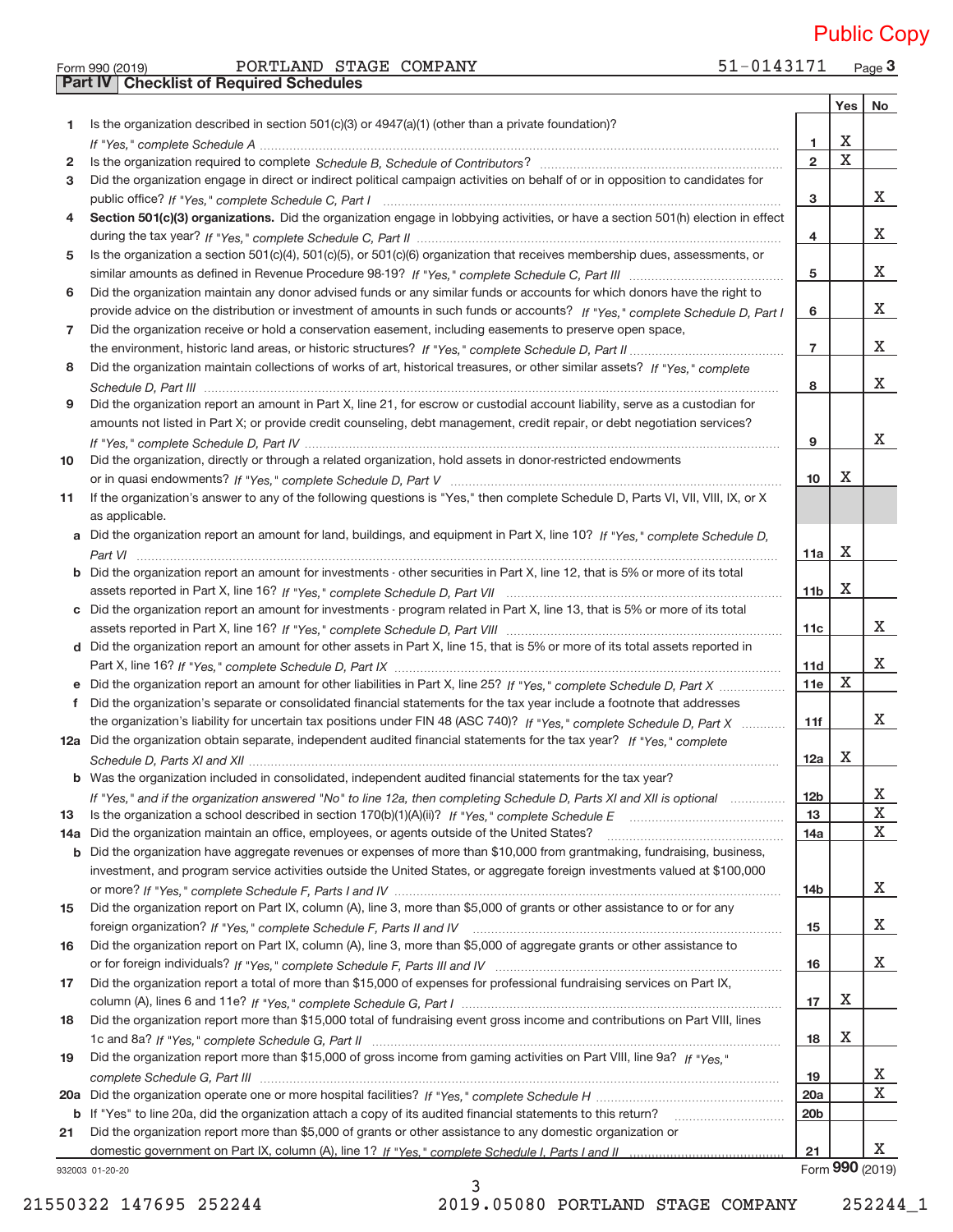#### Form 990 (2019) PORTLAND STAGE COMPANY 51−0143171 Page 51-0143171 Page 4 PORTLAND STAGE COMPANY 51-0143171 Public Copy

|               | Part IV   Checklist of Required Schedules (continued)                                                                        |                 |             |                 |
|---------------|------------------------------------------------------------------------------------------------------------------------------|-----------------|-------------|-----------------|
|               |                                                                                                                              |                 | Yes         | No              |
| 22            | Did the organization report more than \$5,000 of grants or other assistance to or for domestic individuals on                |                 |             |                 |
|               |                                                                                                                              | 22              |             | X               |
| 23            | Did the organization answer "Yes" to Part VII, Section A, line 3, 4, or 5 about compensation of the organization's current   |                 |             |                 |
|               | and former officers, directors, trustees, key employees, and highest compensated employees? If "Yes," complete               |                 |             |                 |
|               |                                                                                                                              | 23              |             | X               |
|               | 24a Did the organization have a tax-exempt bond issue with an outstanding principal amount of more than \$100,000 as of the  |                 |             |                 |
|               | last day of the year, that was issued after December 31, 2002? If "Yes," answer lines 24b through 24d and complete           |                 |             |                 |
|               |                                                                                                                              | 24a             |             | x               |
|               |                                                                                                                              | 24 <sub>b</sub> |             |                 |
|               | c Did the organization maintain an escrow account other than a refunding escrow at any time during the year to defease       |                 |             |                 |
|               |                                                                                                                              | 24 <sub>c</sub> |             |                 |
|               |                                                                                                                              | <b>24d</b>      |             |                 |
|               |                                                                                                                              |                 |             |                 |
|               | 25a Section 501(c)(3), 501(c)(4), and 501(c)(29) organizations. Did the organization engage in an excess benefit             |                 |             | X               |
|               |                                                                                                                              | 25a             |             |                 |
|               | b Is the organization aware that it engaged in an excess benefit transaction with a disqualified person in a prior year, and |                 |             |                 |
|               | that the transaction has not been reported on any of the organization's prior Forms 990 or 990-EZ? If "Yes," complete        |                 |             | X               |
|               | Schedule L, Part I                                                                                                           | 25 <sub>b</sub> |             |                 |
| 26            | Did the organization report any amount on Part X, line 5 or 22, for receivables from or payables to any current              |                 |             |                 |
|               | or former officer, director, trustee, key employee, creator or founder, substantial contributor, or 35%                      |                 |             |                 |
|               | controlled entity or family member of any of these persons? If "Yes," complete Schedule L, Part II                           | 26              |             | X               |
| 27            | Did the organization provide a grant or other assistance to any current or former officer, director, trustee, key employee,  |                 |             |                 |
|               | creator or founder, substantial contributor or employee thereof, a grant selection committee member, or to a 35% controlled  |                 |             |                 |
|               | entity (including an employee thereof) or family member of any of these persons? If "Yes," complete Schedule L, Part III     | 27              |             | Χ               |
| 28            | Was the organization a party to a business transaction with one of the following parties (see Schedule L, Part IV            |                 |             |                 |
|               | instructions, for applicable filing thresholds, conditions, and exceptions):                                                 |                 |             |                 |
|               | a A current or former officer, director, trustee, key employee, creator or founder, or substantial contributor? If           |                 |             |                 |
|               |                                                                                                                              | 28a             |             | Х               |
|               |                                                                                                                              | 28 <sub>b</sub> |             | $\mathbf X$     |
|               | c A 35% controlled entity of one or more individuals and/or organizations described in lines 28a or 28b? If                  |                 |             |                 |
|               |                                                                                                                              | 28c             |             | X               |
| 29            |                                                                                                                              | 29              | $\mathbf X$ |                 |
| 30            | Did the organization receive contributions of art, historical treasures, or other similar assets, or qualified conservation  |                 |             |                 |
|               |                                                                                                                              | 30              |             | х               |
| 31            | Did the organization liquidate, terminate, or dissolve and cease operations? If "Yes," complete Schedule N, Part I           | 31              |             | X               |
| 32            | Did the organization sell, exchange, dispose of, or transfer more than 25% of its net assets? If "Yes," complete             |                 |             |                 |
|               |                                                                                                                              | 32              |             | Χ               |
| 33            | Did the organization own 100% of an entity disregarded as separate from the organization under Regulations                   |                 |             |                 |
|               |                                                                                                                              | 33              |             | х               |
| 34            | Was the organization related to any tax-exempt or taxable entity? If "Yes," complete Schedule R, Part II, III, or IV, and    |                 |             |                 |
|               |                                                                                                                              | 34              |             | х               |
|               | 35a Did the organization have a controlled entity within the meaning of section 512(b)(13)?                                  | 35a             |             | X               |
|               | b If "Yes" to line 35a, did the organization receive any payment from or engage in any transaction with a controlled entity  |                 |             |                 |
|               |                                                                                                                              | 35 <sub>b</sub> |             |                 |
| 36            | Section 501(c)(3) organizations. Did the organization make any transfers to an exempt non-charitable related organization?   |                 |             |                 |
|               |                                                                                                                              | 36              |             | х               |
| 37            | Did the organization conduct more than 5% of its activities through an entity that is not a related organization             |                 |             |                 |
|               |                                                                                                                              | 37              |             | х               |
| 38            | Did the organization complete Schedule O and provide explanations in Schedule O for Part VI, lines 11b and 19?               |                 |             |                 |
|               | Note: All Form 990 filers are required to complete Schedule O                                                                | 38              | X           |                 |
| <b>Part V</b> | Statements Regarding Other IRS Filings and Tax Compliance                                                                    |                 |             |                 |
|               | Check if Schedule O contains a response or note to any line in this Part V                                                   |                 |             |                 |
|               |                                                                                                                              |                 | <b>Yes</b>  | No              |
|               | 53<br>1a Enter the number reported in Box 3 of Form 1096. Enter -0- if not applicable<br>1a                                  |                 |             |                 |
|               | $\Omega$<br>Enter the number of Forms W-2G included in line 1a. Enter -0- if not applicable<br>1 <sub>b</sub>                |                 |             |                 |
|               | c Did the organization comply with backup withholding rules for reportable payments to vendors and reportable gaming         |                 |             |                 |
|               | (gambling) winnings to prize winners?                                                                                        | 1c              | х           |                 |
|               | 932004 01-20-20                                                                                                              |                 |             | Form 990 (2019) |
|               | 4                                                                                                                            |                 |             |                 |
|               |                                                                                                                              |                 |             |                 |

21550322 147695 252244 2019.05080 PORTLAND STAGE COMPANY 252244\_1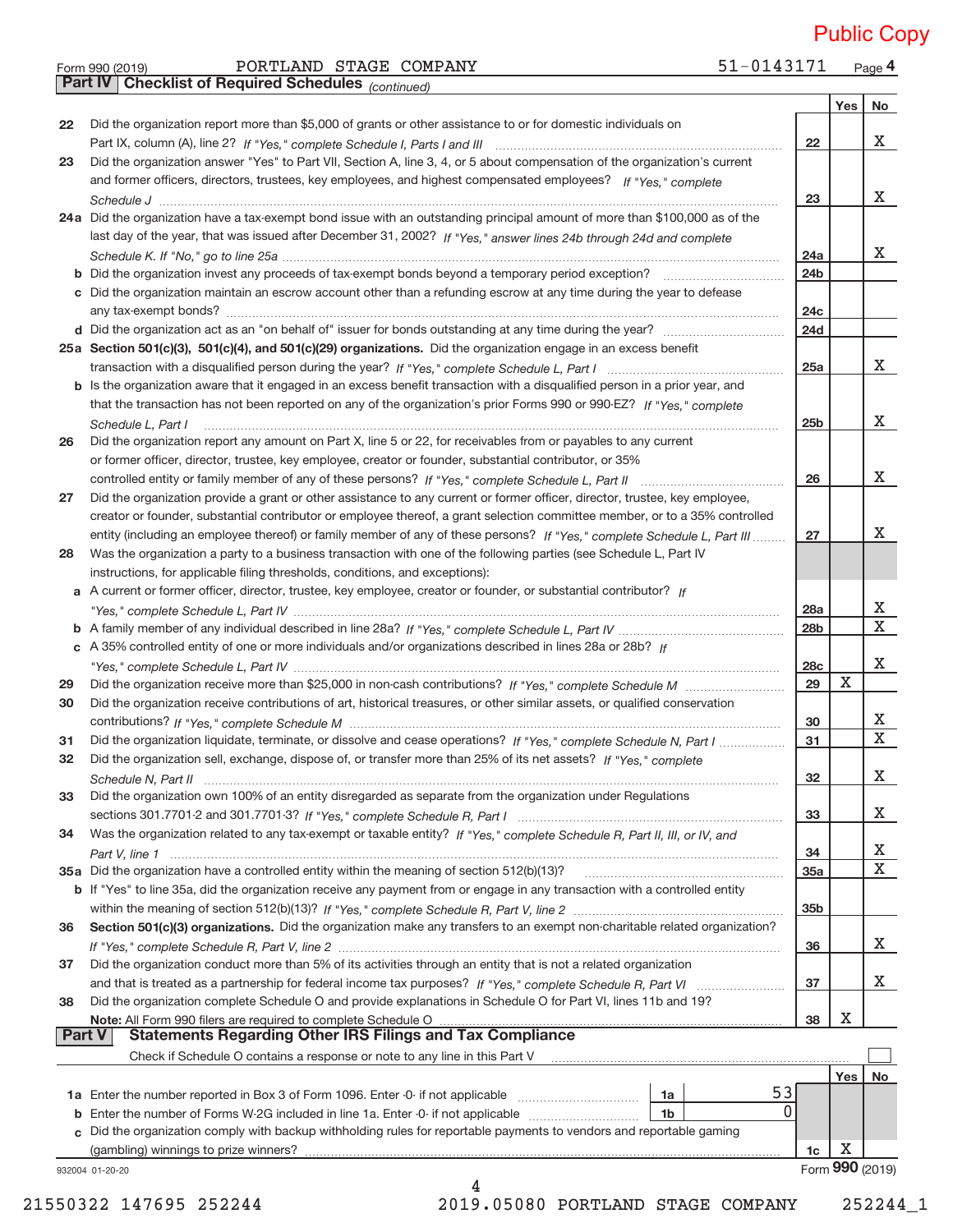|                                                                                                                                         | PORTLAND STAGE COMPANY<br>Form 990 (2019)                                                                                                       | 51-0143171      |                |     | Page $5$ |  |  |  |  |  |
|-----------------------------------------------------------------------------------------------------------------------------------------|-------------------------------------------------------------------------------------------------------------------------------------------------|-----------------|----------------|-----|----------|--|--|--|--|--|
| <b>Part V</b>                                                                                                                           | Statements Regarding Other IRS Filings and Tax Compliance (continued)                                                                           |                 |                |     |          |  |  |  |  |  |
|                                                                                                                                         |                                                                                                                                                 |                 |                | Yes | No       |  |  |  |  |  |
|                                                                                                                                         | 2a Enter the number of employees reported on Form W-3, Transmittal of Wage and Tax Statements,                                                  |                 |                |     |          |  |  |  |  |  |
|                                                                                                                                         | filed for the calendar year ending with or within the year covered by this return                                                               | 116<br>2a       |                |     |          |  |  |  |  |  |
|                                                                                                                                         |                                                                                                                                                 |                 |                |     |          |  |  |  |  |  |
|                                                                                                                                         |                                                                                                                                                 |                 |                |     |          |  |  |  |  |  |
|                                                                                                                                         | 3a Did the organization have unrelated business gross income of \$1,000 or more during the year?                                                |                 |                |     |          |  |  |  |  |  |
|                                                                                                                                         | b If "Yes," has it filed a Form 990-T for this year? If "No" to line 3b, provide an explanation on Schedule O                                   |                 |                |     |          |  |  |  |  |  |
|                                                                                                                                         | 4a At any time during the calendar year, did the organization have an interest in, or a signature or other authority over, a                    |                 |                |     |          |  |  |  |  |  |
|                                                                                                                                         | financial account in a foreign country (such as a bank account, securities account, or other financial account)?                                |                 |                |     |          |  |  |  |  |  |
|                                                                                                                                         | <b>b</b> If "Yes," enter the name of the foreign country $\triangleright$                                                                       |                 |                |     |          |  |  |  |  |  |
|                                                                                                                                         | See instructions for filing requirements for FinCEN Form 114, Report of Foreign Bank and Financial Accounts (FBAR).                             |                 |                |     |          |  |  |  |  |  |
|                                                                                                                                         | 5a Was the organization a party to a prohibited tax shelter transaction at any time during the tax year?                                        |                 | 5a             |     | х        |  |  |  |  |  |
| b                                                                                                                                       |                                                                                                                                                 |                 | 5 <sub>b</sub> |     | X        |  |  |  |  |  |
| С                                                                                                                                       |                                                                                                                                                 |                 | 5 <sub>c</sub> |     |          |  |  |  |  |  |
|                                                                                                                                         | 6a Does the organization have annual gross receipts that are normally greater than \$100,000, and did the organization solicit                  |                 |                |     |          |  |  |  |  |  |
|                                                                                                                                         | any contributions that were not tax deductible as charitable contributions?                                                                     |                 | 6a             |     | X        |  |  |  |  |  |
|                                                                                                                                         | b If "Yes," did the organization include with every solicitation an express statement that such contributions or gifts                          |                 |                |     |          |  |  |  |  |  |
|                                                                                                                                         | were not tax deductible?                                                                                                                        |                 | 6b             |     |          |  |  |  |  |  |
| 7                                                                                                                                       | Organizations that may receive deductible contributions under section 170(c).                                                                   |                 |                |     |          |  |  |  |  |  |
| а                                                                                                                                       | Did the organization receive a payment in excess of \$75 made partly as a contribution and partly for goods and services provided to the payor? |                 | 7a             | х   |          |  |  |  |  |  |
| b                                                                                                                                       | If "Yes," did the organization notify the donor of the value of the goods or services provided?                                                 |                 | 7b             | X   |          |  |  |  |  |  |
| с                                                                                                                                       | Did the organization sell, exchange, or otherwise dispose of tangible personal property for which it was required                               |                 |                |     |          |  |  |  |  |  |
|                                                                                                                                         | to file Form 8282?                                                                                                                              |                 | 7c             |     | x        |  |  |  |  |  |
| d                                                                                                                                       | 7d<br>If "Yes," indicate the number of Forms 8282 filed during the year                                                                         |                 |                |     |          |  |  |  |  |  |
| е                                                                                                                                       | Did the organization receive any funds, directly or indirectly, to pay premiums on a personal benefit contract?                                 |                 |                |     |          |  |  |  |  |  |
| Ť.                                                                                                                                      | Did the organization, during the year, pay premiums, directly or indirectly, on a personal benefit contract?                                    |                 |                |     |          |  |  |  |  |  |
| g                                                                                                                                       | If the organization received a contribution of qualified intellectual property, did the organization file Form 8899 as required?                |                 |                |     |          |  |  |  |  |  |
| If the organization received a contribution of cars, boats, airplanes, or other vehicles, did the organization file a Form 1098-C?<br>h |                                                                                                                                                 |                 |                |     |          |  |  |  |  |  |
|                                                                                                                                         | Sponsoring organizations maintaining donor advised funds. Did a donor advised fund maintained by the<br>8                                       |                 |                |     |          |  |  |  |  |  |
|                                                                                                                                         | sponsoring organization have excess business holdings at any time during the year?                                                              |                 |                |     |          |  |  |  |  |  |
| 9                                                                                                                                       | Sponsoring organizations maintaining donor advised funds.                                                                                       |                 |                |     |          |  |  |  |  |  |
| а                                                                                                                                       | Did the sponsoring organization make any taxable distributions under section 4966?                                                              |                 | <b>9a</b>      |     |          |  |  |  |  |  |
| b                                                                                                                                       | Did the sponsoring organization make a distribution to a donor, donor advisor, or related person?                                               |                 | 9b             |     |          |  |  |  |  |  |
| 10                                                                                                                                      | Section 501(c)(7) organizations. Enter:                                                                                                         |                 |                |     |          |  |  |  |  |  |
|                                                                                                                                         | Gross receipts, included on Form 990, Part VIII, line 12, for public use of club facilities                                                     | 10a<br>10b      |                |     |          |  |  |  |  |  |
| b<br>11                                                                                                                                 | Section 501(c)(12) organizations. Enter:                                                                                                        |                 |                |     |          |  |  |  |  |  |
| a                                                                                                                                       |                                                                                                                                                 | 11a             |                |     |          |  |  |  |  |  |
| b                                                                                                                                       | Gross income from other sources (Do not net amounts due or paid to other sources against                                                        |                 |                |     |          |  |  |  |  |  |
|                                                                                                                                         | amounts due or received from them.)                                                                                                             | 11b             |                |     |          |  |  |  |  |  |
|                                                                                                                                         | 12a Section 4947(a)(1) non-exempt charitable trusts. Is the organization filing Form 990 in lieu of Form 1041?                                  |                 | 12a            |     |          |  |  |  |  |  |
|                                                                                                                                         | <b>b</b> If "Yes," enter the amount of tax-exempt interest received or accrued during the year                                                  | 12 <sub>b</sub> |                |     |          |  |  |  |  |  |
| 13                                                                                                                                      | Section 501(c)(29) qualified nonprofit health insurance issuers.                                                                                |                 |                |     |          |  |  |  |  |  |
|                                                                                                                                         | <b>a</b> Is the organization licensed to issue qualified health plans in more than one state?                                                   |                 | 13a            |     |          |  |  |  |  |  |
|                                                                                                                                         | Note: See the instructions for additional information the organization must report on Schedule O.                                               |                 |                |     |          |  |  |  |  |  |
|                                                                                                                                         | <b>b</b> Enter the amount of reserves the organization is required to maintain by the states in which the                                       |                 |                |     |          |  |  |  |  |  |
|                                                                                                                                         |                                                                                                                                                 | 13 <sub>b</sub> |                |     |          |  |  |  |  |  |
| С                                                                                                                                       |                                                                                                                                                 | 13с             |                |     |          |  |  |  |  |  |
| 14a                                                                                                                                     | Did the organization receive any payments for indoor tanning services during the tax year?                                                      |                 | <b>14a</b>     |     | X        |  |  |  |  |  |
|                                                                                                                                         |                                                                                                                                                 |                 | 14b            |     |          |  |  |  |  |  |
| 15                                                                                                                                      | Is the organization subject to the section 4960 tax on payment(s) of more than \$1,000,000 in remuneration or                                   |                 |                |     |          |  |  |  |  |  |
|                                                                                                                                         |                                                                                                                                                 |                 | 15             |     | х        |  |  |  |  |  |
|                                                                                                                                         | If "Yes," see instructions and file Form 4720, Schedule N.                                                                                      |                 |                |     |          |  |  |  |  |  |
| 16                                                                                                                                      | Is the organization an educational institution subject to the section 4968 excise tax on net investment income?                                 |                 | 16             |     | х        |  |  |  |  |  |
|                                                                                                                                         | If "Yes," complete Form 4720, Schedule O.                                                                                                       |                 |                |     |          |  |  |  |  |  |
|                                                                                                                                         |                                                                                                                                                 |                 |                | റററ |          |  |  |  |  |  |

Form (2019) **990**

932005 01‐20‐20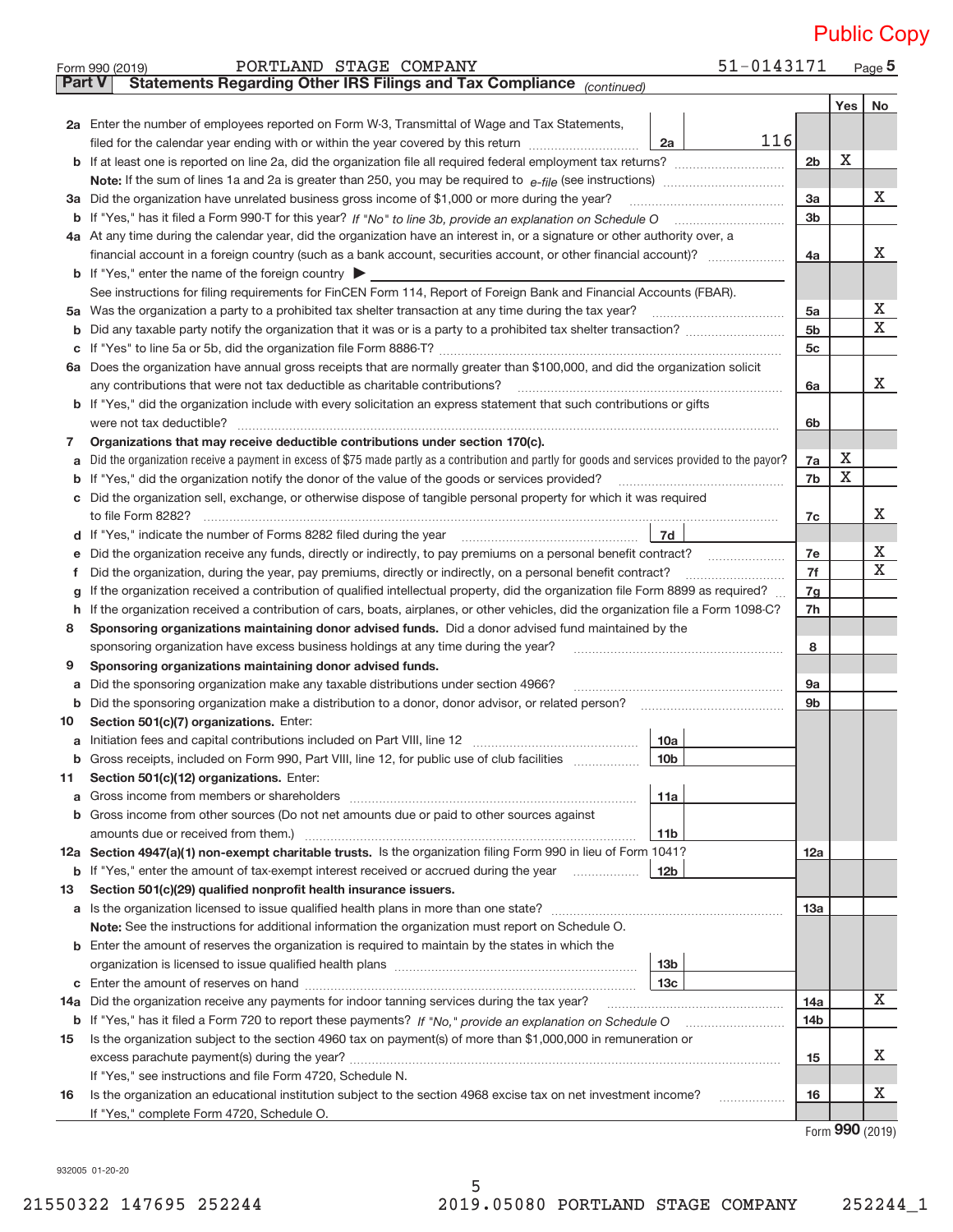51-0143171 Page 6

|    | Part VI   Governance, Management, and Disclosure For each "Yes" response to lines 2 through 7b below, and for a "No" response                                                                                                  |    |    |                 |                 |                         |  |  |  |  |  |
|----|--------------------------------------------------------------------------------------------------------------------------------------------------------------------------------------------------------------------------------|----|----|-----------------|-----------------|-------------------------|--|--|--|--|--|
|    | to line 8a, 8b, or 10b below, describe the circumstances, processes, or changes on Schedule O. See instructions.                                                                                                               |    |    |                 |                 |                         |  |  |  |  |  |
|    |                                                                                                                                                                                                                                |    |    |                 |                 | $\overline{\mathbf{X}}$ |  |  |  |  |  |
|    | <b>Section A. Governing Body and Management</b>                                                                                                                                                                                |    |    |                 |                 |                         |  |  |  |  |  |
|    |                                                                                                                                                                                                                                |    |    |                 | Yes             | No                      |  |  |  |  |  |
|    | <b>1a</b> Enter the number of voting members of the governing body at the end of the tax year                                                                                                                                  | 1a | 18 |                 |                 |                         |  |  |  |  |  |
|    | If there are material differences in voting rights among members of the governing body, or if the governing                                                                                                                    |    |    |                 |                 |                         |  |  |  |  |  |
|    | body delegated broad authority to an executive committee or similar committee, explain on Schedule O.                                                                                                                          |    |    |                 |                 |                         |  |  |  |  |  |
|    | Enter the number of voting members included on line 1a, above, who are independent                                                                                                                                             | 1b | 18 |                 |                 |                         |  |  |  |  |  |
| 2  | Did any officer, director, trustee, or key employee have a family relationship or a business relationship with any other                                                                                                       |    |    |                 |                 |                         |  |  |  |  |  |
|    | officer, director, trustee, or key employee?                                                                                                                                                                                   |    |    |                 |                 |                         |  |  |  |  |  |
| 3  | Did the organization delegate control over management duties customarily performed by or under the direct supervision                                                                                                          |    |    |                 |                 | Х                       |  |  |  |  |  |
|    |                                                                                                                                                                                                                                |    |    |                 |                 |                         |  |  |  |  |  |
| 4  |                                                                                                                                                                                                                                |    |    |                 |                 |                         |  |  |  |  |  |
| 5  |                                                                                                                                                                                                                                |    |    | 4<br>5          |                 | X<br>X                  |  |  |  |  |  |
| 6  | Did the organization have members or stockholders?                                                                                                                                                                             |    |    | 6               |                 | X                       |  |  |  |  |  |
|    | Did the organization have members, stockholders, or other persons who had the power to elect or appoint one or                                                                                                                 |    |    |                 |                 |                         |  |  |  |  |  |
| 7a |                                                                                                                                                                                                                                |    |    |                 |                 | Χ                       |  |  |  |  |  |
|    |                                                                                                                                                                                                                                |    |    | 7a              |                 |                         |  |  |  |  |  |
|    | <b>b</b> Are any governance decisions of the organization reserved to (or subject to approval by) members, stockholders, or                                                                                                    |    |    |                 |                 | x                       |  |  |  |  |  |
|    | persons other than the governing body?                                                                                                                                                                                         |    |    | 7b              |                 |                         |  |  |  |  |  |
| 8  | Did the organization contemporaneously document the meetings held or written actions undertaken during the year by the following:                                                                                              |    |    |                 |                 |                         |  |  |  |  |  |
| a  |                                                                                                                                                                                                                                |    |    | 8a              | Х               |                         |  |  |  |  |  |
|    | Each committee with authority to act on behalf of the governing body? [11] manufacture manufacture with authority to act on behalf of the governing body? [11] manufacture with authority of act on behalf of the governing bo |    |    | 8b              | $\mathbf X$     |                         |  |  |  |  |  |
| 9  | Is there any officer, director, trustee, or key employee listed in Part VII, Section A, who cannot be reached at the                                                                                                           |    |    |                 |                 |                         |  |  |  |  |  |
|    |                                                                                                                                                                                                                                |    |    | 9               |                 | X                       |  |  |  |  |  |
|    | Section B. Policies (This Section B requests information about policies not required by the Internal Revenue Code.)                                                                                                            |    |    |                 |                 |                         |  |  |  |  |  |
|    |                                                                                                                                                                                                                                |    |    |                 | Yes             | No                      |  |  |  |  |  |
|    |                                                                                                                                                                                                                                |    |    | 10a             |                 | x                       |  |  |  |  |  |
|    | <b>b</b> If "Yes," did the organization have written policies and procedures governing the activities of such chapters, affiliates,                                                                                            |    |    |                 |                 |                         |  |  |  |  |  |
|    |                                                                                                                                                                                                                                |    |    | 10 <sub>b</sub> |                 |                         |  |  |  |  |  |
|    | 11a Has the organization provided a complete copy of this Form 990 to all members of its governing body before filing the form?                                                                                                |    |    | 11a             | Χ               |                         |  |  |  |  |  |
|    | <b>b</b> Describe in Schedule O the process, if any, used by the organization to review this Form 990.                                                                                                                         |    |    |                 |                 |                         |  |  |  |  |  |
|    |                                                                                                                                                                                                                                |    |    | 12a             | Х               |                         |  |  |  |  |  |
|    | <b>b</b> Were officers, directors, or trustees, and key employees required to disclose annually interests that could give rise to conflicts?                                                                                   |    |    | 12 <sub>b</sub> | $\mathbf X$     |                         |  |  |  |  |  |
|    | c Did the organization regularly and consistently monitor and enforce compliance with the policy? If "Yes," describe                                                                                                           |    |    |                 |                 |                         |  |  |  |  |  |
|    | in Schedule O how this was done <i>manual content of the content of the state of the state of the state of the state</i>                                                                                                       |    |    | 12 <sub>c</sub> | Х               |                         |  |  |  |  |  |
| 13 |                                                                                                                                                                                                                                |    |    | 13              | X               |                         |  |  |  |  |  |
| 14 | Did the organization have a written document retention and destruction policy? [111] [12] manument contains an                                                                                                                 |    |    | 14              |                 | X                       |  |  |  |  |  |
| 15 | Did the process for determining compensation of the following persons include a review and approval by independent                                                                                                             |    |    |                 |                 |                         |  |  |  |  |  |
|    | persons, comparability data, and contemporaneous substantiation of the deliberation and decision?                                                                                                                              |    |    |                 |                 |                         |  |  |  |  |  |
|    |                                                                                                                                                                                                                                |    |    | 15a             |                 | х                       |  |  |  |  |  |
|    | <b>b</b> Other officers or key employees of the organization                                                                                                                                                                   |    |    | 15 <sub>b</sub> | $\mathbf X$     |                         |  |  |  |  |  |
|    | If "Yes" to line 15a or 15b, describe the process in Schedule O (see instructions).                                                                                                                                            |    |    |                 |                 |                         |  |  |  |  |  |
|    | 16a Did the organization invest in, contribute assets to, or participate in a joint venture or similar arrangement with a                                                                                                      |    |    |                 |                 |                         |  |  |  |  |  |
|    | taxable entity during the year?                                                                                                                                                                                                |    |    | <b>16a</b>      |                 | х                       |  |  |  |  |  |
|    | b If "Yes," did the organization follow a written policy or procedure requiring the organization to evaluate its participation                                                                                                 |    |    |                 |                 |                         |  |  |  |  |  |
|    | in joint venture arrangements under applicable federal tax law, and take steps to safeguard the organization's                                                                                                                 |    |    |                 |                 |                         |  |  |  |  |  |
|    |                                                                                                                                                                                                                                |    |    | 16 <sub>b</sub> |                 |                         |  |  |  |  |  |
|    | <b>Section C. Disclosure</b>                                                                                                                                                                                                   |    |    |                 |                 |                         |  |  |  |  |  |
| 17 | NONE<br>List the states with which a copy of this Form 990 is required to be filed $\blacktriangleright$                                                                                                                       |    |    |                 |                 |                         |  |  |  |  |  |
|    |                                                                                                                                                                                                                                |    |    |                 |                 |                         |  |  |  |  |  |
| 18 | Section 6104 requires an organization to make its Forms 1023 (1024 or 1024-A, if applicable), 990, and 990-T (Section 501(c)(3)s only) available                                                                               |    |    |                 |                 |                         |  |  |  |  |  |
|    | for public inspection. Indicate how you made these available. Check all that apply.                                                                                                                                            |    |    |                 |                 |                         |  |  |  |  |  |
|    | $X$ Upon request<br>Another's website<br>Own website<br>Other (explain on Schedule O)                                                                                                                                          |    |    |                 |                 |                         |  |  |  |  |  |
| 19 | Describe on Schedule O whether (and if so, how) the organization made its governing documents, conflict of interest policy, and financial                                                                                      |    |    |                 |                 |                         |  |  |  |  |  |
|    | statements available to the public during the tax year.                                                                                                                                                                        |    |    |                 |                 |                         |  |  |  |  |  |
| 20 | State the name, address, and telephone number of the person who possesses the organization's books and records                                                                                                                 |    |    |                 |                 |                         |  |  |  |  |  |
|    | PAUL AINSWORTH - (207) 774-1043                                                                                                                                                                                                |    |    |                 |                 |                         |  |  |  |  |  |
|    | 25A FOREST AVE, PORTLAND, ME<br>04101                                                                                                                                                                                          |    |    |                 |                 |                         |  |  |  |  |  |
|    | 932006 01-20-20                                                                                                                                                                                                                |    |    |                 | Form 990 (2019) |                         |  |  |  |  |  |
|    | 6                                                                                                                                                                                                                              |    |    |                 |                 |                         |  |  |  |  |  |

Form 990 (2019) Page PORTLAND STAGE COMPANY 51‐0143171

21550322 147695 252244 2019.05080 PORTLAND STAGE COMPANY 252244\_1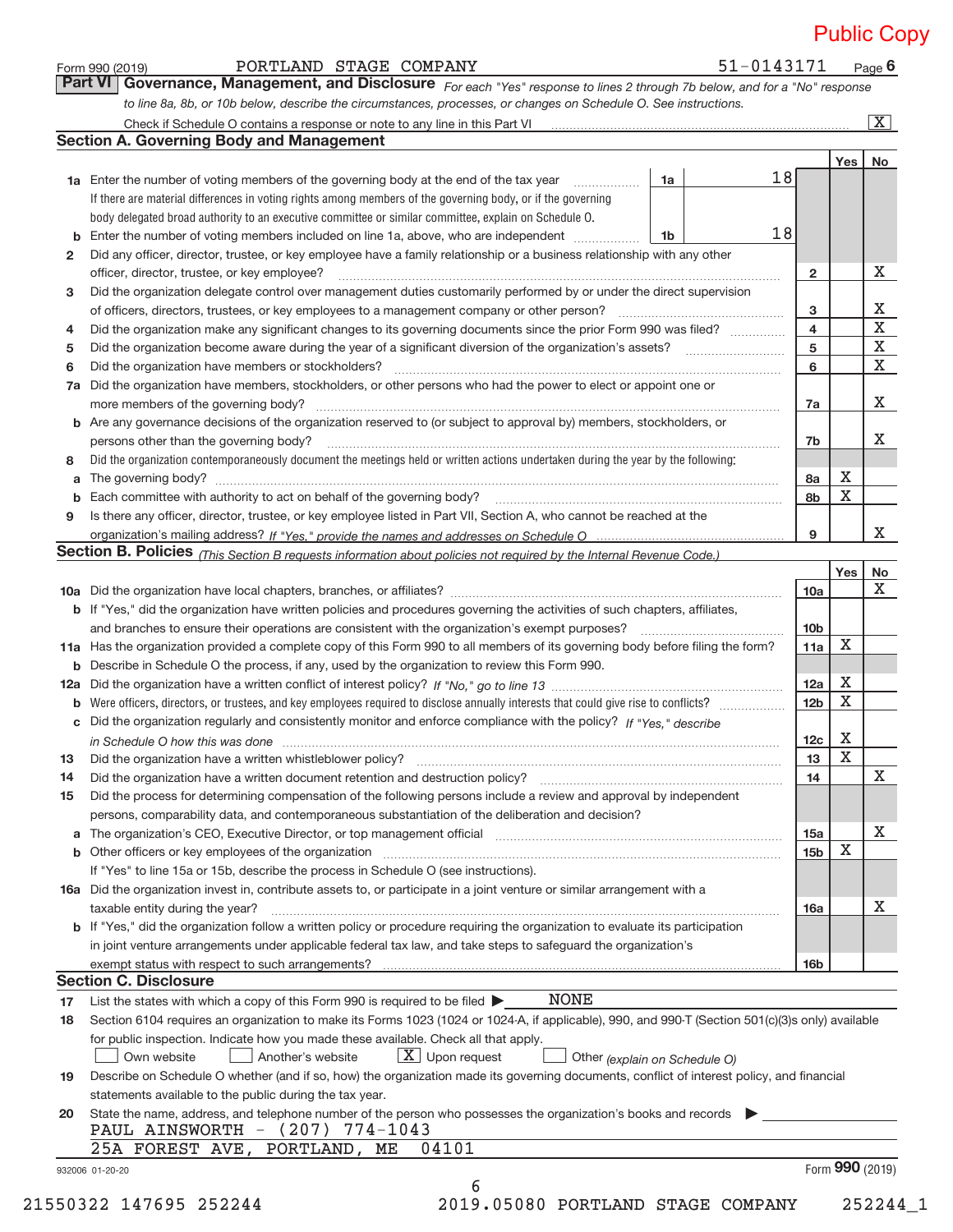| <b>Public Copy</b> |  |  |
|--------------------|--|--|
|                    |  |  |

**7**

 $\begin{array}{c} \hline \end{array}$ 

| Form 990 (2019) | PORTLAND STAGE COMPANY |  |
|-----------------|------------------------|--|

**Part VII Compensation of Officers, Directors, Trustees, Key Employees, Highest Compensated Employees, and Independent Contractors** 51-0143171

Check if Schedule O contains a response or note to any line in this Part VII

**Section A. Officers, Directors, Trustees, Key Employees, and Highest Compensated Employees**

**1a**  Complete this table for all persons required to be listed. Report compensation for the calendar year ending with or within the organization's tax year. **•** List all of the organization's current officers, directors, trustees (whether individuals or organizations), regardless of amount of compensation.

Enter ‐0‐ in columns (D), (E), and (F) if no compensation was paid.

**•** List all of the organization's current key employees, if any. See instructions for definition of "key employee."

● List the organization's five current highest compensated employees (other than an officer, director, trustee, or key employee) who received report‐ able compensation (Box 5 of Form W‐2 and/or Box 7 of Form 1099‐MISC) of more than \$100,000 from the organization and any related organizations.

 $\bullet$  List all of the organization's former officers, key employees, and highest compensated employees who received more than \$100,000 of reportable compensation from the organization and any related organizations.

**•** List all of the organization's former directors or trustees that received, in the capacity as a former director or trustee of the organization, more than \$10,000 of reportable compensation from the organization and any related organizations.

See instructions for the order in which to list the persons above.

Check this box if neither the organization nor any related organization compensated any current officer, director, or trustee.  $\Box$ 

| (A)                             | (B)                    |                                |                                                                  |                       | (C)          |                                  |        | (D)             | (E)                              | (F)                      |
|---------------------------------|------------------------|--------------------------------|------------------------------------------------------------------|-----------------------|--------------|----------------------------------|--------|-----------------|----------------------------------|--------------------------|
| Name and title                  | Average                |                                | (do not check more than one                                      |                       | Position     |                                  |        | Reportable      | Reportable                       | Estimated                |
|                                 | hours per              |                                | box, unless person is both an<br>officer and a director/trustee) |                       |              |                                  |        | compensation    | compensation                     | amount of                |
|                                 | week                   |                                |                                                                  |                       |              |                                  |        | from<br>the     | from related                     | other                    |
|                                 | (list any<br>hours for |                                |                                                                  |                       |              |                                  |        | organization    | organizations<br>(W-2/1099-MISC) | compensation<br>from the |
|                                 | related                |                                |                                                                  |                       |              |                                  |        | (W-2/1099-MISC) |                                  | organization             |
|                                 | organizations          |                                |                                                                  |                       |              |                                  |        |                 |                                  | and related              |
|                                 | below                  | Individual trustee or director | Institutional trustee                                            |                       | Key employee |                                  |        |                 |                                  | organizations            |
|                                 | line)                  |                                |                                                                  | Officer               |              | Highest compensated<br> employee | Former |                 |                                  |                          |
| (1)<br>DARRELL PARDY            | 2.00                   |                                |                                                                  |                       |              |                                  |        |                 |                                  |                          |
| PRESIDENT                       |                        | $\rm X$                        |                                                                  | $\overline{\text{X}}$ |              |                                  |        | 0.              | 0.                               | $0_{.}$                  |
| (2)<br>GREG LANOU               | 2.00                   |                                |                                                                  |                       |              |                                  |        |                 |                                  |                          |
| VP FINANCE                      |                        | X                              |                                                                  | X                     |              |                                  |        | 0.              | 0.                               | $0$ .                    |
| MURPHY<br>SARA<br>(3)           | 2.00                   |                                |                                                                  |                       |              |                                  |        |                 |                                  |                          |
| <b>SECRETARY</b>                |                        | X                              |                                                                  | X                     |              |                                  |        | 0.              | 0.                               | $0$ .                    |
| VENITA<br><b>SIMCOCK</b><br>(4) | 2.00                   |                                |                                                                  |                       |              |                                  |        |                 |                                  |                          |
| VP GOVERNANCE                   |                        | X                              |                                                                  | $\overline{\text{X}}$ |              |                                  |        | 0.              | 0.                               | $\mathbf 0$ .            |
| NELSON TONER<br>(5)             | 2.00                   |                                |                                                                  |                       |              |                                  |        |                 |                                  |                          |
| VP DEVELOPMENT                  |                        | X                              |                                                                  | X                     |              |                                  |        | 0.              | 0.                               | $0_{\cdot}$              |
| (6)<br>SAMANTHA BOWEN           | 1.00                   |                                |                                                                  |                       |              |                                  |        |                 |                                  |                          |
| TRUSTEE                         |                        | X                              |                                                                  |                       |              |                                  |        | 0.              | 0.                               | $0_{\cdot}$              |
| ANGIE BRYAN<br>(7)              | 1.00                   |                                |                                                                  |                       |              |                                  |        |                 |                                  |                          |
| TRUSTEE                         |                        | X                              |                                                                  |                       |              |                                  |        | 0.              | 0.                               | $0$ .                    |
| SCOTT COWGER<br>(8)             | 1.00                   |                                |                                                                  |                       |              |                                  |        |                 |                                  |                          |
| TRUSTEE                         |                        | X                              |                                                                  |                       |              |                                  |        | 0.              | 0.                               | $0_{\cdot}$              |
| (9)<br>FREDRIC FARBER           | 1.00                   |                                |                                                                  |                       |              |                                  |        |                 |                                  |                          |
| TRUSTEE                         |                        | $\overline{\text{X}}$          |                                                                  |                       |              |                                  |        | 0.              | 0.                               | $\mathbf 0$ .            |
| (10) LINDSAY HANCOCK            | 1.00                   |                                |                                                                  |                       |              |                                  |        |                 |                                  |                          |
| TRUSTEE                         |                        | X                              |                                                                  |                       |              |                                  |        | 0.              | 0.                               | $0 \cdot$                |
| (11) STELLA HERNANDEZ           | 1.00                   |                                |                                                                  |                       |              |                                  |        |                 |                                  |                          |
| TRUSTEE                         |                        | X                              |                                                                  |                       |              |                                  |        | 0.              | 0.                               | $0_{.}$                  |
| (12) BARRY HOLMES               | 1.00                   |                                |                                                                  |                       |              |                                  |        |                 |                                  |                          |
| <b>TRUSTEE</b>                  |                        | X                              |                                                                  |                       |              |                                  |        | 0.              | 0.                               | $0$ .                    |
| (13) KRISTEN JACOBSON           | 1.00                   |                                |                                                                  |                       |              |                                  |        |                 |                                  |                          |
| TRUSTEE                         |                        | X                              |                                                                  |                       |              |                                  |        | 0.              | 0.                               | 0.                       |
| (14) JOHN LEONARD               | 1.00                   |                                |                                                                  |                       |              |                                  |        |                 |                                  |                          |
| TRUSTEE                         |                        | X                              |                                                                  |                       |              |                                  |        | 0.              | 0.                               | 0.                       |
| (15) TODD NICHOLSON             | 1.00                   |                                |                                                                  |                       |              |                                  |        |                 |                                  |                          |
| TRUSTEE                         |                        | X                              |                                                                  |                       |              |                                  |        | 0.              | 0.                               | $0$ .                    |
| (16) CAROLE ANN PALMER          | 1.00                   |                                |                                                                  |                       |              |                                  |        |                 |                                  |                          |
| <b>TRUSTEE</b>                  |                        | X                              |                                                                  |                       |              |                                  |        | 0.              | 0.                               | 0.                       |
| (17) ROBIN TALBOT               | 1.00                   |                                |                                                                  |                       |              |                                  |        |                 |                                  |                          |
| TRUSTEE                         |                        | X                              |                                                                  |                       |              |                                  |        | 0.              | 0.                               | 0.                       |
|                                 |                        |                                |                                                                  |                       |              |                                  |        |                 |                                  | $\overline{2}$           |

7

932007 01‐20‐20

Form (2019) **990**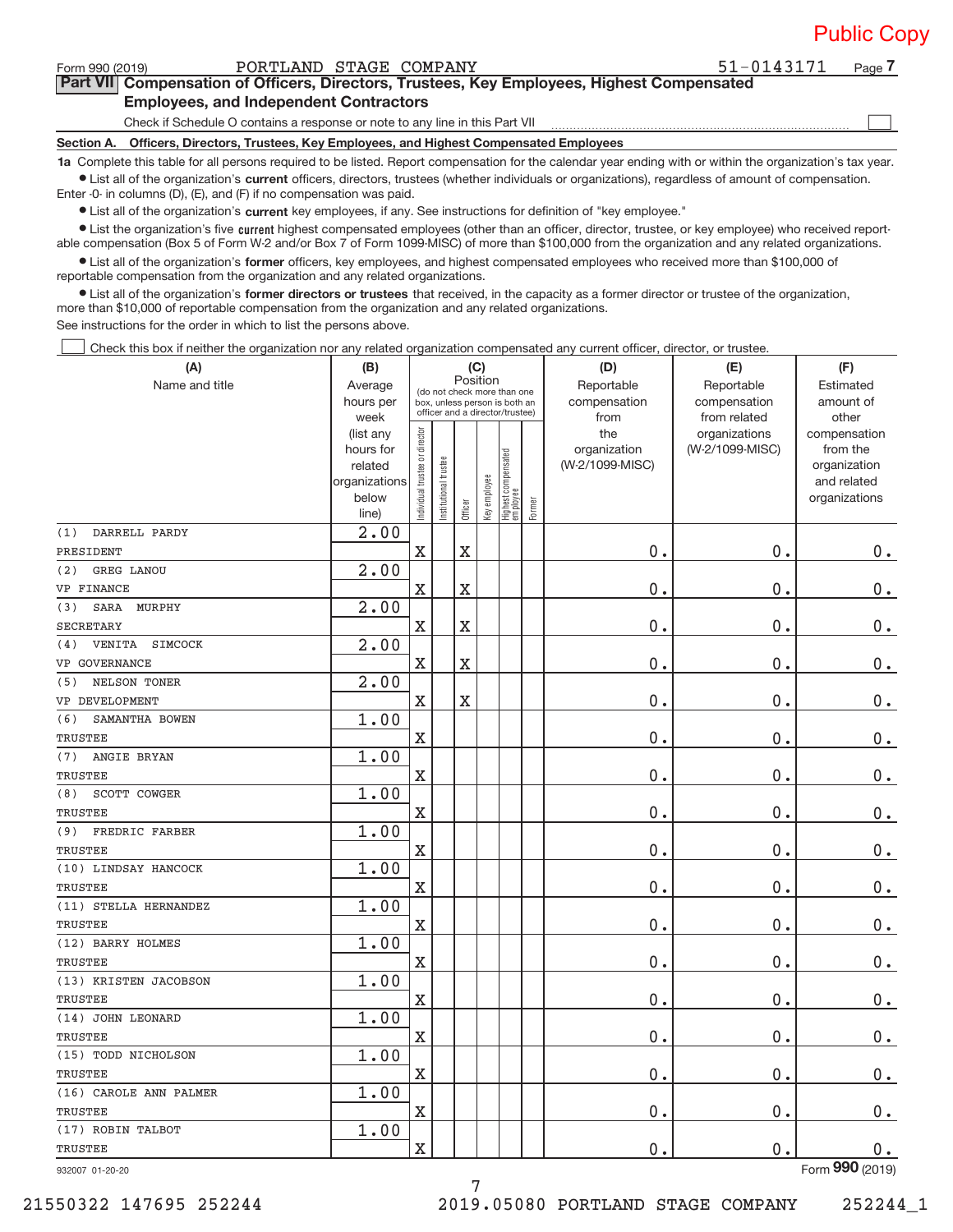| PORTLAND STAGE COMPANY<br>Form 990 (2019)                                                                                                    |                      |                                                                                                 |                       |          |              |                                 |        |                                | 51-0143171      |                  |                     | Page 8                      |
|----------------------------------------------------------------------------------------------------------------------------------------------|----------------------|-------------------------------------------------------------------------------------------------|-----------------------|----------|--------------|---------------------------------|--------|--------------------------------|-----------------|------------------|---------------------|-----------------------------|
| <b>Part VII</b><br>Section A. Officers, Directors, Trustees, Key Employees, and Highest Compensated Employees (continued)                    |                      |                                                                                                 |                       |          |              |                                 |        |                                |                 |                  |                     |                             |
| (B)<br>(C)<br>(A)<br>(D)<br>(E)                                                                                                              |                      |                                                                                                 |                       |          |              |                                 |        |                                |                 |                  | (F)                 |                             |
| Name and title                                                                                                                               | Average              |                                                                                                 |                       | Position |              |                                 |        | Reportable                     | Reportable      |                  |                     | Estimated                   |
|                                                                                                                                              | hours per            | (do not check more than one<br>box, unless person is both an<br>officer and a director/trustee) |                       |          |              |                                 |        | compensation                   | compensation    |                  |                     | amount of                   |
|                                                                                                                                              | week                 |                                                                                                 |                       |          |              |                                 |        | from                           | from related    |                  |                     | other                       |
|                                                                                                                                              | (list any            |                                                                                                 |                       |          |              |                                 |        | the                            | organizations   |                  |                     | compensation                |
|                                                                                                                                              | hours for<br>related |                                                                                                 |                       |          |              |                                 |        | organization                   | (W-2/1099-MISC) |                  |                     | from the                    |
|                                                                                                                                              | organizations        |                                                                                                 |                       |          |              |                                 |        | (W-2/1099-MISC)                |                 |                  |                     | organization<br>and related |
|                                                                                                                                              | below                |                                                                                                 |                       |          |              |                                 |        |                                |                 |                  |                     | organizations               |
|                                                                                                                                              | line)                | Individual trustee or director                                                                  | Institutional trustee | Officer  | Key employee | Highest compensated<br>employee | Former |                                |                 |                  |                     |                             |
| (18) ANNE WADE                                                                                                                               | 1.00                 |                                                                                                 |                       |          |              |                                 |        |                                |                 |                  |                     |                             |
| TRUSTEE                                                                                                                                      |                      | $\mathbf X$                                                                                     |                       |          |              |                                 |        | 0.                             |                 | 0.               |                     | 0.                          |
| (19) ANITA STEWART                                                                                                                           | 40.00                |                                                                                                 |                       |          |              |                                 |        |                                |                 |                  |                     |                             |
| EXECUTIVE DIR.                                                                                                                               |                      |                                                                                                 |                       | Χ        |              |                                 |        | 81,219.                        |                 | $0$ .            |                     | 17,185.                     |
|                                                                                                                                              |                      |                                                                                                 |                       |          |              |                                 |        |                                |                 |                  |                     |                             |
|                                                                                                                                              |                      |                                                                                                 |                       |          |              |                                 |        |                                |                 |                  |                     |                             |
|                                                                                                                                              |                      |                                                                                                 |                       |          |              |                                 |        |                                |                 |                  |                     |                             |
|                                                                                                                                              |                      |                                                                                                 |                       |          |              |                                 |        |                                |                 |                  |                     |                             |
|                                                                                                                                              |                      |                                                                                                 |                       |          |              |                                 |        |                                |                 |                  |                     |                             |
|                                                                                                                                              |                      |                                                                                                 |                       |          |              |                                 |        |                                |                 |                  |                     |                             |
|                                                                                                                                              |                      |                                                                                                 |                       |          |              |                                 |        |                                |                 |                  |                     |                             |
|                                                                                                                                              |                      |                                                                                                 |                       |          |              |                                 |        |                                |                 |                  |                     |                             |
|                                                                                                                                              |                      |                                                                                                 |                       |          |              |                                 |        |                                |                 |                  |                     |                             |
|                                                                                                                                              |                      |                                                                                                 |                       |          |              |                                 |        |                                |                 |                  |                     |                             |
|                                                                                                                                              |                      |                                                                                                 |                       |          |              |                                 |        |                                |                 |                  |                     |                             |
|                                                                                                                                              |                      |                                                                                                 |                       |          |              |                                 |        |                                |                 |                  |                     |                             |
|                                                                                                                                              |                      |                                                                                                 |                       |          |              |                                 |        |                                |                 |                  |                     |                             |
| 1b Subtotal                                                                                                                                  |                      |                                                                                                 |                       |          |              |                                 |        | 81,219.                        |                 | 0.               |                     | 17,185.                     |
| c Total from continuation sheets to Part VII, Section A [111] [11] Contains the Total from Ref.                                              |                      |                                                                                                 |                       |          |              |                                 |        | 0.                             |                 | 0.               |                     | 0.                          |
|                                                                                                                                              |                      |                                                                                                 |                       |          |              |                                 |        | 81,219.                        |                 | $\overline{0}$ . |                     | 17, 185.                    |
| Total number of individuals (including but not limited to those listed above) who received more than \$100,000 of reportable<br>$\mathbf{2}$ |                      |                                                                                                 |                       |          |              |                                 |        |                                |                 |                  |                     |                             |
| compensation from the organization                                                                                                           |                      |                                                                                                 |                       |          |              |                                 |        |                                |                 |                  |                     | 0                           |
|                                                                                                                                              |                      |                                                                                                 |                       |          |              |                                 |        |                                |                 |                  |                     | No<br>Yes                   |
| Did the organization list any former officer, director, trustee, key employee, or highest compensated employee on<br>3                       |                      |                                                                                                 |                       |          |              |                                 |        |                                |                 |                  |                     |                             |
| line 1a? If "Yes," complete Schedule J for such individual manufactured contained and the Yes," complete Schedule J for such individual      |                      |                                                                                                 |                       |          |              |                                 |        |                                |                 |                  | 3                   | Х                           |
| 4<br>For any individual listed on line 1a, is the sum of reportable compensation and other compensation from the organization                |                      |                                                                                                 |                       |          |              |                                 |        |                                |                 |                  |                     |                             |
|                                                                                                                                              |                      |                                                                                                 |                       |          |              |                                 |        |                                |                 |                  | 4                   | х                           |
| Did any person listed on line 1a receive or accrue compensation from any unrelated organization or individual for services<br>5              |                      |                                                                                                 |                       |          |              |                                 |        |                                |                 |                  |                     |                             |
|                                                                                                                                              |                      |                                                                                                 |                       |          |              |                                 |        |                                |                 |                  | 5                   | х                           |
| <b>Section B. Independent Contractors</b>                                                                                                    |                      |                                                                                                 |                       |          |              |                                 |        |                                |                 |                  |                     |                             |
| Complete this table for your five highest compensated independent contractors that received more than \$100,000 of compensation from<br>1    |                      |                                                                                                 |                       |          |              |                                 |        |                                |                 |                  |                     |                             |
| the organization. Report compensation for the calendar year ending with or within the organization's tax year.                               |                      |                                                                                                 |                       |          |              |                                 |        |                                |                 |                  |                     |                             |
| (A)<br>Name and business address                                                                                                             |                      |                                                                                                 |                       |          |              |                                 |        | (B)<br>Description of services |                 |                  | (C)<br>Compensation |                             |
|                                                                                                                                              |                      |                                                                                                 | <b>NONE</b>           |          |              |                                 |        |                                |                 |                  |                     |                             |
|                                                                                                                                              |                      |                                                                                                 |                       |          |              |                                 |        |                                |                 |                  |                     |                             |
|                                                                                                                                              |                      |                                                                                                 |                       |          |              |                                 |        |                                |                 |                  |                     |                             |
|                                                                                                                                              |                      |                                                                                                 |                       |          |              |                                 |        |                                |                 |                  |                     |                             |
|                                                                                                                                              |                      |                                                                                                 |                       |          |              |                                 |        |                                |                 |                  |                     |                             |
|                                                                                                                                              |                      |                                                                                                 |                       |          |              |                                 |        |                                |                 |                  |                     |                             |
|                                                                                                                                              |                      |                                                                                                 |                       |          |              |                                 |        |                                |                 |                  |                     |                             |
|                                                                                                                                              |                      |                                                                                                 |                       |          |              |                                 |        |                                |                 |                  |                     |                             |
|                                                                                                                                              |                      |                                                                                                 |                       |          |              |                                 |        |                                |                 |                  |                     |                             |
|                                                                                                                                              |                      |                                                                                                 |                       |          |              |                                 |        |                                |                 |                  |                     |                             |
| Total number of independent contractors (including but not limited to those listed above) who received more than<br>2                        |                      |                                                                                                 |                       |          |              |                                 |        |                                |                 |                  |                     |                             |
| \$100,000 of compensation from the organization                                                                                              |                      |                                                                                                 |                       |          | 0            |                                 |        |                                |                 |                  |                     |                             |

Form (2019) **990**

932008 01‐20‐20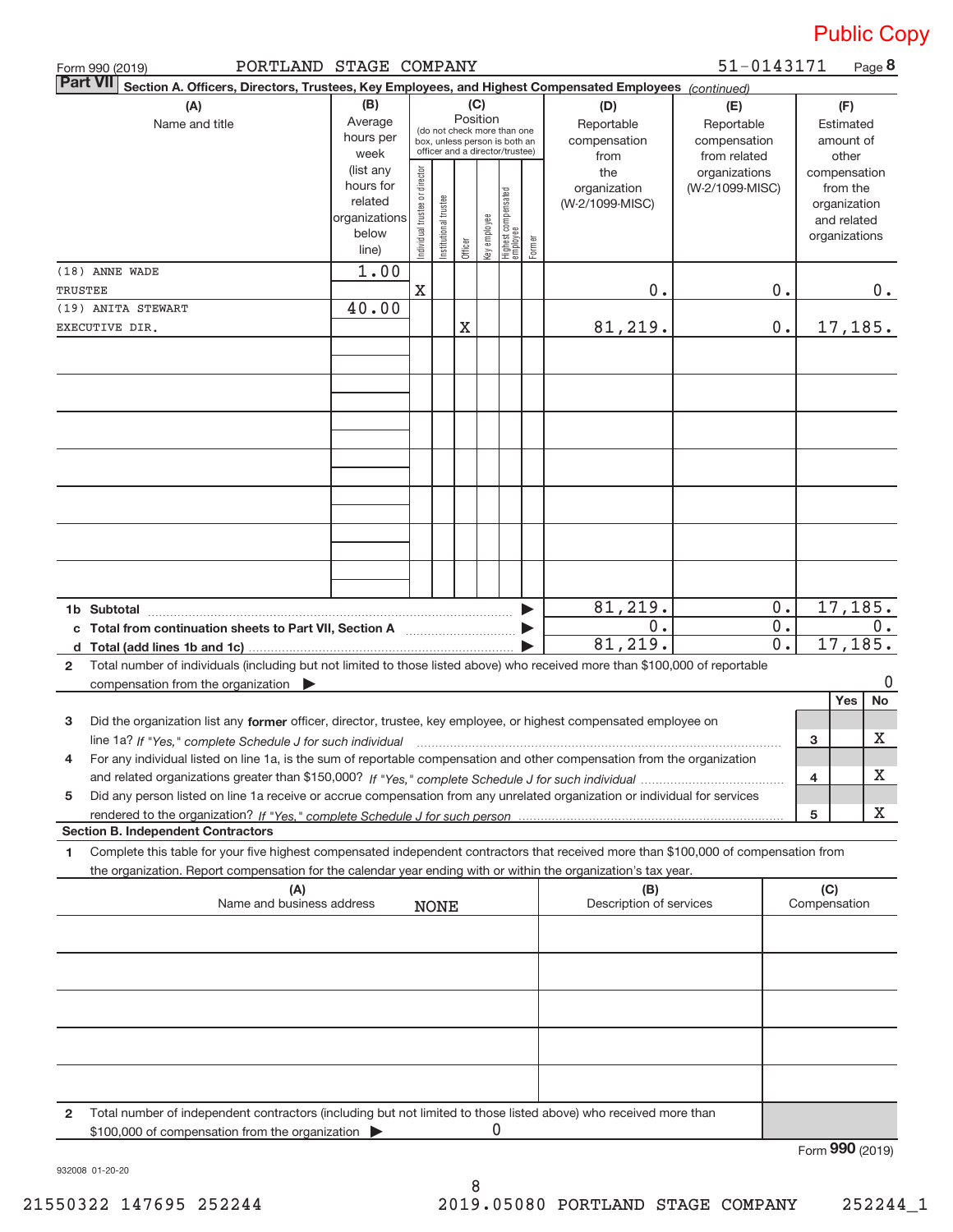|                                                           |                   |    | Form 990 (2019)                                                               | PORTLAND STAGE COMPANY  |                             |                                  |                                                           | 51-0143171                                        | Page 9                                                          |
|-----------------------------------------------------------|-------------------|----|-------------------------------------------------------------------------------|-------------------------|-----------------------------|----------------------------------|-----------------------------------------------------------|---------------------------------------------------|-----------------------------------------------------------------|
|                                                           | <b>Part VIII</b>  |    | <b>Statement of Revenue</b>                                                   |                         |                             |                                  |                                                           |                                                   |                                                                 |
|                                                           |                   |    | Check if Schedule O contains a response or note to any line in this Part VIII |                         |                             |                                  |                                                           |                                                   |                                                                 |
|                                                           |                   |    |                                                                               |                         |                             | (A)<br>Total revenue             | $\overline{(B)}$<br>Related or exempt<br>function revenue | $\overline{(C)}$<br>Unrelated<br>business revenue | (D)<br>Revenue excluded<br>from tax under<br>sections 512 - 514 |
|                                                           |                   |    | 1 a Federated campaigns                                                       | 1a                      |                             |                                  |                                                           |                                                   |                                                                 |
|                                                           |                   |    | <b>b</b> Membership dues                                                      | 1 <sub>b</sub>          |                             |                                  |                                                           |                                                   |                                                                 |
|                                                           |                   |    | c Fundraising events                                                          | 1 <sub>c</sub>          | 52,006.                     |                                  |                                                           |                                                   |                                                                 |
|                                                           |                   |    | d Related organizations                                                       | 1 <sub>d</sub><br>.     |                             |                                  |                                                           |                                                   |                                                                 |
|                                                           |                   |    | e Government grants (contributions)                                           | 1e                      | 32,968.                     |                                  |                                                           |                                                   |                                                                 |
|                                                           |                   |    | f All other contributions, gifts, grants, and                                 |                         |                             |                                  |                                                           |                                                   |                                                                 |
|                                                           |                   |    | similar amounts not included above                                            | 1f                      | 3,188,938.                  |                                  |                                                           |                                                   |                                                                 |
| Contributions, Gifts, Grants<br>and Other Similar Amounts |                   |    | Noncash contributions included in lines 1a-1f                                 | $1g$ \$                 | 305, 209.                   |                                  |                                                           |                                                   |                                                                 |
|                                                           |                   | h  |                                                                               |                         |                             | 3, 273, 912.                     |                                                           |                                                   |                                                                 |
|                                                           |                   |    |                                                                               |                         | <b>Business Code</b>        |                                  |                                                           |                                                   |                                                                 |
|                                                           |                   | 2a | TICKET REVENUE                                                                |                         | 711110                      | 913, 545.                        | 913,545.                                                  |                                                   |                                                                 |
| Program Service                                           |                   | b  | THEATRE FOR KIDS REVEN                                                        |                         | 711110                      | 97,865.                          | 97,865.                                                   |                                                   |                                                                 |
|                                                           |                   | C  | ENHANCEMENT & TRANSFER                                                        |                         | 711110                      | 84,500.                          | 84,500.                                                   |                                                   |                                                                 |
|                                                           |                   | d  |                                                                               |                         |                             |                                  |                                                           |                                                   |                                                                 |
|                                                           |                   |    |                                                                               |                         |                             |                                  |                                                           |                                                   |                                                                 |
|                                                           |                   |    | f All other program service revenue                                           |                         |                             |                                  |                                                           |                                                   |                                                                 |
|                                                           |                   |    |                                                                               |                         |                             | $\blacktriangleright$ 1,095,910. |                                                           |                                                   |                                                                 |
|                                                           | з                 |    | Investment income (including dividends, interest, and                         |                         |                             |                                  |                                                           |                                                   |                                                                 |
|                                                           |                   |    |                                                                               |                         |                             | 7,306.                           |                                                           |                                                   | 7,306.                                                          |
|                                                           | 4                 |    | Income from investment of tax-exempt bond proceeds                            |                         |                             |                                  |                                                           |                                                   |                                                                 |
|                                                           | 5                 |    |                                                                               |                         |                             | 5,820.                           | 5,820.                                                    |                                                   |                                                                 |
|                                                           |                   |    |                                                                               | (i) Real                | (ii) Personal               |                                  |                                                           |                                                   |                                                                 |
|                                                           |                   |    | 6 a Gross rents                                                               | $6a$ 128,898.           |                             |                                  |                                                           |                                                   |                                                                 |
|                                                           |                   |    | <b>b</b> Less: rental expenses                                                | $6b$ 109, 462.          |                             |                                  |                                                           |                                                   |                                                                 |
|                                                           |                   |    | Rental income or (loss)                                                       | $\overline{6c}$ 19,436. |                             |                                  |                                                           |                                                   |                                                                 |
|                                                           |                   |    | d Net rental income or (loss)                                                 |                         |                             | 19,436.                          | $-11,080.$                                                | 30, 516.                                          |                                                                 |
|                                                           |                   |    | 7 a Gross amount from sales of                                                | (i) Securities          | (ii) Other                  |                                  |                                                           |                                                   |                                                                 |
|                                                           |                   |    | assets other than inventory                                                   | 7a                      |                             |                                  |                                                           |                                                   |                                                                 |
|                                                           |                   |    | <b>b</b> Less: cost or other basis                                            |                         |                             |                                  |                                                           |                                                   |                                                                 |
|                                                           |                   |    | and sales expenses                                                            | 7b                      |                             |                                  |                                                           |                                                   |                                                                 |
| evenue                                                    |                   |    | c Gain or (loss)                                                              | 7c                      |                             |                                  |                                                           |                                                   |                                                                 |
|                                                           |                   |    |                                                                               |                         |                             |                                  |                                                           |                                                   |                                                                 |
| Other R                                                   |                   |    | 8 a Gross income from fundraising events (not<br>including $$52,006.$ of      |                         |                             |                                  |                                                           |                                                   |                                                                 |
|                                                           |                   |    | contributions reported on line 1c). See                                       |                         |                             |                                  |                                                           |                                                   |                                                                 |
|                                                           |                   |    |                                                                               | 8а                      | 3,110.                      |                                  |                                                           |                                                   |                                                                 |
|                                                           |                   |    | <b>b</b> Less: direct expenses <i></i>                                        | 8b                      | 2,749.                      |                                  |                                                           |                                                   |                                                                 |
|                                                           |                   |    | c Net income or (loss) from fundraising events                                |                         |                             | 361.                             |                                                           |                                                   | 361.                                                            |
|                                                           |                   |    | 9 a Gross income from gaming activities. See                                  |                         |                             |                                  |                                                           |                                                   |                                                                 |
|                                                           |                   |    |                                                                               | <b>9a</b>               |                             |                                  |                                                           |                                                   |                                                                 |
|                                                           |                   |    | <b>b</b> Less: direct expenses <b>manually</b>                                | 9 <sub>b</sub>          |                             |                                  |                                                           |                                                   |                                                                 |
|                                                           |                   |    | c Net income or (loss) from gaming activities                                 |                         |                             |                                  |                                                           |                                                   |                                                                 |
|                                                           |                   |    | 10 a Gross sales of inventory, less returns                                   |                         |                             |                                  |                                                           |                                                   |                                                                 |
|                                                           |                   |    |                                                                               |                         | $\vert$ 10a 26,999.         |                                  |                                                           |                                                   |                                                                 |
|                                                           |                   |    | <b>b</b> Less: cost of goods sold                                             |                         | $\vert$ 10b $\vert$ 17,401. |                                  |                                                           |                                                   |                                                                 |
|                                                           |                   |    | c Net income or (loss) from sales of inventory                                |                         |                             | 9,598.                           |                                                           |                                                   | 9,598.                                                          |
|                                                           |                   |    |                                                                               |                         | <b>Business Code</b>        |                                  |                                                           |                                                   |                                                                 |
|                                                           |                   |    | 11 a PROGRAM ADVERTISING                                                      |                         | 541800                      | 37,100.                          |                                                           | 37,100.                                           |                                                                 |
| Miscellaneous                                             |                   |    | <b>b MISCELLANEOUS INCOME</b>                                                 |                         | 900099                      | 11,408.                          |                                                           |                                                   | 11,408.                                                         |
| Revenue                                                   |                   | с  |                                                                               |                         |                             |                                  |                                                           |                                                   |                                                                 |
|                                                           |                   |    |                                                                               |                         |                             |                                  |                                                           |                                                   |                                                                 |
|                                                           |                   |    |                                                                               |                         | $\blacktriangleright$       | 48,508.                          |                                                           |                                                   |                                                                 |
|                                                           | $12 \overline{ }$ |    |                                                                               |                         |                             | 4,460,851.1,090,650.             |                                                           | 67,616.                                           | 28,673.                                                         |
| 932009 01-20-20                                           |                   |    |                                                                               |                         |                             |                                  |                                                           |                                                   | Form 990 (2019)                                                 |

9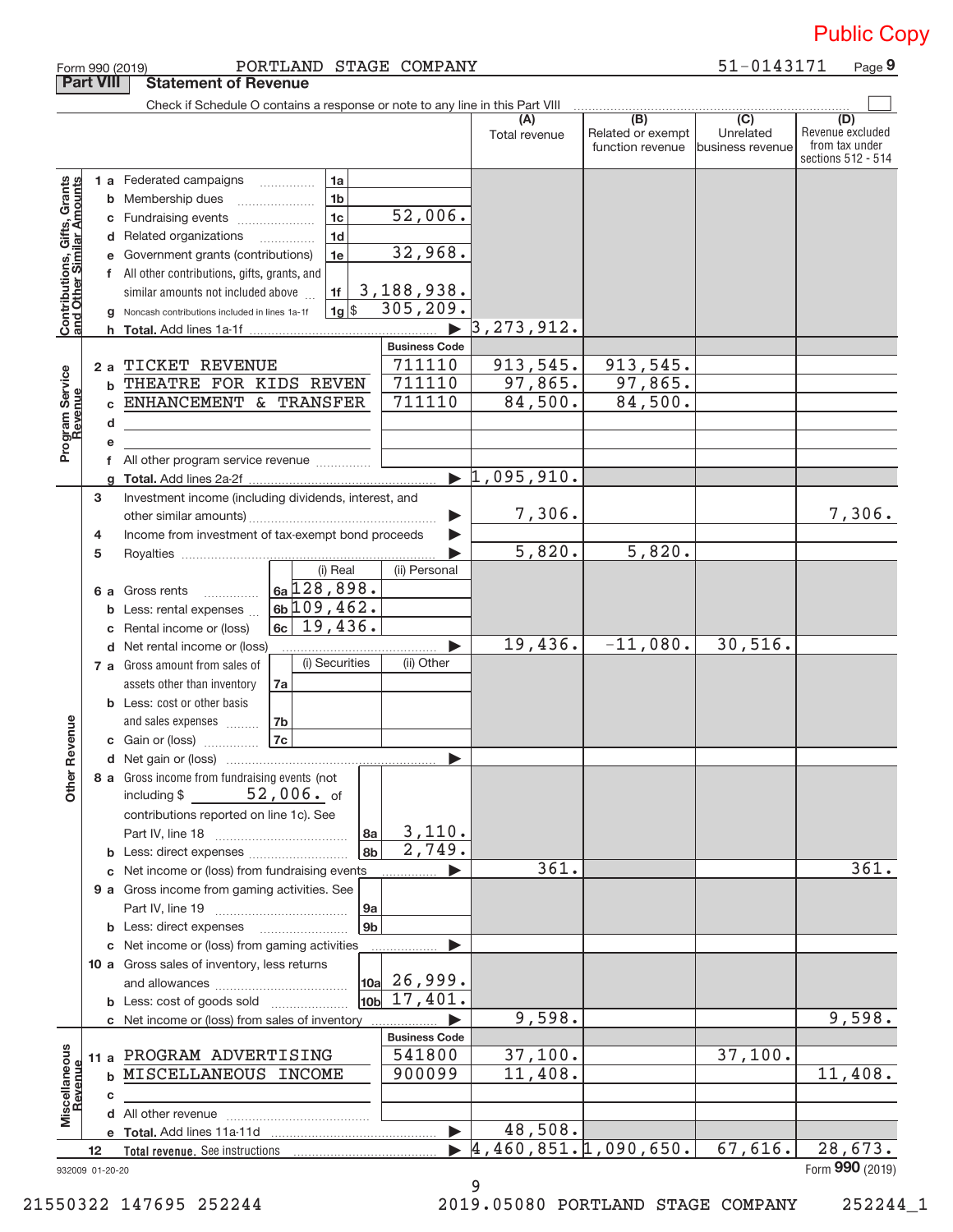Form 990 (2019) Page PORTLAND STAGE COMPANY 51‐0143171 **Part IX Statement of Functional Expenses**

*Section 501(c)(3) and 501(c)(4) organizations must complete all columns. All other organizations must complete column (A).*

**Total functional expenses.**  Add lines 1 through 24e **Joint costs.** Complete this line only if the organization **(A) (B) (C) (D) 1 2 3 4 5 6 7 8 9 10 11 a b c d e f g 12 13 14 15 16 17 18 19 20 21 22 23 24 a b c d e** All other expenses **25 26** Grants and other assistance to domestic organizations and domestic governments. See Part IV, line 21 Compensation not included above to disqualified persons (as defined under section 4958(f)(1)) and persons described in section  $4958(c)(3)(B)$  ......... Pension plan accruals and contributions (include section 401(k) and 403(b) employer contributions) Professional fundraising services. See Part IV, line 17 Other. (If line 11g amount exceeds 10% of line 25, column (A) amount, list line 11g expenses on Sch O.) Other expenses. Itemize expenses not covered above (List miscellaneous expenses on line 24e. If line 24e amount exceeds 10% of line 25, column (A) amount, list line 24e expenses on Schedule O.) reported in column (B) joint costs from a combined educational campaign and fundraising solicitation. Check if Schedule O contains a response or note to any line in this Part IX (C) (C) (C) (C) (C) (C) (A) (B)<br>Total expenses Program service expenses Management and general expenses Fundraising expenses ~<br>… Grants and other assistance to domestic  $individuals. See Part IV, line 22   $l_{1}, l_{2}, l_{3}$$ Grants and other assistance to foreign organizations, foreign governments, and foreign individuals. See Part IV, lines 15 and 16  $\ldots$ Benefits paid to or for members ..................... Compensation of current officers, directors, trustees, and key employees ~~~~~~~~ Other salaries and wages ~~~~~~~~~~ Other employee benefits ~~~~~~~~~~ Payroll taxes ~~~~~~~~~~~~~~~~ Fees for services (nonemployees): Management ~~~~~~~~~~~~~~~~ Legal ~~~~~~~~~~~~~~~~~~~~ Accounting ~~~~~~~~~~~~~~~~~ Lobbying ~~~~~~~~~~~~~~~~~~ Investment management fees ........................ Advertising and promotion *www.community.com* Office expenses ~~~~~~~~~~~~~~~ Information technology ~~~~~~~~~~~ Royalties ~~~~~~~~~~~~~~~~~~ Occupancy ~~~~~~~~~~~~~~~~~ Travel ~~~~~~~~~~~~~~~~~~~ Payments of travel or entertainment expenses for any federal, state, or local public officials ... Conferences, conventions, and meetings Interest Payments to affiliates ~~~~~~~~~~~~ ~~~~~~~~~~~~~~~~~~ Depreciation, depletion, and amortization ...... Insurance ~~~~~~~~~~~~~~~~~ *Do not include amounts reported on lines 6b, 7b, 8b, 9b, and 10b of Part VIII.*  $\boxed{\phantom{1}}$ 98,405. 899,270. 15,917. 110,718. 87,243. 37,800. 123,064. 169,589. 79,362. 101,528. 218,891. 25,991. 78,604. 73,518. 37,305. 27,779. 27,482. 9,737. 2,222,203. 73,804. 19,681. 4,920. 619,569. 235,201. 44,500. 15,917. 86,222. 19,959. 4,537. 64,099. 18,806. 4,338. 37,800. 104,152. 18,912. 169,589. 79,362. 85,266. 16,262. 218,891. 22,092. 3,899. 78,604. 9,504. 26,515. 37,499. 37,305. 17,377. 10,402.<br>9,067. 8,329. 10,086. 1,928. 7,809. 1,692,748. 385,775. 143,680. **OTHER** MATERIALS UTILITIES SUPPLIES

932010 01‐20‐20

 $\blacktriangleright$   $\sqcup$ 

 $\frac{1}{2}$  if following SOP 98-2 (ASC 958-720)

Form (2019) **990**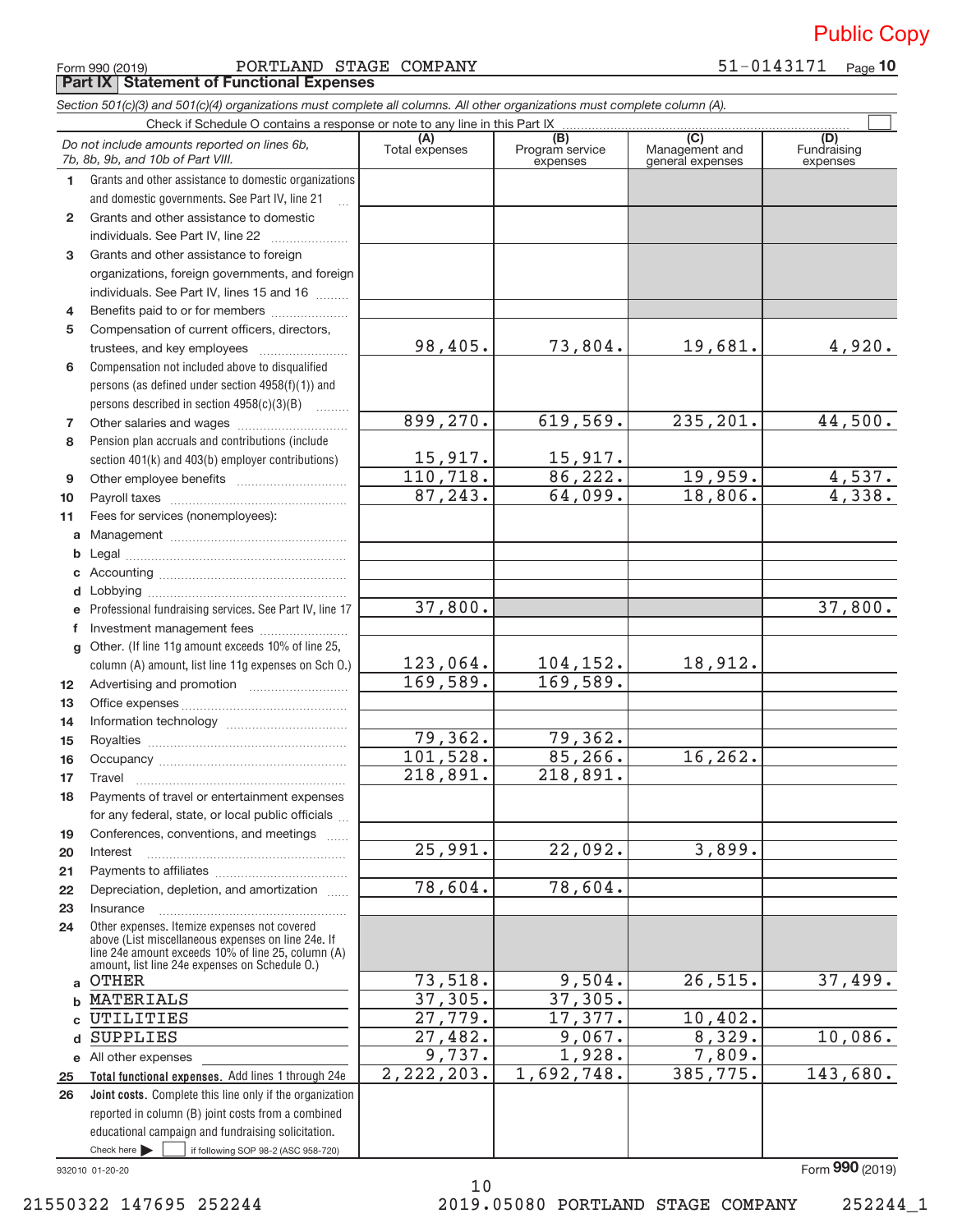| Form 990 (2019) |                               | PORTLAND | STAGE COMPANY | 51-0143171 | Page |
|-----------------|-------------------------------|----------|---------------|------------|------|
|                 | <b>Part X   Balance Sheet</b> |          |               |            |      |

|                             |                 |                                                                                       |                 |            | (A)<br>Beginning of year |                  | (B)<br>End of year                |
|-----------------------------|-----------------|---------------------------------------------------------------------------------------|-----------------|------------|--------------------------|------------------|-----------------------------------|
|                             | 1               |                                                                                       |                 |            | 133,524.                 | $\mathbf{1}$     | 125,447.                          |
|                             | $\mathbf{2}$    |                                                                                       |                 |            | 190,345.                 | $\mathbf{2}$     | 1,109,267.                        |
|                             | 3               |                                                                                       |                 |            | 243,725.                 | 3                | 495, 269.                         |
|                             | 4               |                                                                                       |                 |            | 15,250.                  | $\overline{4}$   | 21, 168.                          |
|                             | 5               | Loans and other receivables from any current or former officer, director,             |                 |            |                          |                  |                                   |
|                             |                 | trustee, key employee, creator or founder, substantial contributor, or 35%            |                 |            |                          |                  |                                   |
|                             |                 | controlled entity or family member of any of these persons                            |                 |            |                          | 5                |                                   |
|                             | 6               | Loans and other receivables from other disqualified persons (as defined               |                 |            |                          |                  |                                   |
|                             |                 | under section 4958(f)(1)), and persons described in section 4958(c)(3)(B)             |                 | 1.1.1.1    |                          | 6                |                                   |
|                             | 7               |                                                                                       |                 |            |                          | $\overline{7}$   |                                   |
| Assets                      | 8               |                                                                                       |                 |            |                          | 8                |                                   |
|                             | 9               | Prepaid expenses and deferred charges                                                 |                 |            | 72,487.                  | $\boldsymbol{9}$ | 46,375.                           |
|                             |                 | 10a Land, buildings, and equipment: cost or other                                     |                 |            |                          |                  |                                   |
|                             |                 | basis. Complete Part VI of Schedule D  10a   2,843,654.                               |                 |            |                          |                  |                                   |
|                             |                 |                                                                                       | 10 <sub>b</sub> | 1,706,392. | 1,202,861.               | 10 <sub>c</sub>  | 1, 137, 262.                      |
|                             | 11              |                                                                                       |                 |            | 539,580.                 | 11               | 1,555,208.<br>692,548.            |
|                             | 12 <sup>2</sup> |                                                                                       |                 |            | 662,446.                 | 12               |                                   |
|                             | 13              |                                                                                       |                 |            | 13                       |                  |                                   |
|                             | 14              |                                                                                       |                 |            | 9,100.                   | 14               | 8,850.                            |
|                             | 15              |                                                                                       |                 |            | 3,069,318.               | 15               | 5, 191, 394.                      |
|                             | 16              |                                                                                       |                 |            | 22,957.                  | 16<br>17         | 245,426.                          |
|                             | 17<br>18        |                                                                                       |                 |            |                          | 18               |                                   |
|                             | 19              |                                                                                       |                 |            | 437,242.                 | 19               | 115,648.                          |
|                             | 20              |                                                                                       |                 |            |                          | 20               |                                   |
|                             | 21              | Escrow or custodial account liability. Complete Part IV of Schedule D                 |                 |            |                          | 21               |                                   |
|                             | 22              | Loans and other payables to any current or former officer, director,                  |                 |            |                          |                  |                                   |
| Liabilities                 |                 | trustee, key employee, creator or founder, substantial contributor, or 35%            |                 |            |                          |                  |                                   |
|                             |                 | controlled entity or family member of any of these persons                            |                 |            |                          | 22               |                                   |
|                             | 23              | Secured mortgages and notes payable to unrelated third parties                        |                 |            | 903,331.                 | 23               | 866,785.                          |
|                             | 24              |                                                                                       |                 |            |                          | 24               |                                   |
|                             | 25              | Other liabilities (including federal income tax, payables to related third            |                 |            |                          |                  |                                   |
|                             |                 | parties, and other liabilities not included on lines 17-24). Complete Part X          |                 |            |                          |                  |                                   |
|                             |                 |                                                                                       |                 |            | 17, 362.                 | 25               | 15,829.                           |
|                             | 26              |                                                                                       |                 |            | 1,380,892.               | 26               | 1, 243, 688.                      |
|                             |                 | Organizations that follow FASB ASC 958, check here $\triangleright \lfloor X \rfloor$ |                 |            |                          |                  |                                   |
|                             |                 | and complete lines 27, 28, 32, and 33.                                                |                 |            |                          |                  |                                   |
|                             | 27              |                                                                                       |                 |            | 325,010.                 | 27               | 281,428.                          |
|                             | 28              |                                                                                       |                 |            | 1,363,416.               | 28               | 3,666,278.                        |
|                             |                 | Organizations that do not follow FASB ASC 958, check here $\blacktriangleright$       |                 |            |                          |                  |                                   |
|                             |                 | and complete lines 29 through 33.                                                     |                 |            |                          |                  |                                   |
| Net Assets or Fund Balances | 29              |                                                                                       |                 |            |                          | 29               |                                   |
|                             | 30              | Paid-in or capital surplus, or land, building, or equipment fund                      |                 |            |                          | 30               |                                   |
|                             | 31              | Retained earnings, endowment, accumulated income, or other funds                      |                 |            |                          | 31               |                                   |
|                             | 32              |                                                                                       |                 |            | 1,688,426.               | 32               | 3,947,706.                        |
|                             | 33              |                                                                                       |                 |            | 3,069,318.               | 33               | 5,191,394.<br>$000 \text{ years}$ |

Form (2019) **990**

932011 01‐20‐20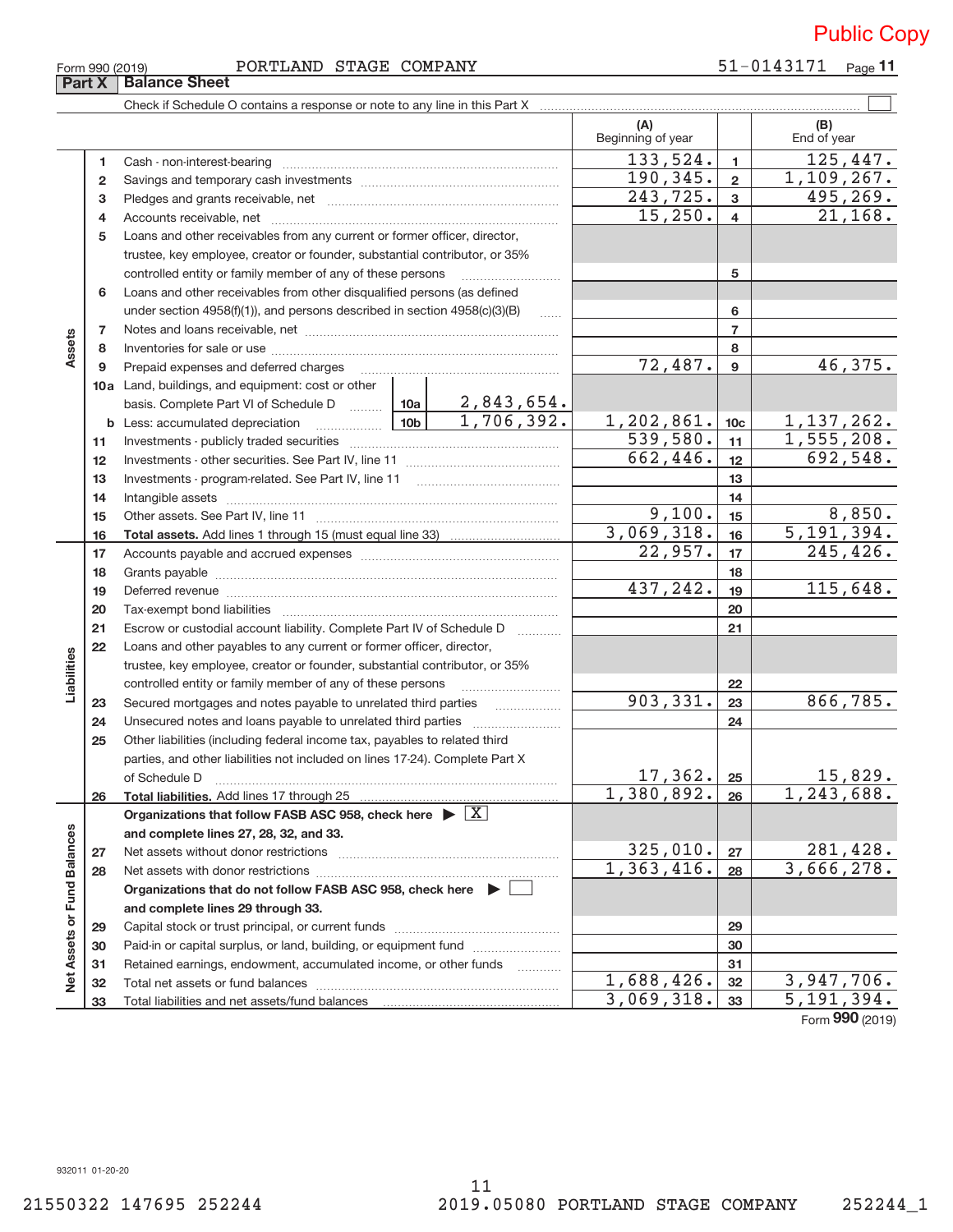|    | PORTLAND STAGE COMPANY<br>Form 990 (2019)                                                                                                                                                                                      | 51-0143171      |                |            | Page $12$        |  |
|----|--------------------------------------------------------------------------------------------------------------------------------------------------------------------------------------------------------------------------------|-----------------|----------------|------------|------------------|--|
|    | <b>Reconciliation of Net Assets</b><br>Part XI                                                                                                                                                                                 |                 |                |            |                  |  |
|    |                                                                                                                                                                                                                                |                 |                |            |                  |  |
|    |                                                                                                                                                                                                                                |                 |                |            |                  |  |
| 1  | Total revenue (must equal Part VIII, column (A), line 12)                                                                                                                                                                      | $\mathbf 1$     | 4,460,851.     |            |                  |  |
| 2  |                                                                                                                                                                                                                                | $\overline{2}$  | 2, 222, 203.   |            |                  |  |
| з  | 2,238,648.<br>$\overline{3}$<br>Revenue less expenses. Subtract line 2 from line 1                                                                                                                                             |                 |                |            |                  |  |
| 4  | 1,688,426.<br>$\overline{4}$                                                                                                                                                                                                   |                 |                |            |                  |  |
| 5  | Net unrealized gains (losses) on investments with an accommunity and accommunity of the state of the state of                                                                                                                  | 5               |                | 20,632.    |                  |  |
| 6  | Donated services and use of facilities [111] processes and the service of facilities [11] processes and use of facilities [11] processes and the service of facilities [11] processes and the service of the service of the se | 6               |                |            |                  |  |
| 7  |                                                                                                                                                                                                                                | $\overline{7}$  |                |            |                  |  |
| 8  |                                                                                                                                                                                                                                | 8               |                |            |                  |  |
| 9  | Other changes in net assets or fund balances (explain on Schedule O)                                                                                                                                                           | $\mathbf{9}$    |                |            | $\overline{0}$ . |  |
| 10 | Net assets or fund balances at end of year. Combine lines 3 through 9 (must equal Part X, line 32,                                                                                                                             |                 |                |            |                  |  |
|    |                                                                                                                                                                                                                                | 10 <sup>1</sup> | 3,947,706.     |            |                  |  |
|    | Part XII Financial Statements and Reporting                                                                                                                                                                                    |                 |                |            |                  |  |
|    |                                                                                                                                                                                                                                |                 |                |            |                  |  |
|    |                                                                                                                                                                                                                                |                 |                | <b>Yes</b> | No               |  |
| 1  | $ X $ Accrual<br>Accounting method used to prepare the Form 990: <u>I</u> Cash<br>Other                                                                                                                                        |                 |                |            |                  |  |
|    | If the organization changed its method of accounting from a prior year or checked "Other," explain in Schedule O.                                                                                                              |                 |                |            |                  |  |
|    | 2a Were the organization's financial statements compiled or reviewed by an independent accountant?                                                                                                                             |                 | 2a             |            | X                |  |
|    | If "Yes," check a box below to indicate whether the financial statements for the year were compiled or reviewed on a                                                                                                           |                 |                |            |                  |  |
|    | separate basis, consolidated basis, or both:                                                                                                                                                                                   |                 |                |            |                  |  |
|    | Separate basis<br>Consolidated basis<br>Both consolidated and separate basis                                                                                                                                                   |                 |                |            |                  |  |
|    | <b>b</b> Were the organization's financial statements audited by an independent accountant?                                                                                                                                    |                 | 2 <sub>b</sub> | X          |                  |  |
|    | If "Yes," check a box below to indicate whether the financial statements for the year were audited on a separate basis,                                                                                                        |                 |                |            |                  |  |
|    | consolidated basis, or both:                                                                                                                                                                                                   |                 |                |            |                  |  |
|    | $\boxed{\text{X}}$ Separate basis<br><b>Consolidated basis</b><br>Both consolidated and separate basis                                                                                                                         |                 |                |            |                  |  |
|    | c If "Yes" to line 2a or 2b, does the organization have a committee that assumes responsibility for oversight of the audit,                                                                                                    |                 |                |            |                  |  |
|    |                                                                                                                                                                                                                                |                 | 2c             | X          |                  |  |
|    | If the organization changed either its oversight process or selection process during the tax year, explain on Schedule O.                                                                                                      |                 |                |            |                  |  |
|    | 3a As a result of a federal award, was the organization required to undergo an audit or audits as set forth in the Single Audit                                                                                                |                 |                |            |                  |  |
|    |                                                                                                                                                                                                                                |                 | За             |            | x                |  |
|    | b If "Yes," did the organization undergo the required audit or audits? If the organization did not undergo the required audit                                                                                                  |                 |                |            |                  |  |
|    |                                                                                                                                                                                                                                |                 | 3 <sub>b</sub> |            |                  |  |
|    |                                                                                                                                                                                                                                |                 |                |            |                  |  |

Form (2019) **990**

932012 01‐20‐20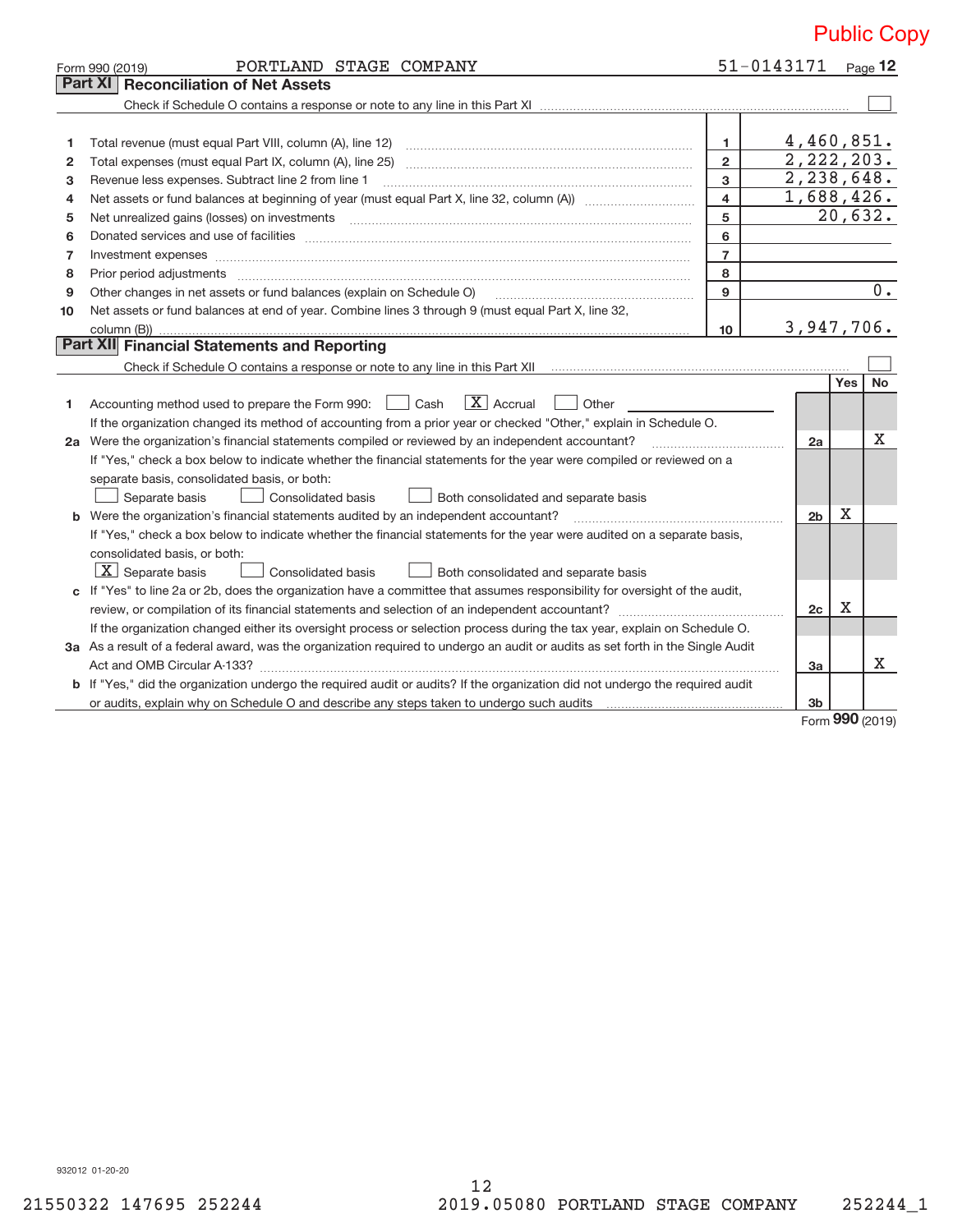OMB No. 1545‐0047

**Open to Public Inspection**

| <b>SCHEDULE A</b> |
|-------------------|
|-------------------|

### **(Form 990 or 990‐EZ) Complete if the organization is a section 501(c)(3) organization or a section Public Charity Status and Public Support**<br> **Expansive Status** on the organization is a section 501(c)(3) organization or a section

Department of the Treasury

| Internal Revenue Service |  |
|--------------------------|--|
|                          |  |
|                          |  |
|                          |  |

**4947(a)(1) nonexempt charitable trust. | Attach to Form 990 or Form 990‐EZ.** 

**| Go to www.irs.gov/Form990 for instructions and the latest information.**

|       |            | Name of the organization                                                                                                                      |                        |                                                        |                             |                                 |                            | <b>Employer identification number</b> |
|-------|------------|-----------------------------------------------------------------------------------------------------------------------------------------------|------------------------|--------------------------------------------------------|-----------------------------|---------------------------------|----------------------------|---------------------------------------|
|       |            |                                                                                                                                               | PORTLAND STAGE COMPANY |                                                        |                             |                                 |                            | 51-0143171                            |
|       | Part I     | Reason for Public Charity Status (All organizations must complete this part.) See instructions.                                               |                        |                                                        |                             |                                 |                            |                                       |
|       |            | The organization is not a private foundation because it is: (For lines 1 through 12, check only one box.)                                     |                        |                                                        |                             |                                 |                            |                                       |
| 1.    |            | A church, convention of churches, or association of churches described in section 170(b)(1)(A)(i).                                            |                        |                                                        |                             |                                 |                            |                                       |
| 2     |            | A school described in section 170(b)(1)(A)(ii). (Attach Schedule E (Form 990 or 990-EZ).)                                                     |                        |                                                        |                             |                                 |                            |                                       |
| З     |            | A hospital or a cooperative hospital service organization described in section 170(b)(1)(A)(iii).                                             |                        |                                                        |                             |                                 |                            |                                       |
| 4     |            | A medical research organization operated in conjunction with a hospital described in section 170(b)(1)(A)(iii). Enter the hospital's name,    |                        |                                                        |                             |                                 |                            |                                       |
|       |            | city, and state:                                                                                                                              |                        |                                                        |                             |                                 |                            |                                       |
| 5     |            | An organization operated for the benefit of a college or university owned or operated by a governmental unit described in                     |                        |                                                        |                             |                                 |                            |                                       |
|       |            | section 170(b)(1)(A)(iv). (Complete Part II.)                                                                                                 |                        |                                                        |                             |                                 |                            |                                       |
| 6     |            | A federal, state, or local government or governmental unit described in section 170(b)(1)(A)(v).                                              |                        |                                                        |                             |                                 |                            |                                       |
|       | $7 \times$ | An organization that normally receives a substantial part of its support from a governmental unit or from the general public described in     |                        |                                                        |                             |                                 |                            |                                       |
|       |            | section 170(b)(1)(A)(vi). (Complete Part II.)                                                                                                 |                        |                                                        |                             |                                 |                            |                                       |
| 8     |            | A community trust described in section 170(b)(1)(A)(vi). (Complete Part II.)                                                                  |                        |                                                        |                             |                                 |                            |                                       |
| 9     |            | An agricultural research organization described in section 170(b)(1)(A)(ix) operated in conjunction with a land-grant college                 |                        |                                                        |                             |                                 |                            |                                       |
|       |            | or university or a non-land-grant college of agriculture (see instructions). Enter the name, city, and state of the college or                |                        |                                                        |                             |                                 |                            |                                       |
|       |            | university:                                                                                                                                   |                        |                                                        |                             |                                 |                            |                                       |
| 10    |            | An organization that normally receives: (1) more than 33 1/3% of its support from contributions, membership fees, and gross receipts from     |                        |                                                        |                             |                                 |                            |                                       |
|       |            | activities related to its exempt functions - subject to certain exceptions, and (2) no more than 33 1/3% of its support from gross investment |                        |                                                        |                             |                                 |                            |                                       |
|       |            |                                                                                                                                               |                        |                                                        |                             |                                 |                            |                                       |
|       |            | income and unrelated business taxable income (less section 511 tax) from businesses acquired by the organization after June 30, 1975.         |                        |                                                        |                             |                                 |                            |                                       |
|       |            | See section 509(a)(2). (Complete Part III.)                                                                                                   |                        |                                                        |                             |                                 |                            |                                       |
| 11    |            | An organization organized and operated exclusively to test for public safety. See section 509(a)(4).                                          |                        |                                                        |                             |                                 |                            |                                       |
| 12    |            | An organization organized and operated exclusively for the benefit of, to perform the functions of, or to carry out the purposes of one or    |                        |                                                        |                             |                                 |                            |                                       |
|       |            | more publicly supported organizations described in section 509(a)(1) or section 509(a)(2). See section 509(a)(3). Check the box in            |                        |                                                        |                             |                                 |                            |                                       |
|       |            | lines 12a through 12d that describes the type of supporting organization and complete lines 12e, 12f, and 12g.                                |                        |                                                        |                             |                                 |                            |                                       |
| а     |            | Type I. A supporting organization operated, supervised, or controlled by its supported organization(s), typically by giving                   |                        |                                                        |                             |                                 |                            |                                       |
|       |            | the supported organization(s) the power to regularly appoint or elect a majority of the directors or trustees of the supporting               |                        |                                                        |                             |                                 |                            |                                       |
|       |            | organization. You must complete Part IV, Sections A and B.                                                                                    |                        |                                                        |                             |                                 |                            |                                       |
| b     |            | Type II. A supporting organization supervised or controlled in connection with its supported organization(s), by having                       |                        |                                                        |                             |                                 |                            |                                       |
|       |            | control or management of the supporting organization vested in the same persons that control or manage the supported                          |                        |                                                        |                             |                                 |                            |                                       |
|       |            | organization(s). You must complete Part IV, Sections A and C.                                                                                 |                        |                                                        |                             |                                 |                            |                                       |
| с     |            | Type III functionally integrated. A supporting organization operated in connection with, and functionally integrated with,                    |                        |                                                        |                             |                                 |                            |                                       |
|       |            | its supported organization(s) (see instructions). You must complete Part IV, Sections A, D, and E.                                            |                        |                                                        |                             |                                 |                            |                                       |
| d     |            | Type III non-functionally integrated. A supporting organization operated in connection with its supported organization(s)                     |                        |                                                        |                             |                                 |                            |                                       |
|       |            | that is not functionally integrated. The organization generally must satisfy a distribution requirement and an attentiveness                  |                        |                                                        |                             |                                 |                            |                                       |
|       |            | requirement (see instructions). You must complete Part IV, Sections A and D, and Part V.                                                      |                        |                                                        |                             |                                 |                            |                                       |
|       |            | Check this box if the organization received a written determination from the IRS that it is a Type I, Type II, Type III                       |                        |                                                        |                             |                                 |                            |                                       |
|       |            | functionally integrated, or Type III non-functionally integrated supporting organization.                                                     |                        |                                                        |                             |                                 |                            |                                       |
|       |            | f Enter the number of supported organizations                                                                                                 |                        |                                                        |                             |                                 |                            |                                       |
|       |            | g Provide the following information about the supported organization(s).                                                                      |                        |                                                        |                             |                                 |                            |                                       |
|       |            | (i) Name of supported                                                                                                                         | $(ii)$ EIN             | (iii) Type of organization<br>(described on lines 1-10 | in your governing document? | (iv) Is the organization listed | (v) Amount of monetary     | (vi) Amount of other                  |
|       |            | organization                                                                                                                                  |                        | above (see instructions))                              | <b>Yes</b>                  | No                              | support (see instructions) | support (see instructions)            |
|       |            |                                                                                                                                               |                        |                                                        |                             |                                 |                            |                                       |
|       |            |                                                                                                                                               |                        |                                                        |                             |                                 |                            |                                       |
|       |            |                                                                                                                                               |                        |                                                        |                             |                                 |                            |                                       |
|       |            |                                                                                                                                               |                        |                                                        |                             |                                 |                            |                                       |
|       |            |                                                                                                                                               |                        |                                                        |                             |                                 |                            |                                       |
|       |            |                                                                                                                                               |                        |                                                        |                             |                                 |                            |                                       |
|       |            |                                                                                                                                               |                        |                                                        |                             |                                 |                            |                                       |
|       |            |                                                                                                                                               |                        |                                                        |                             |                                 |                            |                                       |
|       |            |                                                                                                                                               |                        |                                                        |                             |                                 |                            |                                       |
|       |            |                                                                                                                                               |                        |                                                        |                             |                                 |                            |                                       |
| Total |            |                                                                                                                                               |                        |                                                        |                             |                                 |                            |                                       |
|       |            |                                                                                                                                               |                        |                                                        |                             |                                 |                            |                                       |

932021 09‐25‐19 **For Paperwork Reduction Act Notice, see the Instructions for Form 990 or 990‐EZ. Schedule A (Form 990 or 990‐EZ) 2019** LHA 13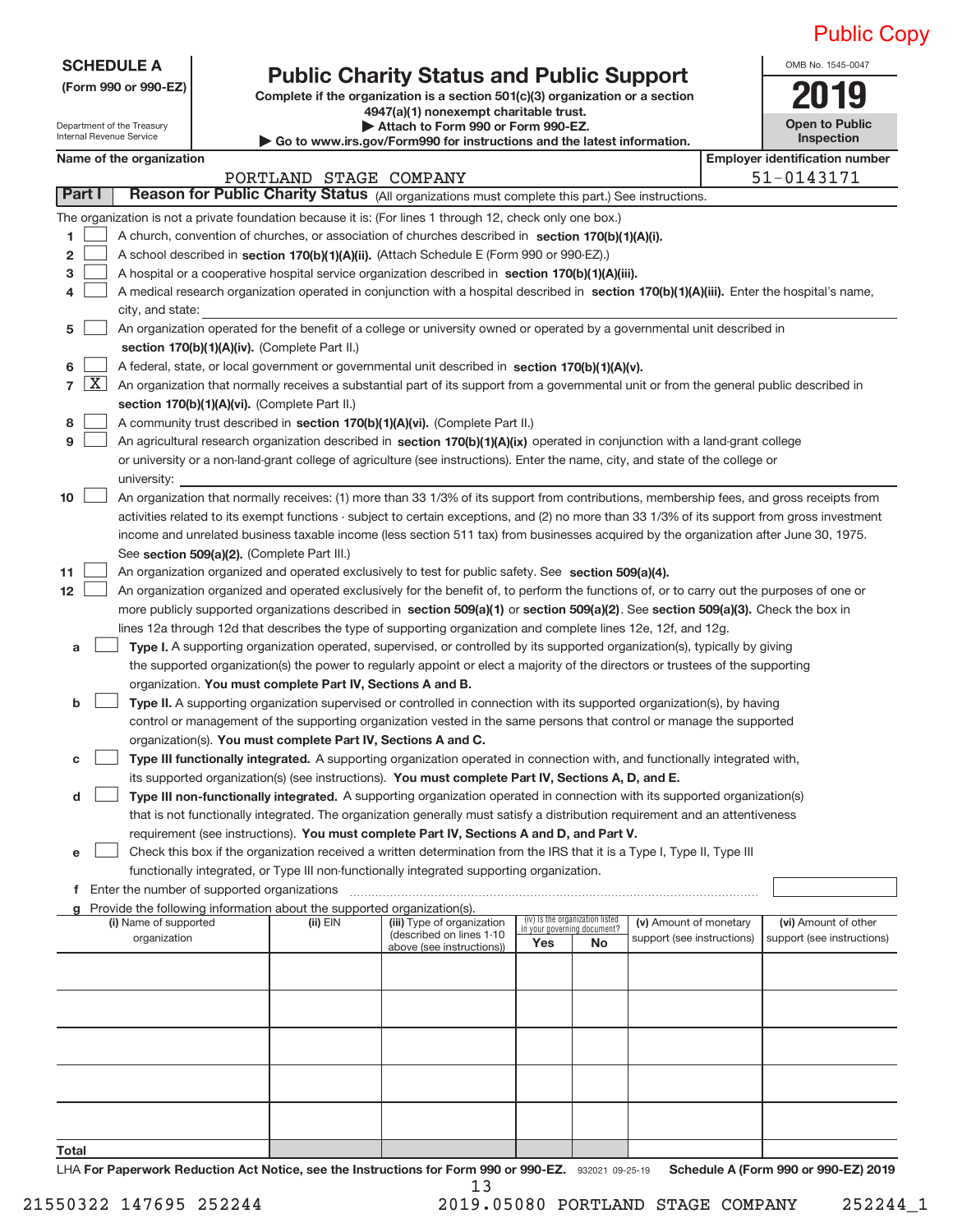# 51-0143171 Page 2

### Schedule A (Form 990 or 990‐EZ) 2019 Page PORTLAND STAGE COMPANY 51‐0143171

**Part II** Support Schedule for Organizations Described in Sections 170(b)(1)(A)(iv) and 170(b)(1)(A)(vi)

(Complete only if you checked the box on line 5, 7, or 8 of Part I or if the organization failed to qualify under Part III. If the organization fails to qualify under the tests listed below, please complete Part III.)

|    | <b>Section A. Public Support</b>                                                                                                               |           |                     |            |            |                                             |                                 |
|----|------------------------------------------------------------------------------------------------------------------------------------------------|-----------|---------------------|------------|------------|---------------------------------------------|---------------------------------|
|    | Calendar year (or fiscal year beginning in)                                                                                                    | (a) 2015  | (b) 2016            | $(c)$ 2017 | $(d)$ 2018 | (e) 2019                                    | (f) Total                       |
|    | 1 Gifts, grants, contributions, and                                                                                                            |           |                     |            |            |                                             |                                 |
|    | membership fees received. (Do not                                                                                                              |           |                     |            |            |                                             |                                 |
|    | include any "unusual grants.")                                                                                                                 | 664,126.  | 689,105.            | 707, 191.  | 843,589.   | 3274273.                                    | 6178284.                        |
|    | 2 Tax revenues levied for the organ-                                                                                                           |           |                     |            |            |                                             |                                 |
|    | ization's benefit and either paid to                                                                                                           |           |                     |            |            |                                             |                                 |
|    | or expended on its behalf                                                                                                                      |           |                     |            |            |                                             |                                 |
|    | 3 The value of services or facilities                                                                                                          |           |                     |            |            |                                             |                                 |
|    | furnished by a governmental unit to                                                                                                            |           |                     |            |            |                                             |                                 |
|    | the organization without charge                                                                                                                |           |                     |            |            |                                             |                                 |
|    | 4 Total. Add lines 1 through 3                                                                                                                 | 664, 126. | 689, 105.           | 707, 191.  | 843,589.   | 3274273.                                    | 6178284.                        |
| 5. | The portion of total contributions                                                                                                             |           |                     |            |            |                                             |                                 |
|    | by each person (other than a                                                                                                                   |           |                     |            |            |                                             |                                 |
|    | governmental unit or publicly                                                                                                                  |           |                     |            |            |                                             |                                 |
|    | supported organization) included                                                                                                               |           |                     |            |            |                                             |                                 |
|    | on line 1 that exceeds 2% of the                                                                                                               |           |                     |            |            |                                             |                                 |
|    | amount shown on line 11,                                                                                                                       |           |                     |            |            |                                             |                                 |
|    | column (f)                                                                                                                                     |           |                     |            |            |                                             | 1998577.                        |
|    | 6 Public support. Subtract line 5 from line 4.                                                                                                 |           |                     |            |            |                                             | 4179707.                        |
|    | <b>Section B. Total Support</b>                                                                                                                |           |                     |            |            |                                             |                                 |
|    | Calendar year (or fiscal year beginning in)                                                                                                    | (a) 2015  | (b) 2016            | $(c)$ 2017 | $(d)$ 2018 | (e) 2019                                    | (f) Total                       |
|    | <b>7</b> Amounts from line 4                                                                                                                   | 664,126.  | 689, 105.           | 707, 191.  | 843,589.   | 3274273.                                    | 6178284.                        |
|    | 8 Gross income from interest,                                                                                                                  |           |                     |            |            |                                             |                                 |
|    |                                                                                                                                                |           |                     |            |            |                                             |                                 |
|    | dividends, payments received on                                                                                                                |           |                     |            |            |                                             |                                 |
|    | securities loans, rents, royalties,                                                                                                            |           | 10,723.             | 13, 239.   | 121,064.   | 13,126.                                     |                                 |
|    | and income from similar sources                                                                                                                | 6,896.    |                     |            |            |                                             | 165,048.                        |
|    | <b>9</b> Net income from unrelated business                                                                                                    |           |                     |            |            |                                             |                                 |
|    | activities, whether or not the                                                                                                                 |           |                     |            |            |                                             |                                 |
|    | business is regularly carried on                                                                                                               | 29,581.   | 4,544.              |            | 33,872.    | 37,100.                                     | 105,097.                        |
|    | 10 Other income. Do not include gain                                                                                                           |           |                     |            |            |                                             |                                 |
|    | or loss from the sale of capital                                                                                                               |           |                     |            |            |                                             |                                 |
|    | assets (Explain in Part VI.)                                                                                                                   |           | $104,897.$ 151,816. | 282,984.   | 3,369.     |                                             | $11,408.$ 554,474.              |
|    | 11 Total support. Add lines 7 through 10                                                                                                       |           |                     |            |            |                                             | 7002903.                        |
|    | 12 Gross receipts from related activities, etc. (see instructions)                                                                             |           |                     |            |            | 12                                          | 6,581,787.                      |
|    | 13 First five years. If the Form 990 is for the organization's first, second, third, fourth, or fifth tax year as a section 501(c)(3)          |           |                     |            |            |                                             |                                 |
|    | organization, check this box and stop here manufactured and state and state and state and state and stop here                                  |           |                     |            |            |                                             |                                 |
|    | <b>Section C. Computation of Public Support Percentage</b>                                                                                     |           |                     |            |            |                                             |                                 |
|    | 14 Public support percentage for 2019 (line 6, column (f) divided by line 11, column (f) <i>mummumumum</i>                                     |           |                     |            |            | 14                                          | 59.69<br>$\frac{0}{6}$          |
|    |                                                                                                                                                |           |                     |            |            | 15                                          | 67.10<br>$\frac{0}{0}$          |
|    | 16a 33 1/3% support test - 2019. If the organization did not check the box on line 13, and line 14 is 33 1/3% or more, check this box and      |           |                     |            |            |                                             |                                 |
|    | stop here. The organization qualifies as a publicly supported organization                                                                     |           |                     |            |            |                                             | $\blacktriangleright$ $\vert$ X |
|    | b 33 1/3% support test - 2018. If the organization did not check a box on line 13 or 16a, and line 15 is 33 1/3% or more, check this box       |           |                     |            |            |                                             |                                 |
|    | and stop here. The organization qualifies as a publicly supported organization                                                                 |           |                     |            |            |                                             |                                 |
|    | 17a 10% -facts-and-circumstances test - 2019. If the organization did not check a box on line 13, 16a, or 16b, and line 14 is 10% or more,     |           |                     |            |            |                                             |                                 |
|    | and if the organization meets the "facts-and-circumstances" test, check this box and stop here. Explain in Part VI how the organization        |           |                     |            |            |                                             |                                 |
|    | meets the "facts-and-circumstances" test. The organization qualifies as a publicly supported organization                                      |           |                     |            |            |                                             |                                 |
|    | <b>b 10% -facts-and-circumstances test - 2018.</b> If the organization did not check a box on line 13, 16a, 16b, or 17a, and line 15 is 10% or |           |                     |            |            |                                             |                                 |
|    | more, and if the organization meets the "facts-and-circumstances" test, check this box and stop here. Explain in Part VI how the               |           |                     |            |            |                                             |                                 |
|    | organization meets the "facts-and-circumstances" test. The organization qualifies as a publicly supported organization                         |           |                     |            |            |                                             |                                 |
| 18 | Private foundation. If the organization did not check a box on line 13, 16a, 16b, 17a, or 17b, check this box and see instructions             |           |                     |            |            |                                             |                                 |
|    |                                                                                                                                                |           |                     |            |            | <b>Cabadula A (Faum 000 av 000 EZ) 0040</b> |                                 |

**Schedule A (Form 990 or 990‐EZ) 2019**

932022 09‐25‐19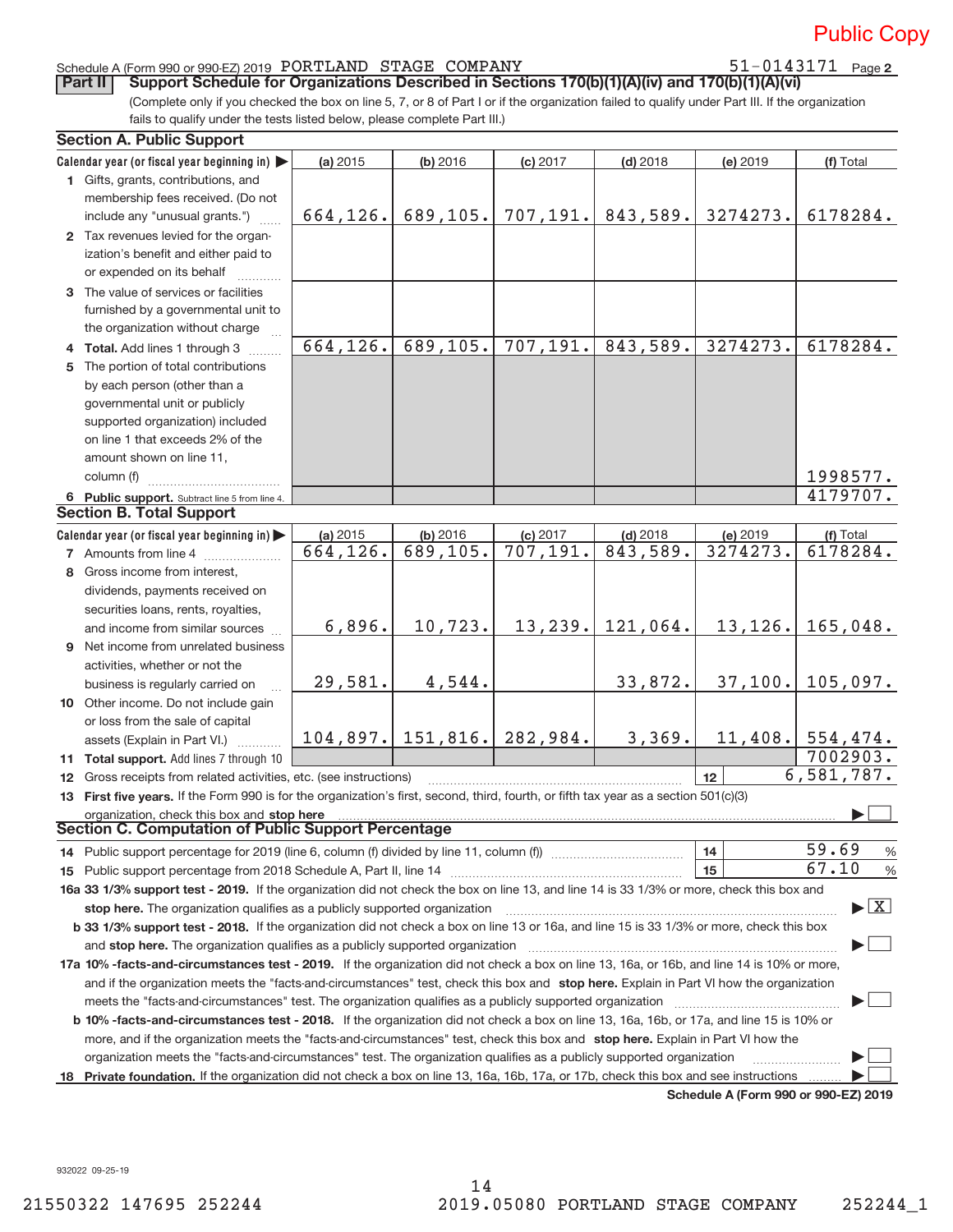Department of the Treasury Internal Revenue Service **(Form 990, 990‐EZ,**

#### Name of the organization

## **Schedule B Schedule of Contributors**

**or 990‐PF) | Attach to Form 990, Form 990‐EZ, or Form 990‐PF. | Go to www.irs.gov/Form990 for the latest information.** OMB No. 1545-0047

**2019**

**Employer identification number**

51-0143171

|  | PORTLAND STAGE COMPANY |  |  |
|--|------------------------|--|--|
|--|------------------------|--|--|

| <b>Organization type (check one):</b> |                                                                                    |
|---------------------------------------|------------------------------------------------------------------------------------|
| Filers of:                            | Section:                                                                           |
| Form 990 or 990-EZ                    | $\lfloor x \rfloor$ 501(c)( 3) (enter number) organization                         |
|                                       | $4947(a)(1)$ nonexempt charitable trust <b>not</b> treated as a private foundation |
|                                       | 527 political organization                                                         |
| Form 990-PF                           | 501(c)(3) exempt private foundation                                                |
|                                       | 4947(a)(1) nonexempt charitable trust treated as a private foundation              |
|                                       | 501(c)(3) taxable private foundation                                               |
|                                       |                                                                                    |

Check if your organization is covered by the General Rule or a Special Rule. **Note:**  Only a section 501(c)(7), (8), or (10) organization can check boxes for both the General Rule and a Special Rule. See instructions.

### **General Rule**

 $\begin{array}{c} \hline \end{array}$ 

For an organization filing Form 990, 990‐EZ, or 990‐PF that received, during the year, contributions totaling \$5,000 or more (in money or property) from any one contributor. Complete Parts I and II. See instructions for determining a contributor's total contributions.

#### **Special Rules**

any one contributor, during the year, total contributions of the greater of  $\,$  (1) \$5,000; or (2) 2% of the amount on (i) Form 990, Part VIII, line 1h;  $\boxed{\text{X}}$  For an organization described in section 501(c)(3) filing Form 990 or 990-EZ that met the 33 1/3% support test of the regulations under sections 509(a)(1) and 170(b)(1)(A)(vi), that checked Schedule A (Form 990 or 990-EZ), Part II, line 13, 16a, or 16b, and that received from or (ii) Form 990‐EZ, line 1. Complete Parts I and II.

year, total contributions of more than \$1,000 *exclusively* for religious, charitable, scientific, literary, or educational purposes, or for the For an organization described in section 501(c)(7), (8), or (10) filing Form 990 or 990‐EZ that received from any one contributor, during the prevention of cruelty to children or animals. Complete Parts I, II, and III.  $\begin{array}{c} \hline \end{array}$ 

purpose. Don't complete any of the parts unless the General Rule applies to this organization because it received nonexclusively year, contributions <sub>exclusively</sub> for religious, charitable, etc., purposes, but no such contributions totaled more than \$1,000. If this box is checked, enter here the total contributions that were received during the year for an *exclusively* religious, charitable, etc., For an organization described in section 501(c)(7), (8), or (10) filing Form 990 or 990‐EZ that received from any one contributor, during the religious, charitable, etc., contributions totaling \$5,000 or more during the year  $\Box$ — $\Box$   $\Box$  $\begin{array}{c} \hline \end{array}$ 

**Caution:**  An organization that isn't covered by the General Rule and/or the Special Rules doesn't file Schedule B (Form 990, 990‐EZ, or 990‐PF),  **must** but it answer "No" on Part IV, line 2, of its Form 990; or check the box on line H of its Form 990‐EZ or on its Form 990‐PF, Part I, line 2, to certify that it doesn't meet the filing requirements of Schedule B (Form 990, 990‐EZ, or 990‐PF).

**For Paperwork Reduction Act Notice, see the instructions for Form 990, 990-EZ, or 990-PF. Schedule B (Form 990, 990-EZ, or 990-PF) (2019)** LHA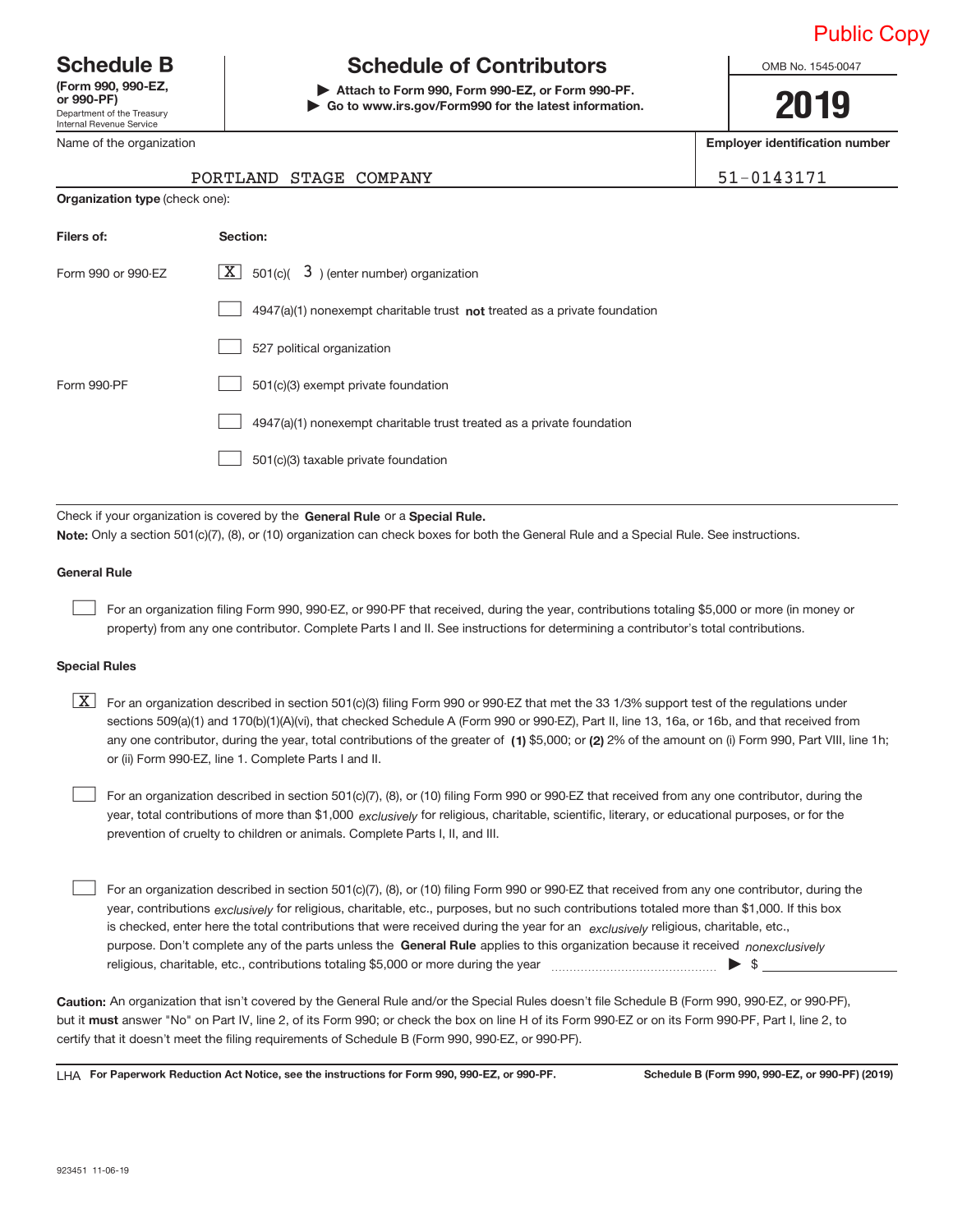Name of organization

**2**

**Employer identification number**

#### PORTLAND STAGE COMPANY 51–0143171

**(a) No. (b) Name, address, and ZIP + 4 (c) Total contributions (d) Type of contribution Person Payroll Noncash (a) No. (b) Name, address, and ZIP + 4 (c) Total contributions (d) Type of contribution Person Payroll Noncash (a) No. (b) Name, address, and ZIP + 4 (c) Total contributions (d) Type of contribution Person Payroll Noncash (a) No. (b) Name, address, and ZIP + 4 (c) Total contributions (d) Type of contribution Person Payroll Noncash (a) No. (b) Name, address, and ZIP + 4 (c) Total contributions (d) Type of contribution Person Payroll Noncash (a) No. (b) Name, address, and ZIP + 4 (c) Total contributions (d) Type of contribution Person Payroll Noncash** Part I Contributors (see instructions). Use duplicate copies of Part I if additional space is needed. \$ (Complete Part II for noncash contributions.) \$ (Complete Part II for noncash contributions.) \$ (Complete Part II for noncash contributions.) \$ (Complete Part II for noncash contributions.) \$ (Complete Part II for noncash contributions.) \$ (Complete Part II for noncash contributions.)  $\lfloor x \rfloor$  $\boxed{\text{X}}$  $\sqrt{X}$  $\lfloor x \rfloor$  $\sqrt{X}$  $\boxed{\text{X}}$ 1 X 1,065,134.  $2$  Person  $\overline{\text{X}}$ 510,144. 3 X 353,589. X  $\begin{array}{|c|c|c|c|c|c|}\hline \text{4} & \text{Person} & \overline{\text{X}}\ \hline \end{array}$ 80,000.  $\overline{\phantom{a}}$  5  $\overline{\phantom{a}}$  Person  $\overline{\phantom{a}}$   $\overline{\phantom{a}}$ 100,000.

923452 11‐06‐19 **Schedule B (Form 990, 990-EZ, or 990-PF) (2019)**

23 21550322 147695 252244 2019.05080 PORTLAND STAGE COMPANY 252244\_1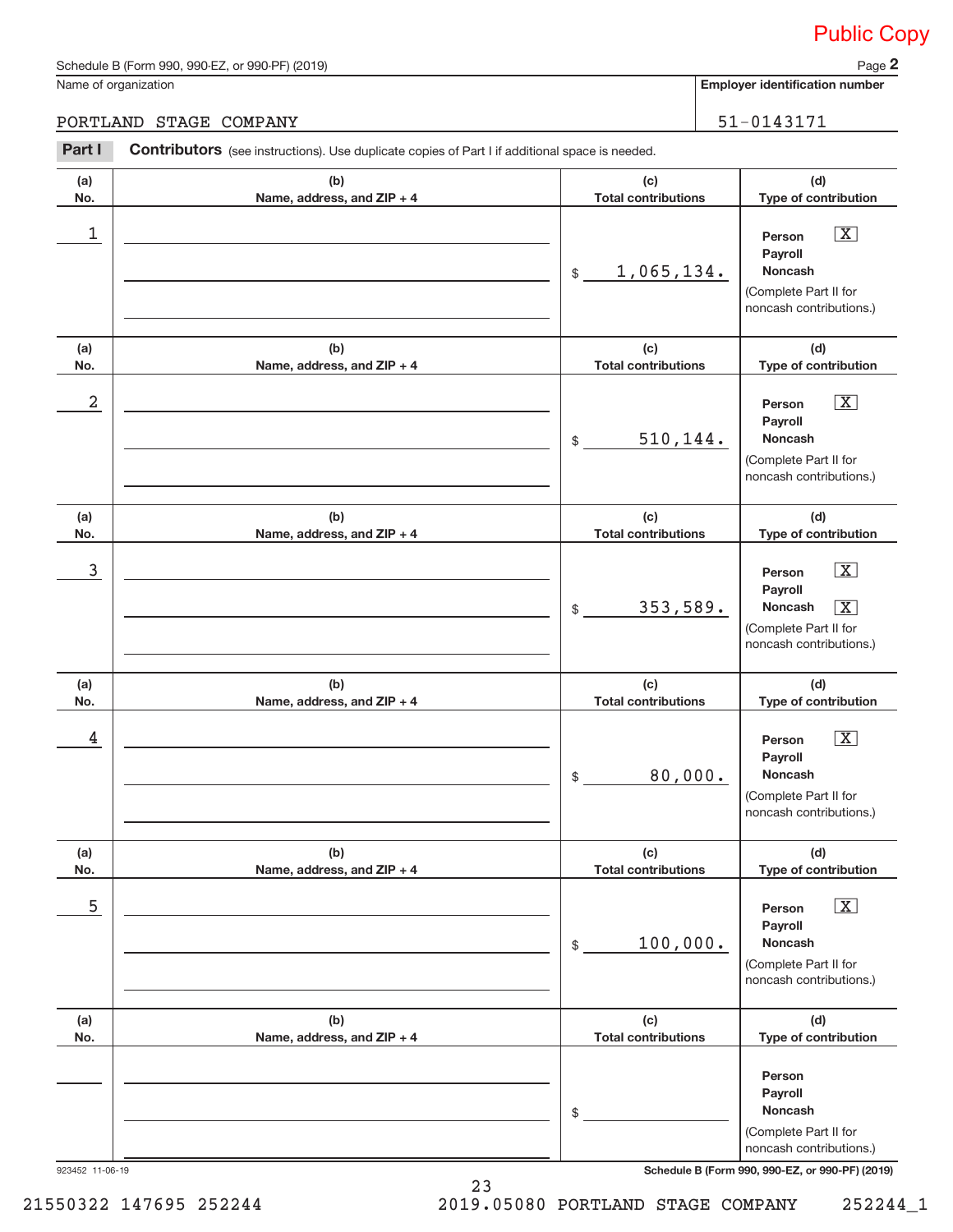Name of organization

**3**

**Employer identification number**

#### PORTLAND STAGE COMPANY 51–0143171

Part II Noncash Property (see instructions). Use duplicate copies of Part II if additional space is needed.

**(a) No. from Part I (c) FMV (or estimate) (b) Description of noncash property given (d) Date received (a) No. from Part I (c) FMV (or estimate) (b) Description of noncash property given (d) Date received (a) No. from Part I (c) FMV (or estimate) (b) Description of noncash property given (d) Date received (a) No. from Part I (c) FMV (or estimate) (b) Description of noncash property given (d) Date received (a) No. from Part I (c) FMV (or estimate) (b) Description of noncash property given (d) Date received (a) No. from Part I (c) FMV (or estimate) (b) Description of noncash property given (d) Date received** (See instructions.)  $\frac{1}{2}$ (See instructions.) \$ (See instructions.) \$ (See instructions.) \$ (See instructions.) \$ (See instructions.) \$ 3 302,945. 09/09/19

24

923453 11‐06‐19 **Schedule B (Form 990, 990-EZ, or 990-PF) (2019)**

21550322 147695 252244 2019.05080 PORTLAND STAGE COMPANY 252244\_1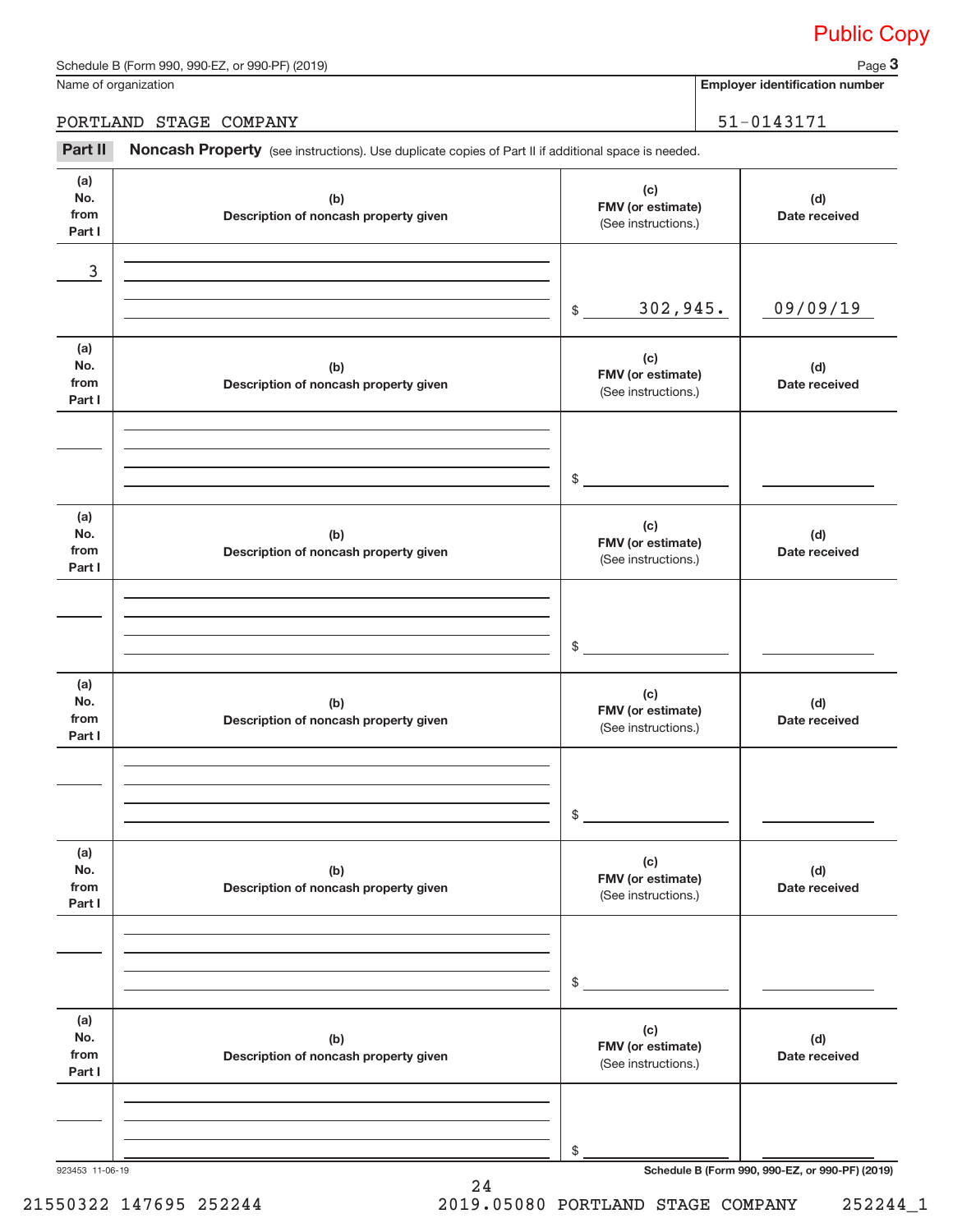|                           | Schedule B (Form 990, 990-EZ, or 990-PF) (2019)                                                                                                                               |                      | Page 4                                                                                                                                                                                                                                                                                                                                         |  |  |  |  |
|---------------------------|-------------------------------------------------------------------------------------------------------------------------------------------------------------------------------|----------------------|------------------------------------------------------------------------------------------------------------------------------------------------------------------------------------------------------------------------------------------------------------------------------------------------------------------------------------------------|--|--|--|--|
|                           | Name of organization                                                                                                                                                          |                      | <b>Employer identification number</b>                                                                                                                                                                                                                                                                                                          |  |  |  |  |
|                           | PORTLAND STAGE COMPANY                                                                                                                                                        |                      | 51-0143171                                                                                                                                                                                                                                                                                                                                     |  |  |  |  |
| Part III                  | from any one contributor. Complete columns (a) through (e) and the following line entry. For organizations<br>Use duplicate copies of Part III if additional space is needed. |                      | Exclusively religious, charitable, etc., contributions to organizations described in section 501(c)(7), (8), or (10) that total more than \$1,000 for the year<br>completing Part III, enter the total of exclusively religious, charitable, etc., contributions of \$1,000 or less for the year. (Enter this info. once.) $\triangleright$ \$ |  |  |  |  |
| (a) No.<br>from           | (b) Purpose of gift                                                                                                                                                           | (c) Use of gift      | (d) Description of how gift is held                                                                                                                                                                                                                                                                                                            |  |  |  |  |
| Part I                    |                                                                                                                                                                               |                      |                                                                                                                                                                                                                                                                                                                                                |  |  |  |  |
|                           |                                                                                                                                                                               | (e) Transfer of gift |                                                                                                                                                                                                                                                                                                                                                |  |  |  |  |
|                           | Transferee's name, address, and ZIP + 4                                                                                                                                       |                      | Relationship of transferor to transferee                                                                                                                                                                                                                                                                                                       |  |  |  |  |
| (a) No.<br>from<br>Part I | (b) Purpose of gift                                                                                                                                                           | (c) Use of gift      | (d) Description of how gift is held                                                                                                                                                                                                                                                                                                            |  |  |  |  |
|                           | Transferee's name, address, and ZIP + 4                                                                                                                                       | (e) Transfer of gift | Relationship of transferor to transferee                                                                                                                                                                                                                                                                                                       |  |  |  |  |
| (a) No.<br>from<br>Part I | (b) Purpose of gift                                                                                                                                                           | (c) Use of gift      | (d) Description of how gift is held                                                                                                                                                                                                                                                                                                            |  |  |  |  |
|                           |                                                                                                                                                                               |                      |                                                                                                                                                                                                                                                                                                                                                |  |  |  |  |
|                           | (e) Transfer of gift                                                                                                                                                          |                      |                                                                                                                                                                                                                                                                                                                                                |  |  |  |  |
|                           | Transferee's name, address, and ZIP + 4                                                                                                                                       |                      | Relationship of transferor to transferee                                                                                                                                                                                                                                                                                                       |  |  |  |  |
| (a) No.<br>from<br>Part I | (b) Purpose of gift                                                                                                                                                           | (c) Use of gift      | (d) Description of how gift is held                                                                                                                                                                                                                                                                                                            |  |  |  |  |
|                           |                                                                                                                                                                               | (e) Transfer of gift |                                                                                                                                                                                                                                                                                                                                                |  |  |  |  |
|                           | Transferee's name, address, and ZIP + 4                                                                                                                                       |                      | Relationship of transferor to transferee                                                                                                                                                                                                                                                                                                       |  |  |  |  |
| 923454 11-06-19           |                                                                                                                                                                               | 25                   | Schedule B (Form 990, 990-EZ, or 990-PF) (2019)                                                                                                                                                                                                                                                                                                |  |  |  |  |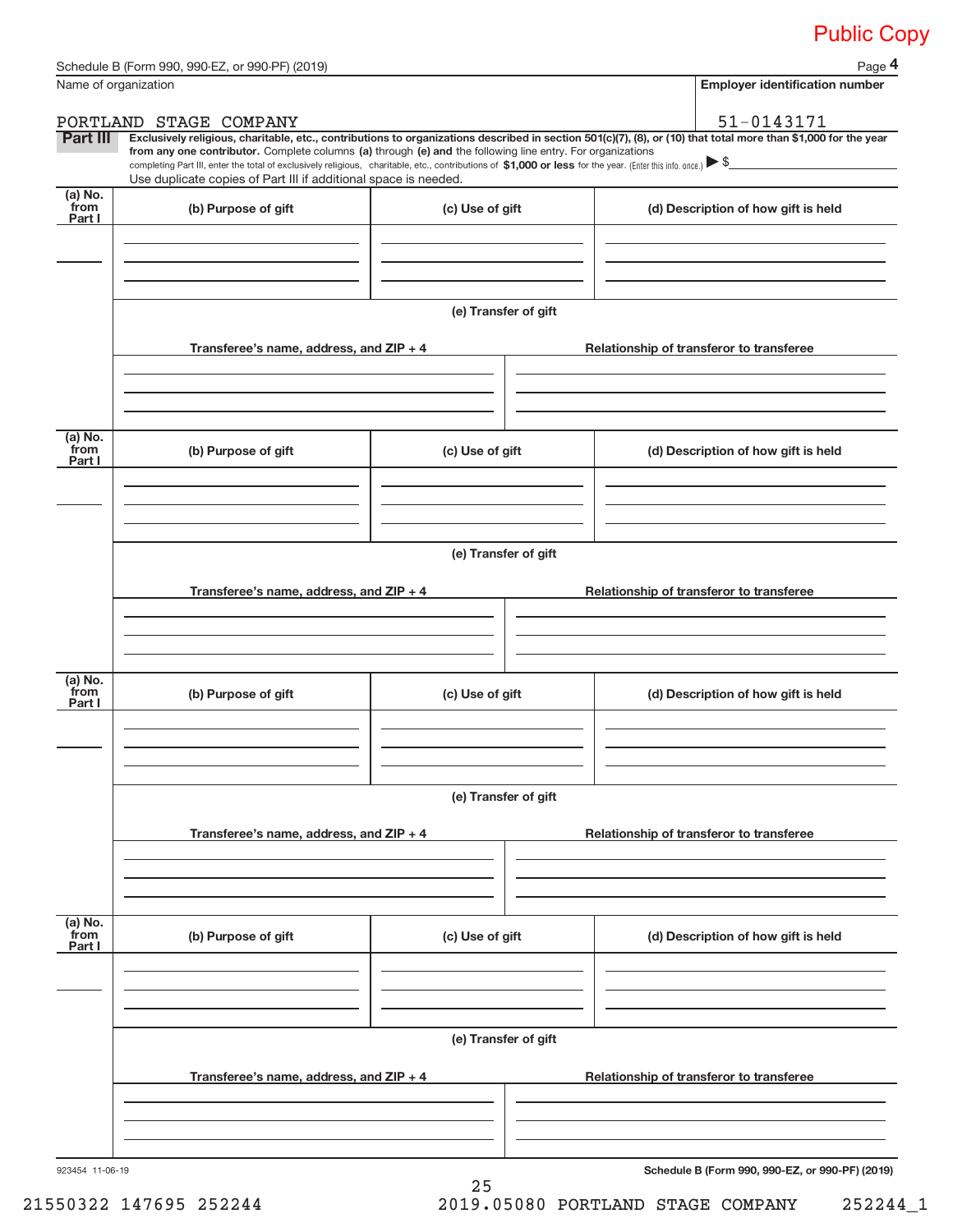|                                                               |                                                                                                                                                                                                                                                                                   |                                                                                           |                    | <b>Public Copy</b>                                  |  |  |
|---------------------------------------------------------------|-----------------------------------------------------------------------------------------------------------------------------------------------------------------------------------------------------------------------------------------------------------------------------------|-------------------------------------------------------------------------------------------|--------------------|-----------------------------------------------------|--|--|
| <b>SCHEDULE D</b><br>(Form 990)<br>Department of the Treasury | <b>Supplemental Financial Statements</b><br>Complete if the organization answered "Yes" on Form 990,<br>Part IV, line 6, 7, 8, 9, 10, 11a, 11b, 11c, 11d, 11e, 11f, 12a, or 12b.<br>Attach to Form 990.<br>Go to www.irs.gov/Form990 for instructions and the latest information. |                                                                                           |                    |                                                     |  |  |
| Internal Revenue Service<br>Name of the organization          |                                                                                                                                                                                                                                                                                   |                                                                                           |                    | Inspection<br><b>Employer identification number</b> |  |  |
|                                                               | PORTLAND STAGE COMPANY                                                                                                                                                                                                                                                            |                                                                                           |                    | 51-0143171                                          |  |  |
| Part I                                                        | Organizations Maintaining Donor Advised Funds or Other Similar Funds or Accounts. Complete if the                                                                                                                                                                                 |                                                                                           |                    |                                                     |  |  |
|                                                               | organization answered "Yes" on Form 990, Part IV, line 6.                                                                                                                                                                                                                         |                                                                                           |                    |                                                     |  |  |
|                                                               |                                                                                                                                                                                                                                                                                   | (a) Donor advised funds                                                                   |                    | (b) Funds and other accounts                        |  |  |
| 1                                                             |                                                                                                                                                                                                                                                                                   |                                                                                           |                    |                                                     |  |  |
| 2                                                             | Aggregate value of contributions to (during year)                                                                                                                                                                                                                                 | the control of the control of the control of the control of the control of the control of |                    |                                                     |  |  |
| з<br>4                                                        |                                                                                                                                                                                                                                                                                   |                                                                                           |                    |                                                     |  |  |
| 5                                                             | Did the organization inform all donors and donor advisors in writing that the assets held in donor advised funds                                                                                                                                                                  |                                                                                           |                    |                                                     |  |  |
|                                                               |                                                                                                                                                                                                                                                                                   |                                                                                           |                    | Yes<br><b>No</b>                                    |  |  |
| 6                                                             | Did the organization inform all grantees, donors, and donor advisors in writing that grant funds can be used only                                                                                                                                                                 |                                                                                           |                    |                                                     |  |  |
|                                                               | for charitable purposes and not for the benefit of the donor or donor advisor, or for any other purpose conferring                                                                                                                                                                |                                                                                           |                    |                                                     |  |  |
|                                                               |                                                                                                                                                                                                                                                                                   |                                                                                           |                    | Yes<br>No                                           |  |  |
| Part II                                                       | Conservation Easements. Complete if the organization answered "Yes" on Form 990, Part IV, line 7.                                                                                                                                                                                 |                                                                                           |                    |                                                     |  |  |
| 1                                                             | Purpose(s) of conservation easements held by the organization (check all that apply).                                                                                                                                                                                             |                                                                                           |                    |                                                     |  |  |
|                                                               | Preservation of land for public use (for example, recreation or education)                                                                                                                                                                                                        |                                                                                           |                    | Preservation of a historically important land area  |  |  |
|                                                               | Protection of natural habitat                                                                                                                                                                                                                                                     | Preservation of a certified historic structure                                            |                    |                                                     |  |  |
|                                                               | Preservation of open space                                                                                                                                                                                                                                                        |                                                                                           |                    |                                                     |  |  |
| 2                                                             | Complete lines 2a through 2d if the organization held a qualified conservation contribution in the form of a conservation easement on the last                                                                                                                                    |                                                                                           |                    |                                                     |  |  |
| day of the tax year.                                          |                                                                                                                                                                                                                                                                                   |                                                                                           |                    | Held at the End of the Tax Year                     |  |  |
|                                                               |                                                                                                                                                                                                                                                                                   |                                                                                           | 2a                 |                                                     |  |  |
| b                                                             | Total acreage restricted by conservation easements                                                                                                                                                                                                                                |                                                                                           | 2 <sub>b</sub>     |                                                     |  |  |
| с                                                             |                                                                                                                                                                                                                                                                                   |                                                                                           | 2c                 |                                                     |  |  |
|                                                               | d Number of conservation easements included in (c) acquired after 7/25/06, and not on a historic structure                                                                                                                                                                        |                                                                                           |                    |                                                     |  |  |
|                                                               | listed in the National Register [111] Marshall Register [11] Marshall Register [11] Marshall Register [11] Marshall Register [11] Marshall Register [11] Marshall Register [11] Marshall Register [11] Marshall Register [11]                                                     |                                                                                           | 2d                 |                                                     |  |  |
| 3<br>$\sqrt{2}$ year $\blacktriangleright$                    | Number of conservation easements modified, transferred, released, extinguished, or terminated by the organization during the tax                                                                                                                                                  |                                                                                           |                    |                                                     |  |  |
| 4                                                             | Number of states where property subject to conservation easement is located $\blacktriangleright$                                                                                                                                                                                 |                                                                                           |                    |                                                     |  |  |
| 5                                                             | Does the organization have a written policy regarding the periodic monitoring, inspection, handling of                                                                                                                                                                            |                                                                                           |                    |                                                     |  |  |
|                                                               | violations, and enforcement of the conservation easements it holds?                                                                                                                                                                                                               |                                                                                           |                    | <b>Yes</b><br>No                                    |  |  |
| 6                                                             | Staff and volunteer hours devoted to monitoring, inspecting, handling of violations, and enforcing conservation easements during the year                                                                                                                                         |                                                                                           |                    |                                                     |  |  |
|                                                               |                                                                                                                                                                                                                                                                                   |                                                                                           |                    |                                                     |  |  |
| 7<br>$\triangleright$ \$                                      | Amount of expenses incurred in monitoring, inspecting, handling of violations, and enforcing conservation easements during the year<br><u> 1989 - Johann Stein, fransk politik (</u>                                                                                              |                                                                                           |                    |                                                     |  |  |
| 8                                                             | Does each conservation easement reported on line 2(d) above satisfy the requirements of section 170(h)(4)(B)(i)                                                                                                                                                                   |                                                                                           |                    |                                                     |  |  |
|                                                               |                                                                                                                                                                                                                                                                                   |                                                                                           |                    | Yes<br>No                                           |  |  |
| 9                                                             | In Part XIII, describe how the organization reports conservation easements in its revenue and expense statement and                                                                                                                                                               |                                                                                           |                    |                                                     |  |  |
|                                                               | balance sheet, and include, if applicable, the text of the footnote to the organization's financial statements that describes the<br>organization's accounting for conservation easements.                                                                                        |                                                                                           |                    |                                                     |  |  |
| Part III                                                      | Organizations Maintaining Collections of Art, Historical Treasures, or Other Similar Assets.                                                                                                                                                                                      |                                                                                           |                    |                                                     |  |  |
|                                                               | Complete if the organization answered "Yes" on Form 990, Part IV, line 8.                                                                                                                                                                                                         |                                                                                           |                    |                                                     |  |  |
|                                                               | 1a If the organization elected, as permitted under FASB ASC 958, not to report in its revenue statement and balance sheet works                                                                                                                                                   |                                                                                           |                    |                                                     |  |  |
|                                                               | of art, historical treasures, or other similar assets held for public exhibition, education, or research in furtherance of public                                                                                                                                                 |                                                                                           |                    |                                                     |  |  |
|                                                               | service, provide in Part XIII the text of the footnote to its financial statements that describes these items.                                                                                                                                                                    |                                                                                           |                    |                                                     |  |  |
|                                                               | <b>b</b> If the organization elected, as permitted under FASB ASC 958, to report in its revenue statement and balance sheet works of                                                                                                                                              |                                                                                           |                    |                                                     |  |  |
|                                                               | art, historical treasures, or other similar assets held for public exhibition, education, or research in furtherance of public service,                                                                                                                                           |                                                                                           |                    |                                                     |  |  |
|                                                               | provide the following amounts relating to these items:                                                                                                                                                                                                                            |                                                                                           |                    |                                                     |  |  |
|                                                               |                                                                                                                                                                                                                                                                                   |                                                                                           |                    | $\triangleright$ \$                                 |  |  |
|                                                               | (ii) Assets included in Form 990, Part X [11] Marting and Martin Martin Martin Martin Martin Martin Martin Mar                                                                                                                                                                    |                                                                                           |                    | $\triangleright$ \$                                 |  |  |
|                                                               | If the organization received or held works of art, historical treasures, or other similar assets for financial gain, provide                                                                                                                                                      |                                                                                           |                    |                                                     |  |  |
| 2                                                             |                                                                                                                                                                                                                                                                                   |                                                                                           |                    |                                                     |  |  |
|                                                               |                                                                                                                                                                                                                                                                                   |                                                                                           |                    |                                                     |  |  |
| a                                                             | the following amounts required to be reported under FASB ASC 958 relating to these items:                                                                                                                                                                                         |                                                                                           |                    |                                                     |  |  |
|                                                               | Revenue included on Form 990, Part VIII, line 1 [2000] [2000] [2000] [2000] [2000] [2000] [2000] [2000] [2000                                                                                                                                                                     |                                                                                           | $\triangleright$ s |                                                     |  |  |

| 26 |          |
|----|----------|
|    | 10 NENRA |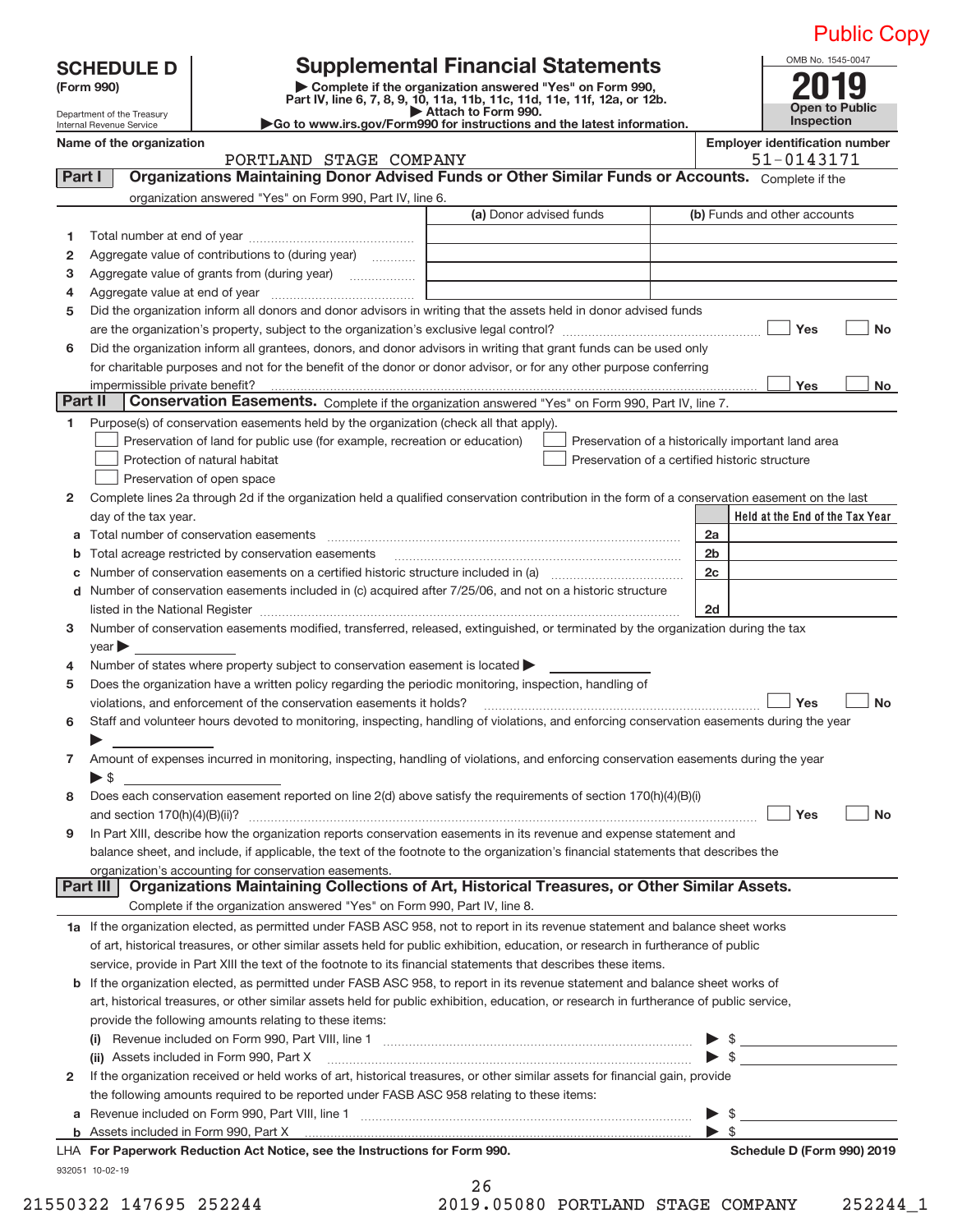|                     | Schedule D (Form 990) 2019                                                                                                                                                                                                     | PORTLAND STAGE COMPANY |                |                          |          |                                 |           |                | $51 - 0143171$ Page 2 |
|---------------------|--------------------------------------------------------------------------------------------------------------------------------------------------------------------------------------------------------------------------------|------------------------|----------------|--------------------------|----------|---------------------------------|-----------|----------------|-----------------------|
|                     | <b>Part III</b><br>Organizations Maintaining Collections of Art, Historical Treasures, or Other Similar Assets (continued)                                                                                                     |                        |                |                          |          |                                 |           |                |                       |
| 3                   | Using the organization's acquisition, accession, and other records, check any of the following that make significant use of its                                                                                                |                        |                |                          |          |                                 |           |                |                       |
|                     | collection items (check all that apply):                                                                                                                                                                                       |                        |                |                          |          |                                 |           |                |                       |
| a                   | Public exhibition                                                                                                                                                                                                              | d                      |                | Loan or exchange program |          |                                 |           |                |                       |
| b                   | Scholarly research<br>Other than the contract of the contract of the contract of the contract of the contract of the contract of the<br>e                                                                                      |                        |                |                          |          |                                 |           |                |                       |
| C                   | Preservation for future generations                                                                                                                                                                                            |                        |                |                          |          |                                 |           |                |                       |
| 4                   | Provide a description of the organization's collections and explain how they further the organization's exempt purpose in Part XIII.                                                                                           |                        |                |                          |          |                                 |           |                |                       |
| 5                   | During the year, did the organization solicit or receive donations of art, historical treasures, or other similar assets                                                                                                       |                        |                |                          |          |                                 |           |                |                       |
|                     | to be sold to raise funds rather than to be maintained as part of the organization's collection?                                                                                                                               |                        |                |                          |          |                                 |           | Yes            | No                    |
|                     | <b>Part IV</b><br>Escrow and Custodial Arrangements. Complete if the organization answered "Yes" on Form 990, Part IV, line 9, or                                                                                              |                        |                |                          |          |                                 |           |                |                       |
|                     | reported an amount on Form 990, Part X, line 21.                                                                                                                                                                               |                        |                |                          |          |                                 |           |                |                       |
|                     | 1a Is the organization an agent, trustee, custodian or other intermediary for contributions or other assets not included                                                                                                       |                        |                |                          |          |                                 |           |                |                       |
|                     |                                                                                                                                                                                                                                |                        |                |                          |          |                                 |           | Yes            | <b>No</b>             |
|                     | b If "Yes," explain the arrangement in Part XIII and complete the following table:                                                                                                                                             |                        |                |                          |          |                                 |           |                |                       |
|                     |                                                                                                                                                                                                                                |                        |                |                          |          |                                 |           | Amount         |                       |
|                     | c Beginning balance                                                                                                                                                                                                            |                        |                |                          |          | 1c                              |           |                |                       |
|                     |                                                                                                                                                                                                                                |                        |                |                          |          | 1d                              |           |                |                       |
| е                   | Distributions during the year manufactured and continuum control of the state of the control of the state of the state of the state of the state of the state of the state of the state of the state of the state of the state |                        |                |                          |          | 1e                              |           |                |                       |
| f                   |                                                                                                                                                                                                                                |                        |                |                          |          | 1f                              |           |                |                       |
|                     | 2a Did the organization include an amount on Form 990, Part X, line 21, for escrow or custodial account liability?                                                                                                             |                        |                |                          |          |                                 |           | Yes            | <b>No</b>             |
|                     | b If "Yes," explain the arrangement in Part XIII. Check here if the explanation has been provided on Part XIII                                                                                                                 |                        |                |                          |          |                                 |           |                |                       |
| Part V              | Endowment Funds. Complete if the organization answered "Yes" on Form 990, Part IV, line 10.                                                                                                                                    |                        |                |                          |          |                                 |           |                |                       |
|                     |                                                                                                                                                                                                                                | (a) Current year       | (b) Prior year | (c) Two years back       |          | (d) Three years back            |           |                | (e) Four years back   |
|                     | 1a Beginning of year balance                                                                                                                                                                                                   | 856,943.               | 772,756.       |                          | 678,213. |                                 | 563,915.  |                | 527,878.              |
|                     |                                                                                                                                                                                                                                | 1,025,100.             | 40,450.        |                          | 40,350.  |                                 | 40,100.   |                | 40,100.               |
| С                   | Net investment earnings, gains, and losses                                                                                                                                                                                     | 365,714.               | 43,737.        |                          | 54, 193. |                                 | 74,198.   |                | $-4,063$ .            |
| d                   |                                                                                                                                                                                                                                |                        |                |                          |          |                                 |           |                |                       |
|                     | <b>e</b> Other expenditures for facilities                                                                                                                                                                                     |                        |                |                          |          |                                 |           |                |                       |
|                     | and programs                                                                                                                                                                                                                   |                        |                |                          |          |                                 |           |                |                       |
|                     |                                                                                                                                                                                                                                |                        |                |                          |          |                                 |           |                |                       |
| g                   | End of year balance                                                                                                                                                                                                            | 2, 247, 757.           | 856,943.       |                          | 772,756. |                                 | 678, 213. |                | 563,915.              |
| 2                   | Provide the estimated percentage of the current year end balance (line 1g, column (a)) held as:                                                                                                                                |                        |                |                          |          |                                 |           |                |                       |
|                     | a Board designated or quasi-endowment >                                                                                                                                                                                        | 6.00                   | %              |                          |          |                                 |           |                |                       |
| b                   | 84.00<br>Permanent endowment                                                                                                                                                                                                   | %                      |                |                          |          |                                 |           |                |                       |
|                     | 10.00 %<br>$\mathbf c$ Term endowment $\blacktriangleright$                                                                                                                                                                    |                        |                |                          |          |                                 |           |                |                       |
|                     | The percentages on lines 2a, 2b, and 2c should equal 100%.                                                                                                                                                                     |                        |                |                          |          |                                 |           |                |                       |
|                     | 3a Are there endowment funds not in the possession of the organization that are held and administered for the organization                                                                                                     |                        |                |                          |          |                                 |           |                |                       |
|                     | by:                                                                                                                                                                                                                            |                        |                |                          |          |                                 |           |                | Yes<br>No             |
|                     |                                                                                                                                                                                                                                |                        |                |                          |          |                                 |           | 3a(i)          | Х                     |
|                     |                                                                                                                                                                                                                                |                        |                |                          |          |                                 |           | 3a(ii)         | X                     |
|                     |                                                                                                                                                                                                                                |                        |                |                          |          |                                 |           | 3b             |                       |
| 4<br><b>Part VI</b> | Describe in Part XIII the intended uses of the organization's endowment funds.<br>Land, Buildings, and Equipment.                                                                                                              |                        |                |                          |          |                                 |           |                |                       |
|                     |                                                                                                                                                                                                                                |                        |                |                          |          |                                 |           |                |                       |
|                     | Complete if the organization answered "Yes" on Form 990, Part IV, line 11a. See Form 990, Part X, line 10.                                                                                                                     |                        |                |                          |          |                                 |           |                |                       |
|                     | Description of property                                                                                                                                                                                                        | (a) Cost or other      |                | (b) Cost or other        |          | (c) Accumulated<br>depreciation |           | (d) Book value |                       |
|                     |                                                                                                                                                                                                                                | basis (investment)     | basis (other)  |                          |          |                                 |           |                |                       |
|                     |                                                                                                                                                                                                                                |                        |                | 454,156.                 |          |                                 |           |                | 454, 156.             |
|                     |                                                                                                                                                                                                                                |                        |                | 514,381.                 |          | 255,049.                        |           |                | 259,332.              |
|                     |                                                                                                                                                                                                                                |                        |                | 1,500,846.               |          | 1,093,434.                      |           |                | 407,412.              |
| d                   |                                                                                                                                                                                                                                |                        |                | 356, 215.                |          | 339,853.                        |           |                | 16, 362.              |
|                     | e Other                                                                                                                                                                                                                        |                        |                | 18,056.                  |          | 18,056.                         |           |                | 0.                    |
|                     |                                                                                                                                                                                                                                |                        |                |                          |          |                                 |           |                | 1,137,262.            |

**Schedule D (Form 990) 2019**

932052 10‐02‐19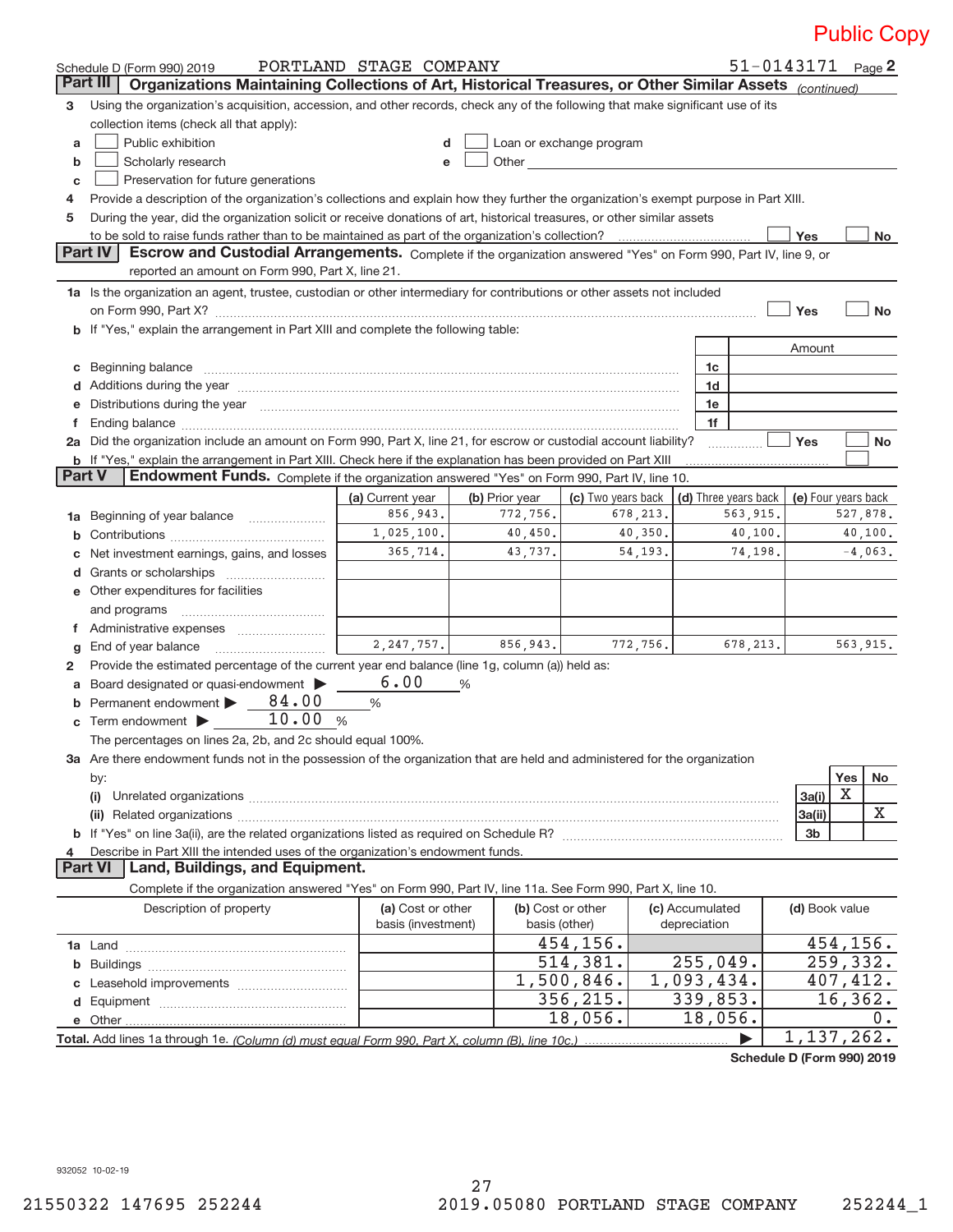|  | Schedule D (Form 990) 2019 | PORTLAND STAGE COMPANY |  |  | 51-0143171<br>Page $3$ |
|--|----------------------------|------------------------|--|--|------------------------|
|--|----------------------------|------------------------|--|--|------------------------|

**Part VII** Investments - Other Securities.

Complete if the organization answered "Yes" on Form 990, Part IV, line 11b. See Form 990, Part X, line 12.

| (a) Description of security or category (including name of security)                          | (b) Book value | (c) Method of valuation: Cost or end-of-year market value |
|-----------------------------------------------------------------------------------------------|----------------|-----------------------------------------------------------|
| (1) Financial derivatives                                                                     |                |                                                           |
| (2) Closely held equity interests                                                             |                |                                                           |
| (3) Other                                                                                     |                |                                                           |
| FUNDS INVESTED AT MAINE<br>(A)                                                                |                |                                                           |
| COMMUNITY FOUNDATION<br>(B)                                                                   | 692,548.       | <b>COST</b>                                               |
| (C)                                                                                           |                |                                                           |
| (D)                                                                                           |                |                                                           |
| (E)                                                                                           |                |                                                           |
| (F)                                                                                           |                |                                                           |
| (G)                                                                                           |                |                                                           |
| (H)                                                                                           |                |                                                           |
| <b>Total.</b> (Col. (b) must equal Form 990, Part X, col. (B) line 12.) $\blacktriangleright$ | 692,548.       |                                                           |

### **Part VIII Investments ‐ Program Related.**

Complete if the organization answered "Yes" on Form 990, Part IV, line 11c. See Form 990, Part X, line 13.

| (a) Description of investment                                                                 | (b) Book value | (c) Method of valuation: Cost or end-of-year market value |
|-----------------------------------------------------------------------------------------------|----------------|-----------------------------------------------------------|
| (1)                                                                                           |                |                                                           |
| (2)                                                                                           |                |                                                           |
| $\frac{1}{2}$                                                                                 |                |                                                           |
| (4)                                                                                           |                |                                                           |
| $\frac{1}{2}$ (5)                                                                             |                |                                                           |
| (6)                                                                                           |                |                                                           |
| (7)                                                                                           |                |                                                           |
| (8)                                                                                           |                |                                                           |
| (9)                                                                                           |                |                                                           |
| <b>Total.</b> (Col. (b) must equal Form 990, Part X, col. (B) line 13.) $\blacktriangleright$ |                |                                                           |

### **Part IX Other Assets.**

Complete if the organization answered "Yes" on Form 990, Part IV, line 11d. See Form 990, Part X, line 15.

| (a) Description | (b) Book value |
|-----------------|----------------|
|                 |                |
| (2)             |                |
| (3)             |                |
| (4)             |                |
| (5)             |                |
| (6)             |                |
|                 |                |
| (8)             |                |
| (9)             |                |
|                 |                |
|                 |                |

**1. (a)** Description of liability **and the contract of the contract of liability <b>(b)** Book value Complete if the organization answered "Yes" on Form 990, Part IV, line 11e or 11f. See Form 990, Part X, line 25. (1) Federal income taxes (2) (3) (4) (5) (6) (7) (8) (9) | DEPOSIT 15,829. 15,829.

**Total.**  *(Column (b) must equal Form 990, Part X, col. (B) line 25.)*

**2.** Liability for uncertain tax positions. In Part XIII, provide the text of the footnote to the organization's financial statements that reports the organization's liability for uncertain tax positions under FASB ASC 740. Check here if the text of the footnote has been provided in Part XIII  $\perp$ 

**Schedule D (Form 990) 2019**

932053 10‐02‐19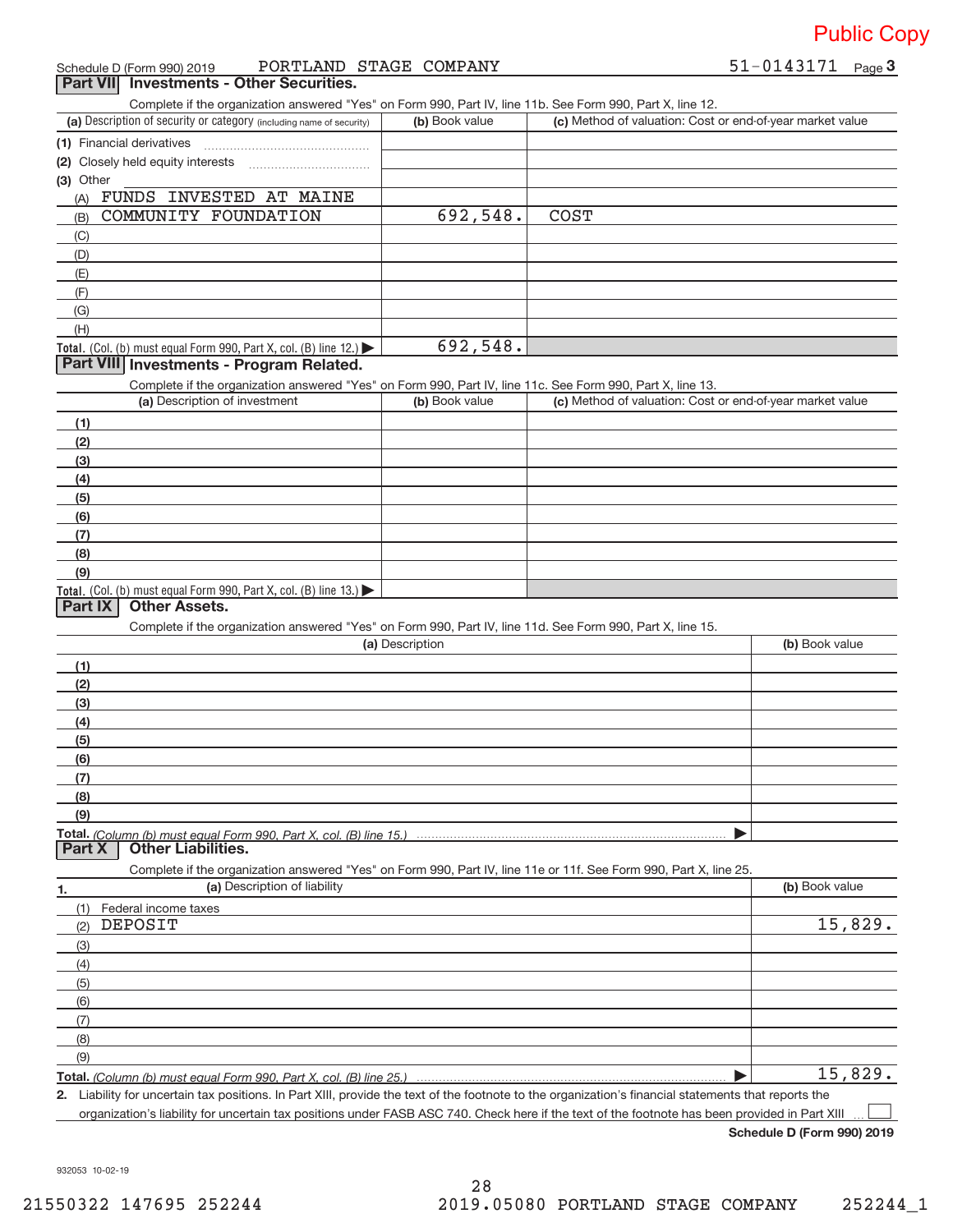|                |                                                                                                                                                                                                                               |                |                         |              | <b>PUDIIC CO</b>              |
|----------------|-------------------------------------------------------------------------------------------------------------------------------------------------------------------------------------------------------------------------------|----------------|-------------------------|--------------|-------------------------------|
|                | PORTLAND STAGE COMPANY<br>Schedule D (Form 990) 2019                                                                                                                                                                          |                |                         |              | 51-0143171 Page 4             |
| <b>Part XI</b> | Reconciliation of Revenue per Audited Financial Statements With Revenue per Return.                                                                                                                                           |                |                         |              |                               |
|                | Complete if the organization answered "Yes" on Form 990, Part IV, line 12a.                                                                                                                                                   |                |                         |              |                               |
| 1              | Total revenue, gains, and other support per audited financial statements                                                                                                                                                      |                |                         | $\mathbf{1}$ | 4,562,337.                    |
| 2              | Amounts included on line 1 but not on Form 990, Part VIII, line 12:                                                                                                                                                           |                |                         |              |                               |
| a              |                                                                                                                                                                                                                               | 2a             |                         |              |                               |
| b              |                                                                                                                                                                                                                               | 2 <sub>b</sub> | $\frac{20,632}{69,774}$ |              |                               |
| c              |                                                                                                                                                                                                                               | 2c             |                         |              |                               |
| d              | Other (Describe in Part XIII.)                                                                                                                                                                                                | 2d             | 11,080.                 |              |                               |
| е              | Add lines 2a through 2d                                                                                                                                                                                                       |                |                         | 2e           | $\frac{101,486.}{4,460,851.}$ |
| 3              | Subtract line 2e from line 1                                                                                                                                                                                                  |                |                         | 3            |                               |
| 4              | Amounts included on Form 990, Part VIII, line 12, but not on line 1:                                                                                                                                                          |                |                         |              |                               |
| a              | Investment expenses not included on Form 990, Part VIII, line 7b                                                                                                                                                              | 4a             |                         |              |                               |
| b              | Other (Describe in Part XIII.)                                                                                                                                                                                                | 4 <sub>b</sub> |                         |              |                               |
| C              | Add lines 4a and 4b                                                                                                                                                                                                           |                |                         | 4c           |                               |
| 5              |                                                                                                                                                                                                                               |                |                         | 5            | 4,460,851.                    |
|                | Reconciliation of Expenses per Audited Financial Statements With Expenses per Return.<br>Part XII                                                                                                                             |                |                         |              |                               |
|                | Complete if the organization answered "Yes" on Form 990, Part IV, line 12a.                                                                                                                                                   |                |                         |              |                               |
| 1              | Total expenses and losses per audited financial statements                                                                                                                                                                    |                |                         | $\mathbf{1}$ | 2,303,057.                    |
| $\mathbf{2}$   | Amounts included on line 1 but not on Form 990, Part IX, line 25:                                                                                                                                                             |                |                         |              |                               |
| a              |                                                                                                                                                                                                                               | 2a             | 69,774.                 |              |                               |
| b              | Prior year adjustments manufactured and contract and contract and contract and contract and contract and contract and contract and contract and contract and contract and contract and contract and contract and contract and | 2 <sub>b</sub> |                         |              |                               |
| c              | Other losses                                                                                                                                                                                                                  | 2c             |                         |              |                               |
| d              |                                                                                                                                                                                                                               | 2d             | 11,080.                 |              |                               |
|                | e Add lines 2a through 2d                                                                                                                                                                                                     |                |                         | 2e           | $\frac{80,854.}{2,222,203.}$  |
| 3              | Subtract line 2e from line 1                                                                                                                                                                                                  |                |                         | 3            |                               |
| 4              | Amounts included on Form 990, Part IX, line 25, but not on line 1:                                                                                                                                                            |                |                         |              |                               |
| a              |                                                                                                                                                                                                                               | 4a             |                         |              |                               |
| b              | Other (Describe in Part XIII.)                                                                                                                                                                                                | 4 <sub>b</sub> |                         |              |                               |
| c              | Add lines 4a and 4b                                                                                                                                                                                                           |                |                         | 4c           |                               |
| 5              |                                                                                                                                                                                                                               |                |                         | 5            | 2, 222, 203.                  |
|                | Part XIII Supplemental Information.                                                                                                                                                                                           |                |                         |              |                               |
|                | Provide the descriptions required for Part II, lines 3, 5, and 9; Part III, lines 1a and 4; Part IV, lines 1b and 2b; Part V, line 4; Part X, line 2; Part XI,                                                                |                |                         |              |                               |
|                | lines 2d and 4b; and Part XII, lines 2d and 4b. Also complete this part to provide any additional information.                                                                                                                |                |                         |              |                               |
|                |                                                                                                                                                                                                                               |                |                         |              |                               |
|                |                                                                                                                                                                                                                               |                |                         |              |                               |
|                | PART V, LINE 4:                                                                                                                                                                                                               |                |                         |              |                               |
|                |                                                                                                                                                                                                                               |                |                         |              |                               |
|                |                                                                                                                                                                                                                               |                |                         |              |                               |
|                | THE ORGANIZATION'S INVESTMENT AND ENDOWMENT POLICY IS TO PROVIDE CURRENT                                                                                                                                                      |                |                         |              |                               |
|                | AND LONG-TERM PROTECTION FOR THE OPERATIONS OF THE ORGANIZATION.                                                                                                                                                              |                |                         |              |                               |

PART XI, LINE 2D - OTHER ADJUSTMENTS:

RENTAL COSTS 11,080.

### PART XII, LINE 2D - OTHER ADJUSTMENTS:

### RENTAL COSTS 11,080.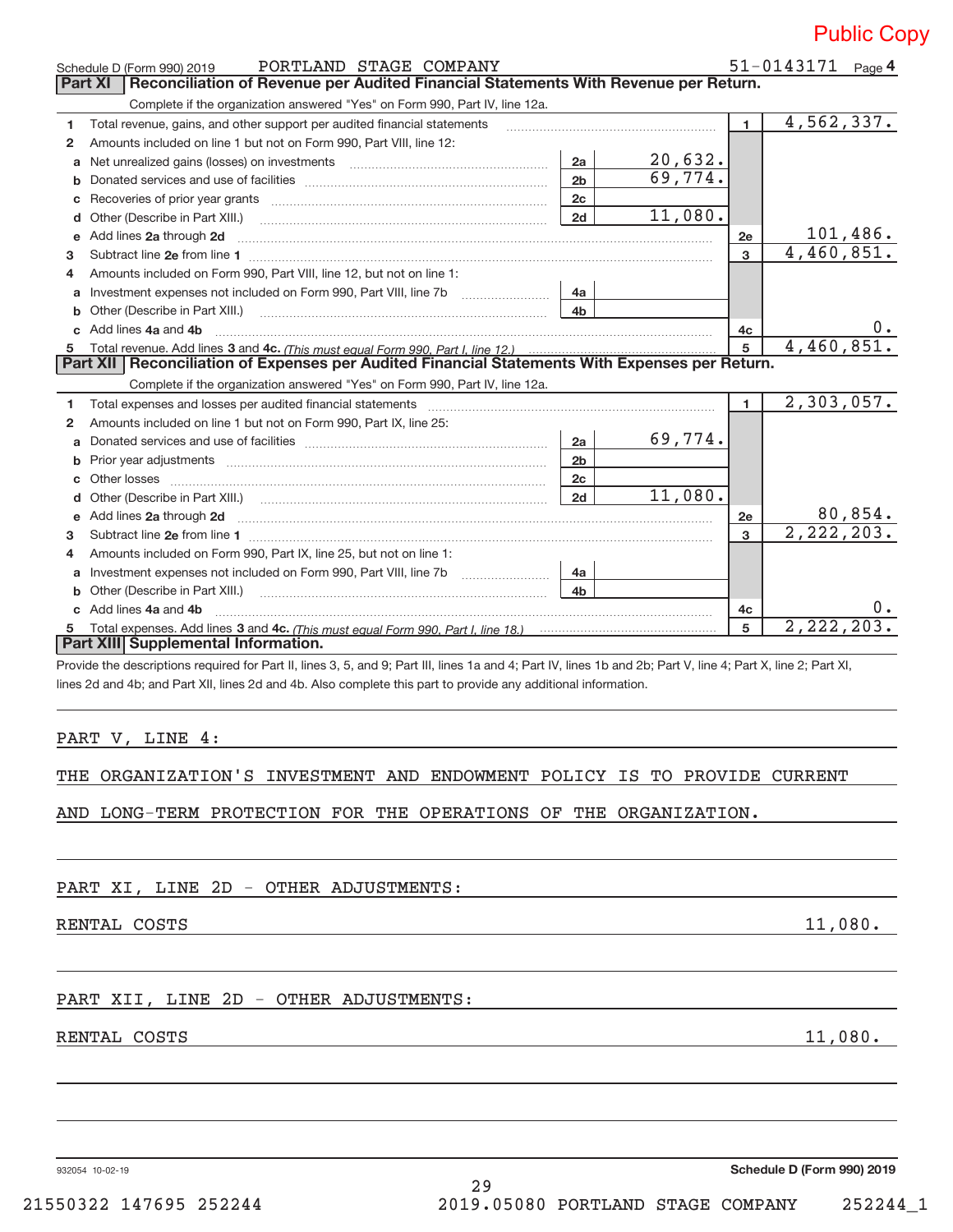| Schedule D (Form 990) 2019 |  |
|----------------------------|--|
| ______                     |  |

*(continued)* **Part XIII Supplemental Information**  Schedule D (Form 990) 2019 Page PORTLAND STAGE COMPANY 51‐0143171

**Schedule D (Form 990) 2019**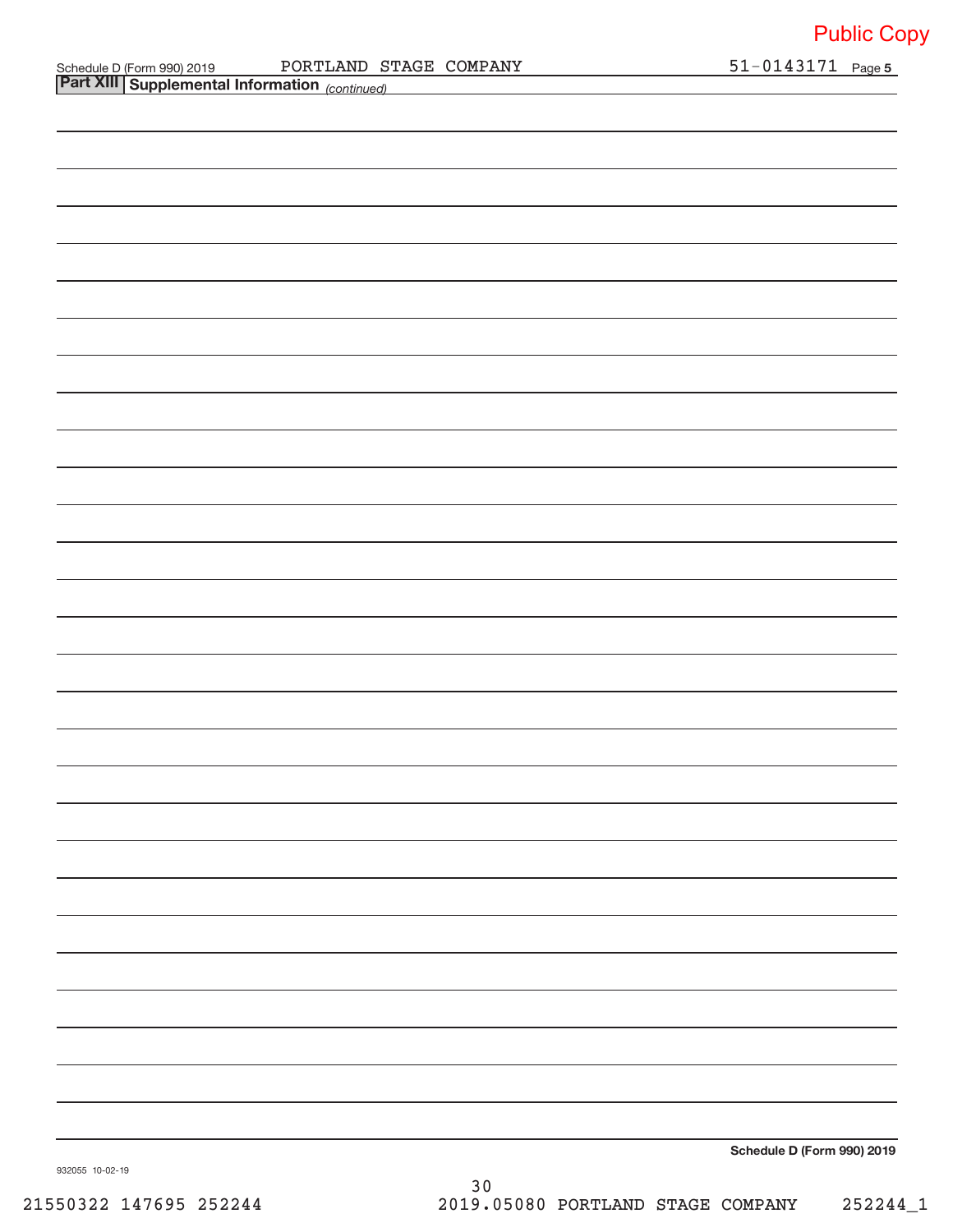|                                                                                                                                                                                     |                                                     |                                                                                                                                                                                                                                                                                                                                                                                                                                                                                                                                                                                   |                                                                            |             |                                                                                                                         |                                                                            |                 | <b>Public Copy</b>                                      |
|-------------------------------------------------------------------------------------------------------------------------------------------------------------------------------------|-----------------------------------------------------|-----------------------------------------------------------------------------------------------------------------------------------------------------------------------------------------------------------------------------------------------------------------------------------------------------------------------------------------------------------------------------------------------------------------------------------------------------------------------------------------------------------------------------------------------------------------------------------|----------------------------------------------------------------------------|-------------|-------------------------------------------------------------------------------------------------------------------------|----------------------------------------------------------------------------|-----------------|---------------------------------------------------------|
| <b>SCHEDULE G</b>                                                                                                                                                                   |                                                     | <b>Supplemental Information Regarding Fundraising or Gaming Activities</b>                                                                                                                                                                                                                                                                                                                                                                                                                                                                                                        |                                                                            |             |                                                                                                                         |                                                                            |                 | OMB No. 1545-0047                                       |
| (Form 990 or 990-EZ)                                                                                                                                                                |                                                     | Complete if the organization answered "Yes" on Form 990, Part IV, line 17, 18, or 19, or if the<br>organization entered more than \$15,000 on Form 990-EZ, line 6a.                                                                                                                                                                                                                                                                                                                                                                                                               |                                                                            |             |                                                                                                                         |                                                                            |                 |                                                         |
| Department of the Treasury<br>Internal Revenue Service                                                                                                                              |                                                     | Attach to Form 990 or Form 990-EZ.<br>► Go to www.irs.gov/Form990 for instructions and the latest information.                                                                                                                                                                                                                                                                                                                                                                                                                                                                    |                                                                            |             |                                                                                                                         |                                                                            |                 | <b>Open to Public</b><br>Inspection                     |
| Name of the organization                                                                                                                                                            |                                                     |                                                                                                                                                                                                                                                                                                                                                                                                                                                                                                                                                                                   |                                                                            |             |                                                                                                                         |                                                                            |                 | <b>Employer identification number</b>                   |
|                                                                                                                                                                                     |                                                     | PORTLAND STAGE COMPANY                                                                                                                                                                                                                                                                                                                                                                                                                                                                                                                                                            |                                                                            |             |                                                                                                                         |                                                                            | 51-0143171      |                                                         |
| Part I                                                                                                                                                                              | required to complete this part.                     | Fundraising Activities. Complete if the organization answered "Yes" on Form 990, Part IV, line 17. Form 990-EZ filers are not                                                                                                                                                                                                                                                                                                                                                                                                                                                     |                                                                            |             |                                                                                                                         |                                                                            |                 |                                                         |
| $ X $ Mail solicitations<br>a<br>$\boxed{\textbf{X}}$ Phone solicitations<br>C<br>$\boxed{\textbf{X}}$ In-person solicitations<br>compensated at least \$5,000 by the organization. | $\boxed{\text{X}}$ Internet and email solicitations | 1 Indicate whether the organization raised funds through any of the following activities. Check all that apply.<br>$g\left[\frac{\textbf{X}}{\textbf{X}}\right]$ Special fundraising events<br>2 a Did the organization have a written or oral agreement with any individual (including officers, directors, trustees, or<br>key employees listed in Form 990, Part VII) or entity in connection with professional fundraising services?<br>b If "Yes," list the 10 highest paid individuals or entities (fundraisers) pursuant to agreements under which the fundraiser is to be |                                                                            |             | $e$ $\boxed{X}$ Solicitation of non-government grants<br>$f\left[\overline{X}\right]$ Solicitation of government grants |                                                                            | $\boxed{X}$ Yes | <b>No</b>                                               |
| (i) Name and address of individual<br>or entity (fundraiser)                                                                                                                        |                                                     | (ii) Activity                                                                                                                                                                                                                                                                                                                                                                                                                                                                                                                                                                     | (iii) Did<br>fundraiser<br>have custody<br>or control of<br>contributions? |             | (iv) Gross receipts<br>from activity                                                                                    | (v) Amount paid<br>to (or retained by)<br>fundraiser<br>listed in col. (i) |                 | (vi) Amount paid<br>to (or retained by)<br>organization |
| SAGE ADVANCEMENT GROUP LLC -                                                                                                                                                        |                                                     |                                                                                                                                                                                                                                                                                                                                                                                                                                                                                                                                                                                   | Yes                                                                        | No          |                                                                                                                         |                                                                            |                 |                                                         |
| P O BOX 5431, HAVERHILL, MA                                                                                                                                                         |                                                     | CONSULTING                                                                                                                                                                                                                                                                                                                                                                                                                                                                                                                                                                        |                                                                            | $\mathbf X$ | 0.                                                                                                                      |                                                                            | 37,800.         | $-37,800.$                                              |
|                                                                                                                                                                                     |                                                     |                                                                                                                                                                                                                                                                                                                                                                                                                                                                                                                                                                                   |                                                                            |             |                                                                                                                         |                                                                            |                 |                                                         |
|                                                                                                                                                                                     |                                                     |                                                                                                                                                                                                                                                                                                                                                                                                                                                                                                                                                                                   |                                                                            |             |                                                                                                                         |                                                                            |                 |                                                         |
|                                                                                                                                                                                     |                                                     |                                                                                                                                                                                                                                                                                                                                                                                                                                                                                                                                                                                   |                                                                            |             |                                                                                                                         |                                                                            |                 |                                                         |
|                                                                                                                                                                                     |                                                     |                                                                                                                                                                                                                                                                                                                                                                                                                                                                                                                                                                                   |                                                                            |             |                                                                                                                         |                                                                            |                 |                                                         |
|                                                                                                                                                                                     |                                                     |                                                                                                                                                                                                                                                                                                                                                                                                                                                                                                                                                                                   |                                                                            |             |                                                                                                                         |                                                                            |                 |                                                         |
|                                                                                                                                                                                     |                                                     |                                                                                                                                                                                                                                                                                                                                                                                                                                                                                                                                                                                   |                                                                            |             |                                                                                                                         |                                                                            |                 |                                                         |
|                                                                                                                                                                                     |                                                     |                                                                                                                                                                                                                                                                                                                                                                                                                                                                                                                                                                                   |                                                                            |             |                                                                                                                         |                                                                            |                 |                                                         |
|                                                                                                                                                                                     |                                                     |                                                                                                                                                                                                                                                                                                                                                                                                                                                                                                                                                                                   |                                                                            |             |                                                                                                                         |                                                                            |                 |                                                         |
|                                                                                                                                                                                     |                                                     |                                                                                                                                                                                                                                                                                                                                                                                                                                                                                                                                                                                   |                                                                            |             |                                                                                                                         |                                                                            |                 |                                                         |
|                                                                                                                                                                                     |                                                     |                                                                                                                                                                                                                                                                                                                                                                                                                                                                                                                                                                                   |                                                                            |             |                                                                                                                         |                                                                            |                 |                                                         |
|                                                                                                                                                                                     |                                                     |                                                                                                                                                                                                                                                                                                                                                                                                                                                                                                                                                                                   |                                                                            |             |                                                                                                                         |                                                                            |                 |                                                         |
|                                                                                                                                                                                     |                                                     |                                                                                                                                                                                                                                                                                                                                                                                                                                                                                                                                                                                   |                                                                            |             |                                                                                                                         |                                                                            |                 |                                                         |
|                                                                                                                                                                                     |                                                     |                                                                                                                                                                                                                                                                                                                                                                                                                                                                                                                                                                                   |                                                                            |             |                                                                                                                         |                                                                            |                 |                                                         |
|                                                                                                                                                                                     |                                                     |                                                                                                                                                                                                                                                                                                                                                                                                                                                                                                                                                                                   |                                                                            |             |                                                                                                                         |                                                                            |                 |                                                         |
| Total                                                                                                                                                                               |                                                     |                                                                                                                                                                                                                                                                                                                                                                                                                                                                                                                                                                                   |                                                                            |             |                                                                                                                         |                                                                            | 37,800.         | $-37,800.$                                              |
| or licensing.                                                                                                                                                                       |                                                     | 3 List all states in which the organization is registered or licensed to solicit contributions or has been notified it is exempt from registration                                                                                                                                                                                                                                                                                                                                                                                                                                |                                                                            |             |                                                                                                                         |                                                                            |                 |                                                         |

**For Paperwork Reduction Act Notice, see the Instructions for Form 990 or 990‐EZ. Schedule G (Form 990 or 990‐EZ) 2019** LHA SEE PART IV FOR CONTINUATIONS

932081 09‐11‐19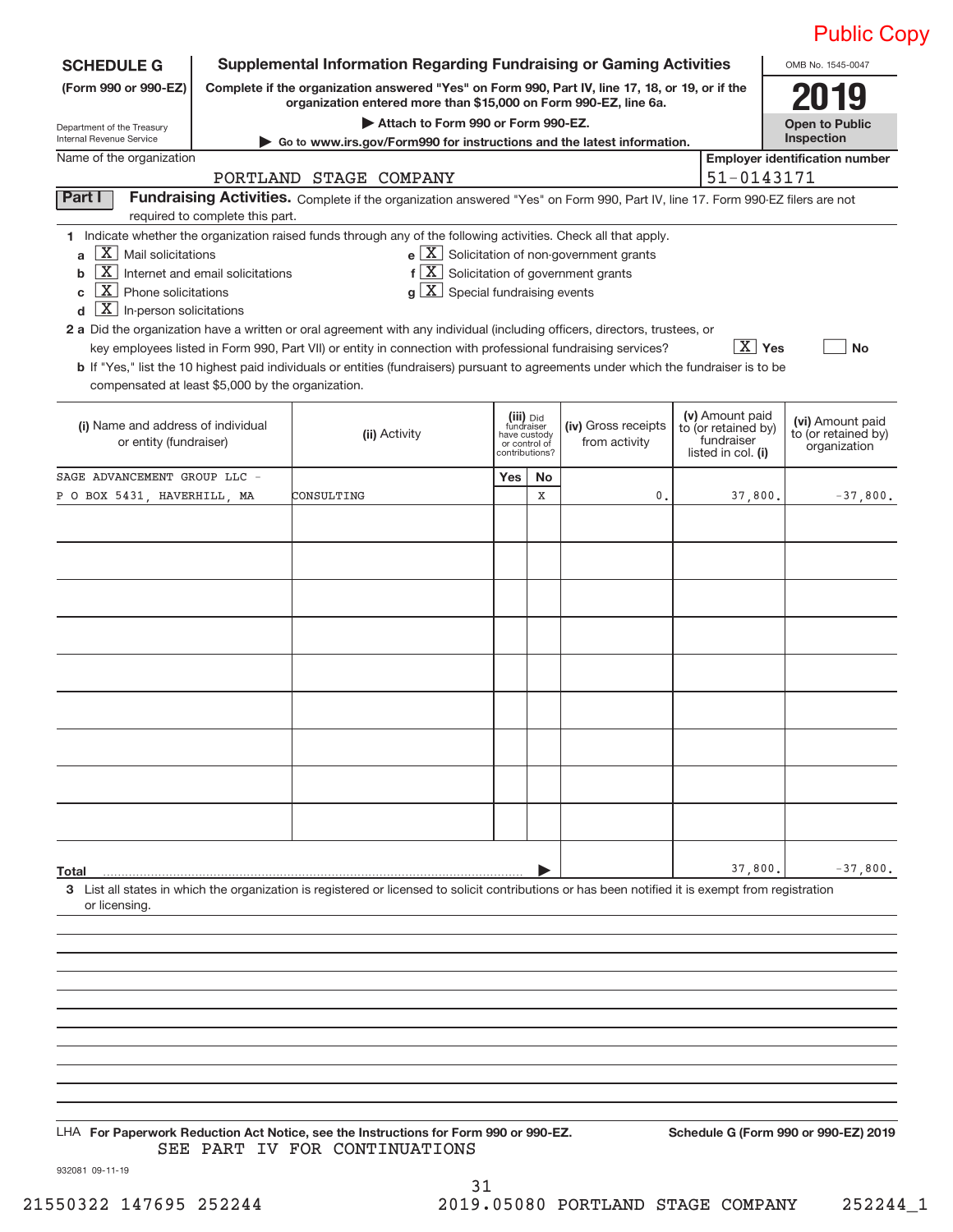### Schedule G (Form 990 or 990‐EZ) 2019  $\rm{PORTLAND}$   $\rm{STAGE}$   $\rm{COMPANY}$   $\rm{51-0143171}$   $\rm{Page}$

51-0143171 Page 2

Part II | Fundraising Events. Complete if the organization answered "Yes" on Form 990, Part IV, line 18, or reported more than \$15,000

|                 |          | of fundraising event contributions and gross income on Form 990-EZ, lines 1 and 6b. List events with gross receipts greater than \$5,000. |                |                                                  |                                 |                                                     |
|-----------------|----------|-------------------------------------------------------------------------------------------------------------------------------------------|----------------|--------------------------------------------------|---------------------------------|-----------------------------------------------------|
|                 |          |                                                                                                                                           | (a) Event #1   | (b) Event #2                                     | (c) Other events<br><b>NONE</b> | (d) Total events<br>(add col. (a) through           |
|                 |          |                                                                                                                                           | SPRING GALA    |                                                  |                                 | col. (c)                                            |
|                 |          |                                                                                                                                           | (event type)   | (event type)                                     | (total number)                  |                                                     |
| Revenue         |          |                                                                                                                                           | 55, 116.       |                                                  |                                 | <u>55,116.</u>                                      |
|                 |          |                                                                                                                                           | 52,006.        |                                                  |                                 | 52,006.                                             |
|                 |          | 3 Gross income (line 1 minus line 2)                                                                                                      | 3,110.         |                                                  |                                 | 3,110.                                              |
|                 |          |                                                                                                                                           |                |                                                  |                                 |                                                     |
|                 | 5.       |                                                                                                                                           |                |                                                  |                                 |                                                     |
| Direct Expenses |          |                                                                                                                                           |                |                                                  |                                 |                                                     |
|                 |          |                                                                                                                                           |                |                                                  |                                 |                                                     |
|                 | 8        |                                                                                                                                           |                |                                                  |                                 |                                                     |
|                 | 9        |                                                                                                                                           | 2,749.         |                                                  |                                 | 2,749.                                              |
|                 | 10       | Direct expense summary. Add lines 4 through 9 in column (d)                                                                               |                |                                                  |                                 | 2,749.                                              |
|                 |          | 11 Net income summary. Subtract line 10 from line 3, column (d)                                                                           |                |                                                  |                                 | 361.                                                |
|                 | Part III | Gaming. Complete if the organization answered "Yes" on Form 990, Part IV, line 19, or reported more than                                  |                |                                                  |                                 |                                                     |
|                 |          | \$15,000 on Form 990-EZ, line 6a.                                                                                                         |                |                                                  |                                 |                                                     |
| Revenue         |          |                                                                                                                                           | (a) Bingo      | (b) Pull tabs/instant<br>bingo/progressive bingo | (c) Other gaming                | (d) Total gaming (add<br>col. (a) through col. (c)) |
|                 |          |                                                                                                                                           |                |                                                  |                                 |                                                     |
|                 |          |                                                                                                                                           |                |                                                  |                                 |                                                     |
| Direct Expenses | 3        |                                                                                                                                           |                |                                                  |                                 |                                                     |
|                 |          |                                                                                                                                           |                |                                                  |                                 |                                                     |
|                 |          | 5 Other direct expenses                                                                                                                   |                |                                                  |                                 |                                                     |
|                 |          | 6 Volunteer labor                                                                                                                         | %<br>Yes<br>No | Yes<br>%<br><b>No</b>                            | Yes<br>%<br>No                  |                                                     |
|                 |          | 7 Direct expense summary. Add lines 2 through 5 in column (d)                                                                             |                |                                                  | ▶                               |                                                     |
|                 |          |                                                                                                                                           |                |                                                  |                                 |                                                     |
|                 |          |                                                                                                                                           |                |                                                  |                                 |                                                     |
|                 |          | 9 Enter the state(s) in which the organization conducts gaming activities:                                                                |                |                                                  |                                 |                                                     |
|                 |          |                                                                                                                                           |                |                                                  |                                 | Yes<br><b>No</b>                                    |
|                 |          |                                                                                                                                           |                |                                                  |                                 |                                                     |
|                 |          |                                                                                                                                           |                |                                                  |                                 |                                                     |
|                 |          |                                                                                                                                           |                |                                                  |                                 | Yes<br><b>No</b>                                    |
|                 |          |                                                                                                                                           |                |                                                  |                                 |                                                     |

932082 09‐11‐19

**Schedule G (Form 990 or 990‐EZ) 2019**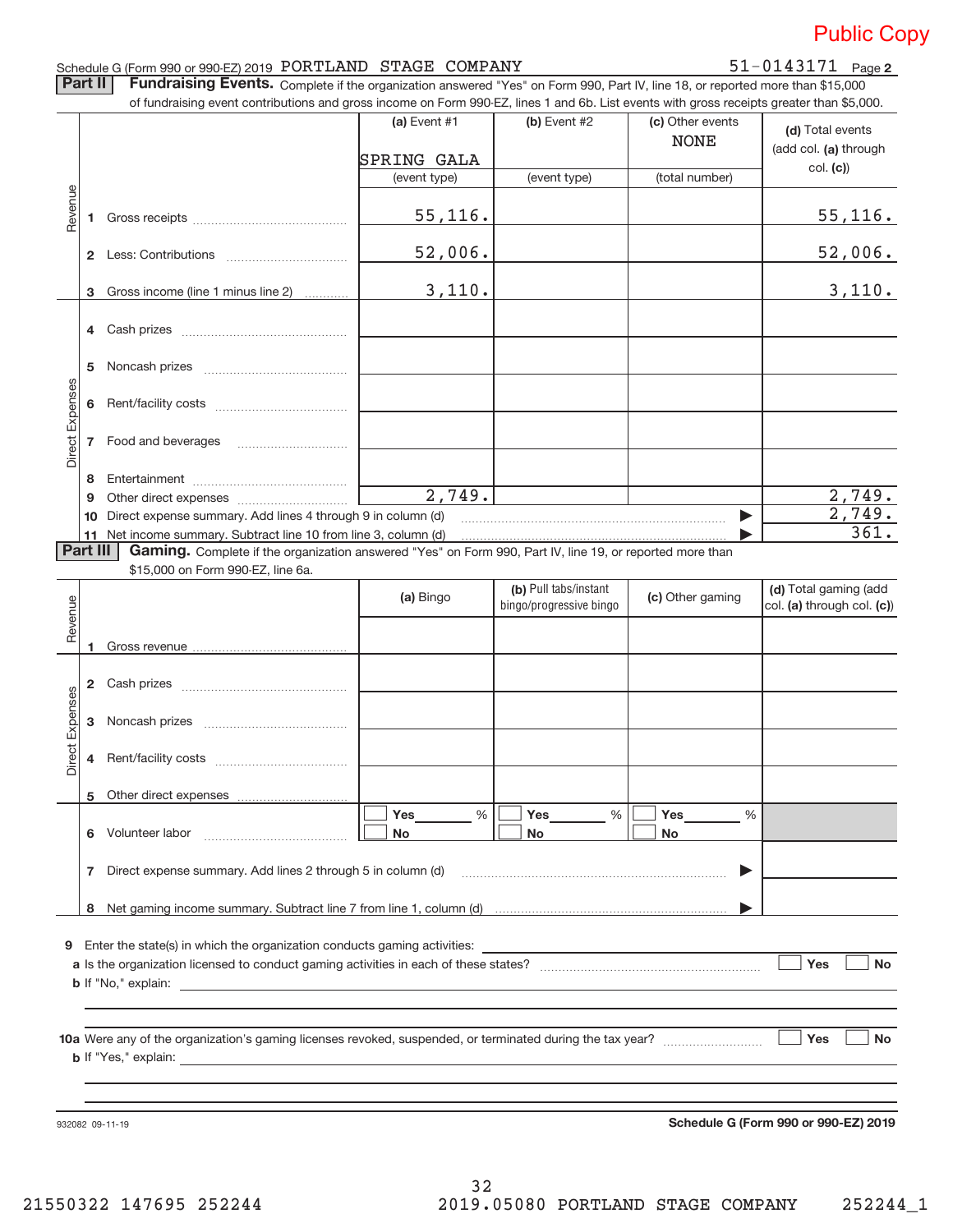|       | Schedule G (Form 990 or 990-EZ) 2019 PORTLAND STAGE COMPANY<br><u> 1989 - Johann Stein, mars an deus Amerikaansk kommunister (</u>                                                                                                                                    |                           |     | $51 - 0143171$ Page 3                |
|-------|-----------------------------------------------------------------------------------------------------------------------------------------------------------------------------------------------------------------------------------------------------------------------|---------------------------|-----|--------------------------------------|
|       |                                                                                                                                                                                                                                                                       |                           | Yes | <b>No</b>                            |
|       | 12 Is the organization a grantor, beneficiary or trustee of a trust, or a member of a partnership or other entity formed                                                                                                                                              |                           |     |                                      |
|       |                                                                                                                                                                                                                                                                       |                           | Yes | No                                   |
|       | 13 Indicate the percentage of gaming activity conducted in:                                                                                                                                                                                                           |                           |     |                                      |
|       |                                                                                                                                                                                                                                                                       | 13a                       |     | %                                    |
|       | <b>b</b> An outside facility <i>www.communicality www.communicality.communicality www.communicality www.communicality.com</i><br>14 Enter the name and address of the person who prepares the organization's gaming/special events books and records:                 | 13b                       |     | $\%$                                 |
|       |                                                                                                                                                                                                                                                                       |                           |     |                                      |
|       |                                                                                                                                                                                                                                                                       |                           |     |                                      |
|       | Address $\blacktriangleright$<br><u>state and the state of the state of the state of the state of the state of the state of the state of the state of the state of the state of the state of the state of the state of the state of the state of the state of the</u> |                           |     |                                      |
|       |                                                                                                                                                                                                                                                                       |                           | Yes | <b>No</b>                            |
|       |                                                                                                                                                                                                                                                                       |                           |     |                                      |
|       |                                                                                                                                                                                                                                                                       |                           |     |                                      |
|       | c If "Yes," enter name and address of the third party:                                                                                                                                                                                                                |                           |     |                                      |
|       | Name <b>Decision and Contract Contract Contract Contract Contract Contract Contract Contract Contract Contract Contract Contract Contract Contract Contract Contract Contract Contract Contract Contract Contract Contract Contr</b>                                  |                           |     |                                      |
|       |                                                                                                                                                                                                                                                                       |                           |     |                                      |
|       |                                                                                                                                                                                                                                                                       |                           |     |                                      |
|       | <b>16</b> Gaming manager information:                                                                                                                                                                                                                                 |                           |     |                                      |
|       | Name $\blacktriangleright$<br><u> 1989 - Johann Harry Harry Harry Harry Harry Harry Harry Harry Harry Harry Harry Harry Harry Harry Harry Harry</u>                                                                                                                   |                           |     |                                      |
|       | Gaming manager compensation > \$                                                                                                                                                                                                                                      |                           |     |                                      |
|       |                                                                                                                                                                                                                                                                       |                           |     |                                      |
|       |                                                                                                                                                                                                                                                                       |                           |     |                                      |
|       |                                                                                                                                                                                                                                                                       |                           |     |                                      |
|       | Director/officer<br>Employee<br>Independent contractor                                                                                                                                                                                                                |                           |     |                                      |
|       |                                                                                                                                                                                                                                                                       |                           |     |                                      |
|       | <b>17</b> Mandatory distributions:                                                                                                                                                                                                                                    |                           |     |                                      |
|       | a Is the organization required under state law to make charitable distributions from the gaming proceeds to                                                                                                                                                           |                           |     |                                      |
|       | retain the state gaming license?                                                                                                                                                                                                                                      | $\boxed{\phantom{1}}$ Yes |     | $\Box$ No                            |
|       | <b>b</b> Enter the amount of distributions required under state law to be distributed to other exempt organizations or spent in the                                                                                                                                   |                           |     |                                      |
|       | organization's own exempt activities during the tax year $\triangleright$ \$<br>Supplemental Information. Provide the explanations required by Part I, line 2b, columns (iii) and (v); and Part III, lines 9, 9b, 10b,<br><b>Part IV</b>                              |                           |     |                                      |
|       | 15b, 15c, 16, and 17b, as applicable. Also provide any additional information. See instructions.                                                                                                                                                                      |                           |     |                                      |
|       |                                                                                                                                                                                                                                                                       |                           |     |                                      |
|       | SCHEDULE G, PART I, LINE 2B, LIST OF TEN HIGHEST PAID FUNDRAISERS:                                                                                                                                                                                                    |                           |     |                                      |
|       |                                                                                                                                                                                                                                                                       |                           |     |                                      |
| ( I ) | NAME OF FUNDRAISER: SAGE ADVANCEMENT GROUP LLC                                                                                                                                                                                                                        |                           |     |                                      |
| ( I ) | ADDRESS OF FUNDRAISER: P O BOX 5431, HAVERHILL, MA<br>01835                                                                                                                                                                                                           |                           |     |                                      |
|       |                                                                                                                                                                                                                                                                       |                           |     |                                      |
|       |                                                                                                                                                                                                                                                                       |                           |     |                                      |
|       |                                                                                                                                                                                                                                                                       |                           |     |                                      |
|       |                                                                                                                                                                                                                                                                       |                           |     |                                      |
|       |                                                                                                                                                                                                                                                                       |                           |     |                                      |
|       |                                                                                                                                                                                                                                                                       |                           |     |                                      |
|       | 932083 09-11-19                                                                                                                                                                                                                                                       |                           |     | Schedule G (Form 990 or 990-EZ) 2019 |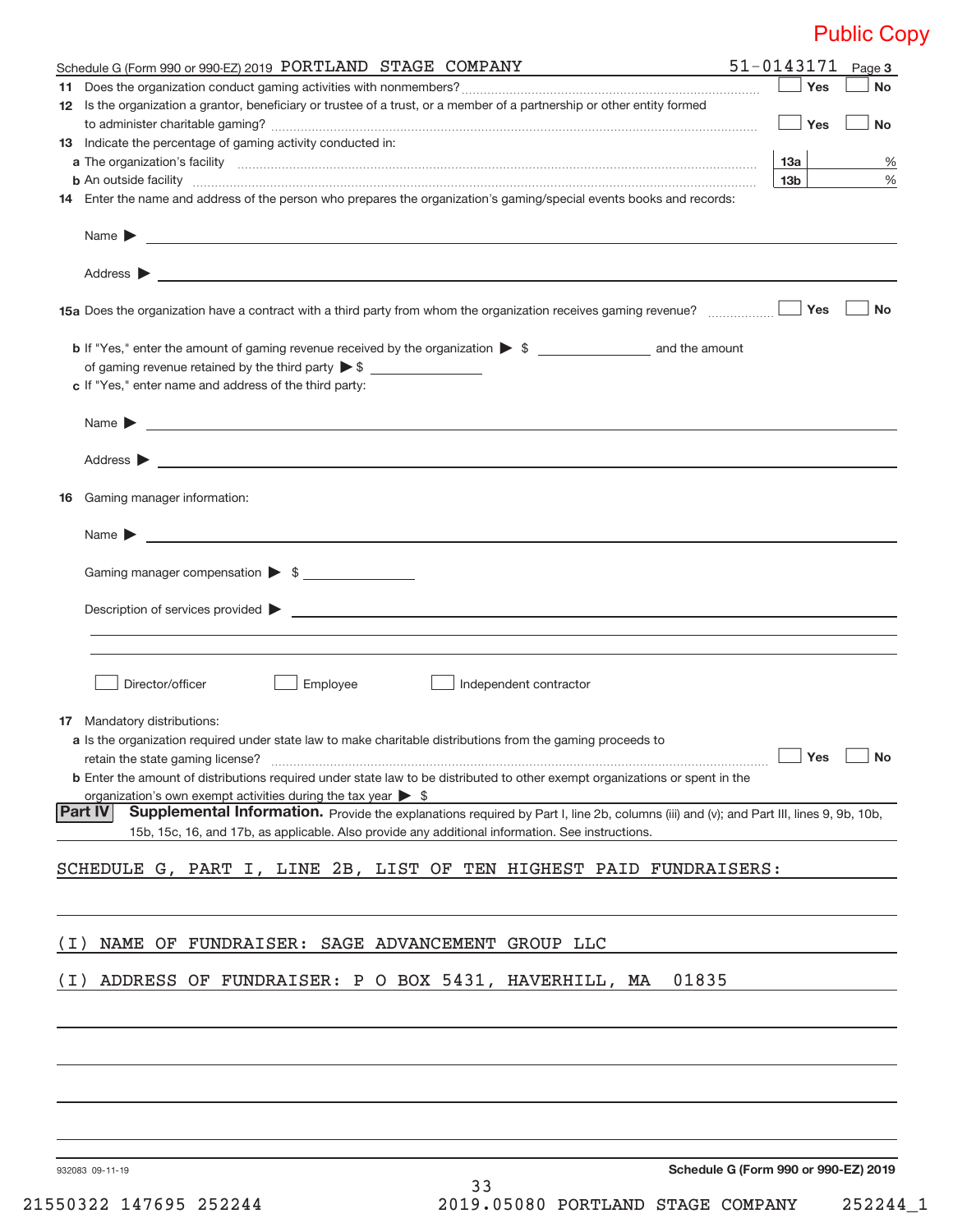51-0143171 Page 4

**Schedule G (Form 990 or 990‐EZ)**

932084 04‐01‐19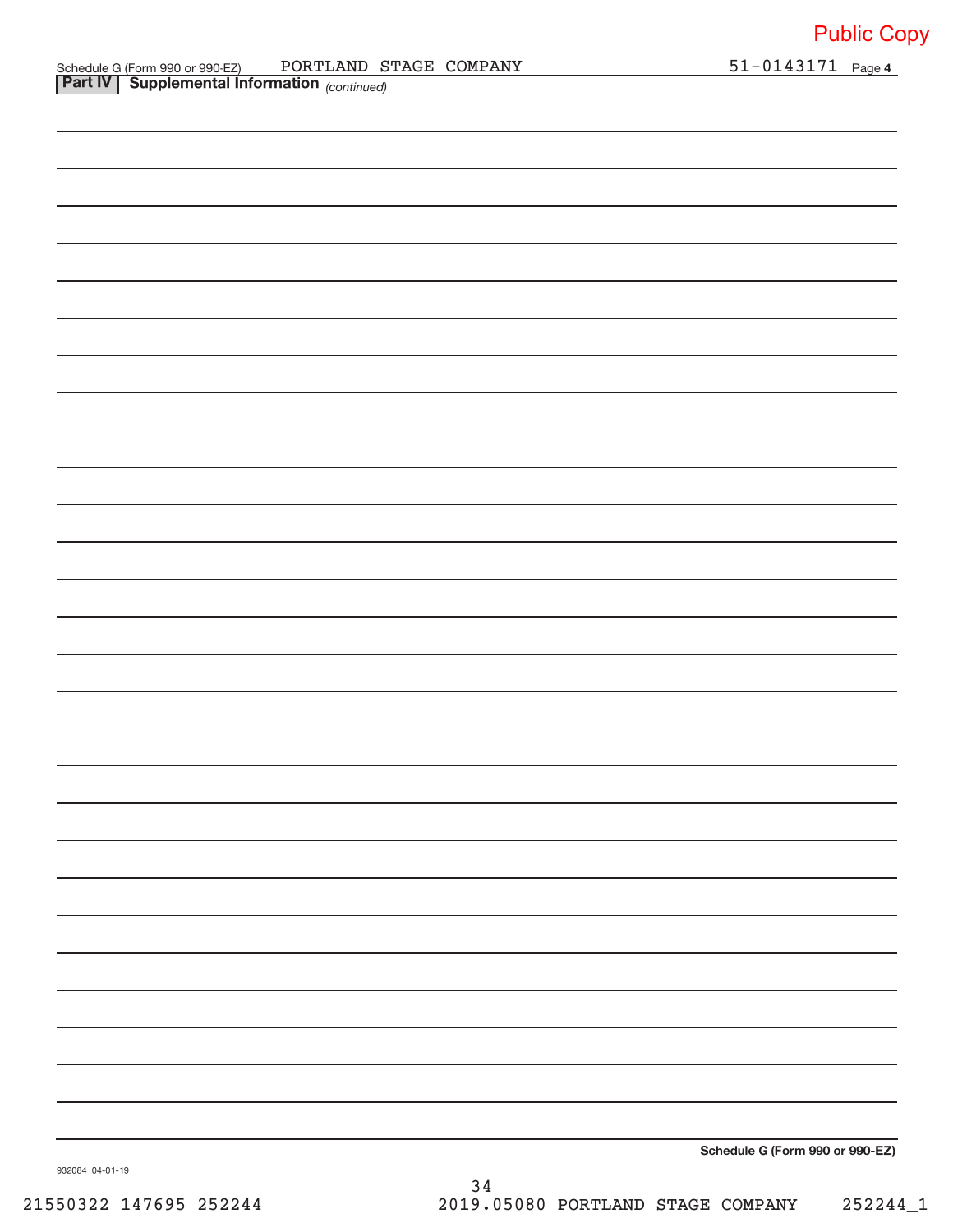### **SCHEDULE M (Form 990)**

## **Noncash Contributions**

Department of the Treasury Internal Revenue Service

▶ Complete if the organizations answered "Yes" on Form 990, Part IV, lines 29 or 30.<br>▶ Complete if the organizations answered "Yes" on Form 990, Part IV, lines 29 or 30. **Attach to Form 990.**  $\blacktriangleright$ 

**Open to Public Inspection**

OMB No. 1545‐0047

| Go to www.irs.gov/Form990 for instructions and the latest information. |
|------------------------------------------------------------------------|
|                                                                        |

|  | Name of the organization |
|--|--------------------------|
|  |                          |

| <b>Employer identification number</b> |
|---------------------------------------|
| E1 01 4 2 1 7 1                       |

| the organization |  |
|------------------|--|
|------------------|--|

|              | PORTLAND STAGE COMPANY                                                                                                                                                                                                                                                                                                                                                                                                                       |                               |                                      |                                                                                                      |                                                              | 51-0143171 |     |    |  |
|--------------|----------------------------------------------------------------------------------------------------------------------------------------------------------------------------------------------------------------------------------------------------------------------------------------------------------------------------------------------------------------------------------------------------------------------------------------------|-------------------------------|--------------------------------------|------------------------------------------------------------------------------------------------------|--------------------------------------------------------------|------------|-----|----|--|
|              | Part I<br><b>Types of Property</b>                                                                                                                                                                                                                                                                                                                                                                                                           |                               |                                      |                                                                                                      |                                                              |            |     |    |  |
|              |                                                                                                                                                                                                                                                                                                                                                                                                                                              | (a)<br>Check if<br>applicable | (b)<br>Number of<br>contributions or | (c)<br>Noncash contribution<br>amounts reported on<br>items contributed Form 990, Part VIII, line 1g | (d)<br>Method of determining<br>noncash contribution amounts |            |     |    |  |
| 1.           |                                                                                                                                                                                                                                                                                                                                                                                                                                              |                               |                                      |                                                                                                      |                                                              |            |     |    |  |
| $\mathbf{2}$ |                                                                                                                                                                                                                                                                                                                                                                                                                                              |                               |                                      |                                                                                                      |                                                              |            |     |    |  |
| 3            |                                                                                                                                                                                                                                                                                                                                                                                                                                              |                               |                                      |                                                                                                      |                                                              |            |     |    |  |
| 4            |                                                                                                                                                                                                                                                                                                                                                                                                                                              |                               |                                      |                                                                                                      |                                                              |            |     |    |  |
| 5            | Clothing and household goods                                                                                                                                                                                                                                                                                                                                                                                                                 |                               |                                      |                                                                                                      |                                                              |            |     |    |  |
| 6            |                                                                                                                                                                                                                                                                                                                                                                                                                                              |                               |                                      |                                                                                                      |                                                              |            |     |    |  |
| 7            |                                                                                                                                                                                                                                                                                                                                                                                                                                              |                               |                                      |                                                                                                      |                                                              |            |     |    |  |
| 8            |                                                                                                                                                                                                                                                                                                                                                                                                                                              |                               |                                      |                                                                                                      |                                                              |            |     |    |  |
| 9            |                                                                                                                                                                                                                                                                                                                                                                                                                                              | $\mathbf x$                   | 2                                    | 305, 209. MARKET                                                                                     |                                                              |            |     |    |  |
| 10           | Securities - Closely held stock                                                                                                                                                                                                                                                                                                                                                                                                              |                               |                                      |                                                                                                      |                                                              |            |     |    |  |
| 11           | Securities - Partnership, LLC, or                                                                                                                                                                                                                                                                                                                                                                                                            |                               |                                      |                                                                                                      |                                                              |            |     |    |  |
|              | trust interests                                                                                                                                                                                                                                                                                                                                                                                                                              |                               |                                      |                                                                                                      |                                                              |            |     |    |  |
| 12           |                                                                                                                                                                                                                                                                                                                                                                                                                                              |                               |                                      |                                                                                                      |                                                              |            |     |    |  |
| 13           | Qualified conservation contribution -                                                                                                                                                                                                                                                                                                                                                                                                        |                               |                                      |                                                                                                      |                                                              |            |     |    |  |
|              | Historic structures                                                                                                                                                                                                                                                                                                                                                                                                                          |                               |                                      |                                                                                                      |                                                              |            |     |    |  |
| 14           | Qualified conservation contribution - Other                                                                                                                                                                                                                                                                                                                                                                                                  |                               |                                      |                                                                                                      |                                                              |            |     |    |  |
| 15           | Real estate - Residential                                                                                                                                                                                                                                                                                                                                                                                                                    |                               |                                      |                                                                                                      |                                                              |            |     |    |  |
| 16           |                                                                                                                                                                                                                                                                                                                                                                                                                                              |                               |                                      |                                                                                                      |                                                              |            |     |    |  |
| 17           |                                                                                                                                                                                                                                                                                                                                                                                                                                              |                               |                                      |                                                                                                      |                                                              |            |     |    |  |
| 18           |                                                                                                                                                                                                                                                                                                                                                                                                                                              |                               |                                      |                                                                                                      |                                                              |            |     |    |  |
| 19           |                                                                                                                                                                                                                                                                                                                                                                                                                                              |                               |                                      |                                                                                                      |                                                              |            |     |    |  |
| 20           | Drugs and medical supplies                                                                                                                                                                                                                                                                                                                                                                                                                   |                               |                                      |                                                                                                      |                                                              |            |     |    |  |
| 21           | Taxidermy                                                                                                                                                                                                                                                                                                                                                                                                                                    |                               |                                      |                                                                                                      |                                                              |            |     |    |  |
| 22           |                                                                                                                                                                                                                                                                                                                                                                                                                                              |                               |                                      |                                                                                                      |                                                              |            |     |    |  |
| 23           |                                                                                                                                                                                                                                                                                                                                                                                                                                              |                               |                                      |                                                                                                      |                                                              |            |     |    |  |
| 24           |                                                                                                                                                                                                                                                                                                                                                                                                                                              |                               |                                      |                                                                                                      |                                                              |            |     |    |  |
| 25           | Other $\blacktriangleright$<br>$\left(\begin{array}{ccc}\n\frac{1}{2} & \frac{1}{2} & \frac{1}{2} & \frac{1}{2} & \frac{1}{2} & \frac{1}{2} & \frac{1}{2} & \frac{1}{2} & \frac{1}{2} & \frac{1}{2} & \frac{1}{2} & \frac{1}{2} & \frac{1}{2} & \frac{1}{2} & \frac{1}{2} & \frac{1}{2} & \frac{1}{2} & \frac{1}{2} & \frac{1}{2} & \frac{1}{2} & \frac{1}{2} & \frac{1}{2} & \frac{1}{2} & \frac{1}{2} & \frac{1}{2} & \frac{1}{2} & \frac$ |                               |                                      |                                                                                                      |                                                              |            |     |    |  |
| 26           | $\begin{picture}(150,10) \put(0,0){\line(1,0){10}} \put(15,0){\line(1,0){10}} \put(15,0){\line(1,0){10}} \put(15,0){\line(1,0){10}} \put(15,0){\line(1,0){10}} \put(15,0){\line(1,0){10}} \put(15,0){\line(1,0){10}} \put(15,0){\line(1,0){10}} \put(15,0){\line(1,0){10}} \put(15,0){\line(1,0){10}} \put(15,0){\line(1,0){10}} \put(15,0){\line($<br>Other $\blacktriangleright$                                                           |                               |                                      |                                                                                                      |                                                              |            |     |    |  |
| 27           | $\begin{picture}(150,10) \put(0,0){\line(1,0){10}} \put(15,0){\line(1,0){10}} \put(15,0){\line(1,0){10}} \put(15,0){\line(1,0){10}} \put(15,0){\line(1,0){10}} \put(15,0){\line(1,0){10}} \put(15,0){\line(1,0){10}} \put(15,0){\line(1,0){10}} \put(15,0){\line(1,0){10}} \put(15,0){\line(1,0){10}} \put(15,0){\line(1,0){10}} \put(15,0){\line($<br>Other $\blacktriangleright$                                                           |                               |                                      |                                                                                                      |                                                              |            |     |    |  |
| 28           | Other $\blacktriangleright$                                                                                                                                                                                                                                                                                                                                                                                                                  |                               |                                      |                                                                                                      |                                                              |            |     |    |  |
| 29           | Number of Forms 8283 received by the organization during the tax year for contributions                                                                                                                                                                                                                                                                                                                                                      |                               |                                      |                                                                                                      |                                                              |            |     |    |  |
|              | for which the organization completed Form 8283, Part IV, Donee Acknowledgement                                                                                                                                                                                                                                                                                                                                                               |                               |                                      | 29                                                                                                   |                                                              |            |     |    |  |
|              |                                                                                                                                                                                                                                                                                                                                                                                                                                              |                               |                                      |                                                                                                      |                                                              |            | Yes | No |  |
|              | 30a During the year, did the organization receive by contribution any property reported in Part I, lines 1 through 28, that it                                                                                                                                                                                                                                                                                                               |                               |                                      |                                                                                                      |                                                              |            |     |    |  |
|              | must hold for at least three years from the date of the initial contribution, and which isn't required to be used for                                                                                                                                                                                                                                                                                                                        |                               |                                      |                                                                                                      |                                                              |            |     |    |  |
|              |                                                                                                                                                                                                                                                                                                                                                                                                                                              |                               |                                      |                                                                                                      |                                                              | 30a        |     | х  |  |
|              | <b>b</b> If "Yes," describe the arrangement in Part II.                                                                                                                                                                                                                                                                                                                                                                                      |                               |                                      |                                                                                                      |                                                              |            |     |    |  |
| 31           | Does the organization have a gift acceptance policy that requires the review of any nonstandard contributions?                                                                                                                                                                                                                                                                                                                               |                               |                                      |                                                                                                      |                                                              | 31         | Х   |    |  |
|              | 32a Does the organization hire or use third parties or related organizations to solicit, process, or sell noncash                                                                                                                                                                                                                                                                                                                            |                               |                                      |                                                                                                      |                                                              |            |     |    |  |
|              | contributions?                                                                                                                                                                                                                                                                                                                                                                                                                               |                               |                                      |                                                                                                      |                                                              | 32a        |     | X  |  |
|              | <b>b</b> If "Yes," describe in Part II.                                                                                                                                                                                                                                                                                                                                                                                                      |                               |                                      |                                                                                                      |                                                              |            |     |    |  |

**33** If the organization didn't report an amount in column (c) for a type of property for which column (a) is checked, describe in Part II.

For Paperwork Reduction Act Notice, see the Instructions for Form 990. Schedule M (Form 990) 2019 LHA

932141 09‐27‐19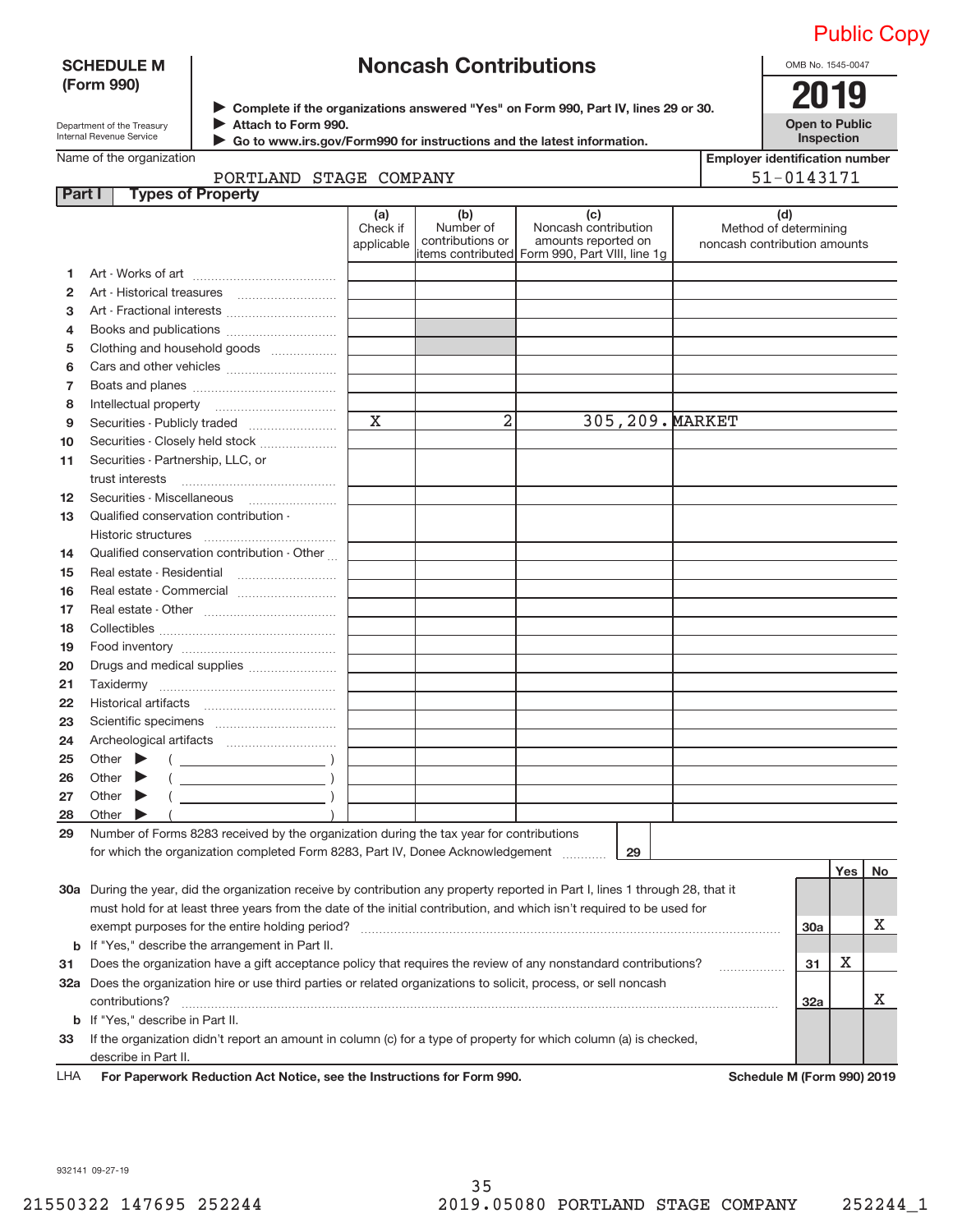|  | Schedule M (Form 990) 2019 PORTLAND STAGE COMPANY |  |  | 51-0143171 | Page |  |
|--|---------------------------------------------------|--|--|------------|------|--|
|--|---------------------------------------------------|--|--|------------|------|--|

**2** Provide the information required by Part I, lines 30b, 32b, and 33, and whether the organization is reporting in Part I, column (b), the number of contributions, the number of items received, or a combination of both. Also complete this part for any additional information. **Part II Supplemental Information.** 

| 932142 09-27-19 | Schedule M (Form 990) 2019 |
|-----------------|----------------------------|

36 21550322 147695 252244 2019.05080 PORTLAND STAGE COMPANY 252244\_1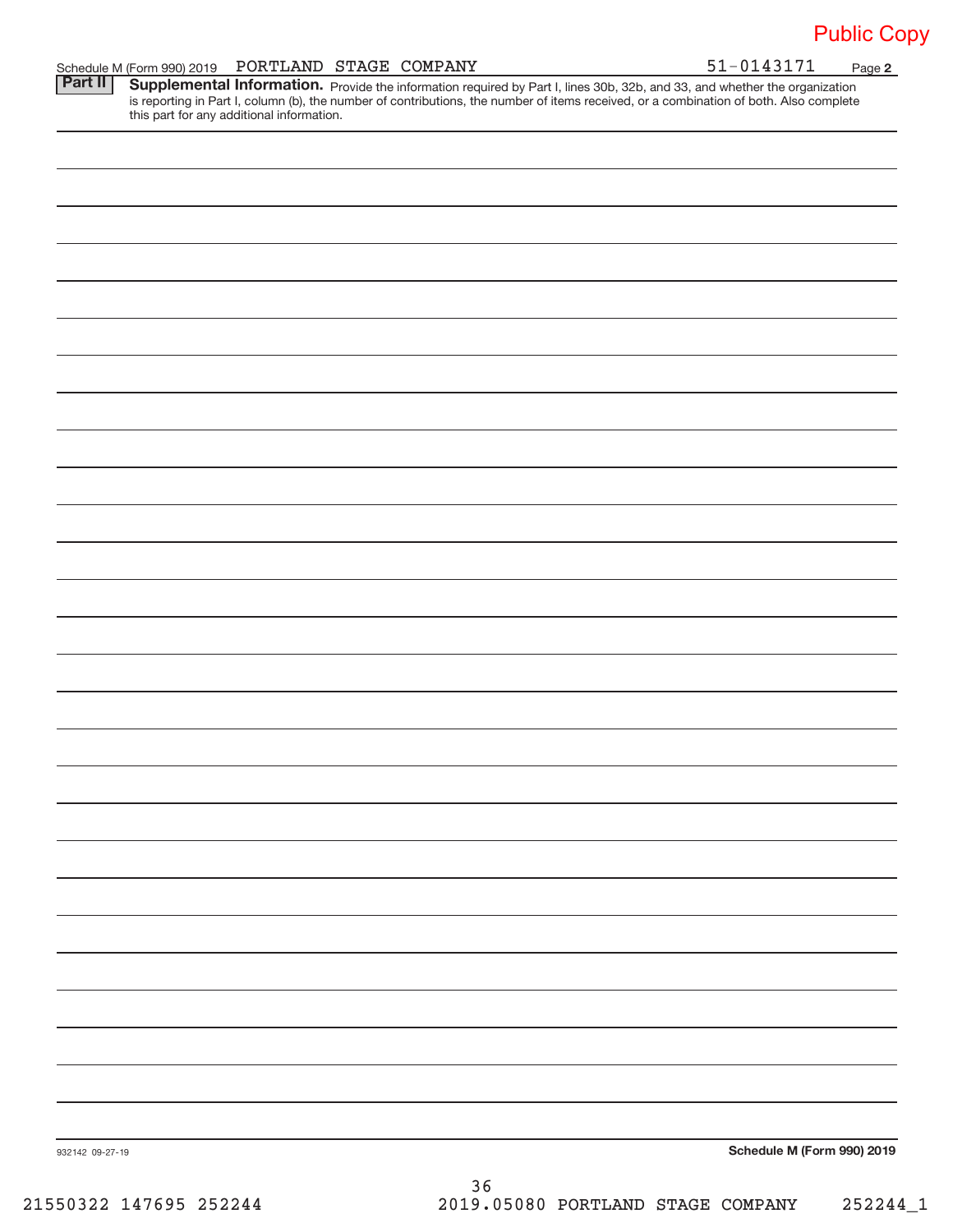**(Form 990 or 990‐EZ)**

Department of the Treasury Internal Revenue Service

Name of the organization

**Complete to provide information for responses to specific questions on Form 990 or 990‐EZ or to provide any additional information. | Attach to Form 990 or 990‐EZ. | Go to www.irs.gov/Form990 for the latest information.** SCHEDULE O **Supplemental Information to Form 990 or 990-EZ 2019** 

**Open to Public Inspection Employer identification number**

OMB No. 1545‐0047

PORTLAND STAGE COMPANY  $\vert$  51-0143171

FORM 990, PART I, LINE 1, DESCRIPTION OF ORGANIZATION MISSION:

PROGRAMS THAT EXPLORE BASIC HUMAN ISSUES AND CONCERNS RELEVANT TO THE

COMMUNITIES SERVED BY THE THEATER. OUR GUIDING PRINCIPLE IS TO PROMOTE

CREATIVITY AND DIALOGUE AMONG ARTISTS, STAFF, BOARD MEMBERS AND

AUDIENCE.

FORM 990, PART III, LINE 1, DESCRIPTION OF ORGANIZATION MISSION:

STAFF, BOARD MEMBERS AND AUDIENCE.

FORM 990, PART III, LINE 4A, PROGRAM SERVICE ACCOMPLISHMENTS: CLASSES IN OUR THEATER FOR KIDS STOREFRONT SPACE AND THROUGH IN‐SCHOOL PROGRAMS DESIGNED FOR STUDENTS IN GRADES K‐12. OUR EDUCATION PROGRAMS REACHED OVER 5,000 STUDENTS DURING THE 2019‐20 SEASON, ENGAGING 436 TEACHERS AT OVER 50 SCHOOLS.

PS PROMOTES AND CELEBRATES THE CREATION AND DEVELOPMENT OF NEW WORK,

AND DURING THE 2019‐20 MAINSTAGE SEASON, PS PRODUCED ONE WORLD‐PREMIERE

PRODUCTION AND DEVELOPED 3 NEW PLAYS.

ALL OF THE ABOVE PROGRAMMING CONTINUED DURING THE COVID‐19 PANDEMIC. PRIOR TO CLOSURE IN MARCH 2020, PS FILMED A MAINSTAGE PRODUCTION AND OFFERED PATRONS THE ABILITY TO VIEW THE SHOW ONLINE. ADDITIONALLY, PS EDUCATION & NEW WORK PROGRAMS WENT VIRTUAL AND REACHED THOUSANDS OF ONLINE VIEWS.

FORM 990, PART VI, SECTION B, LINE 11B: